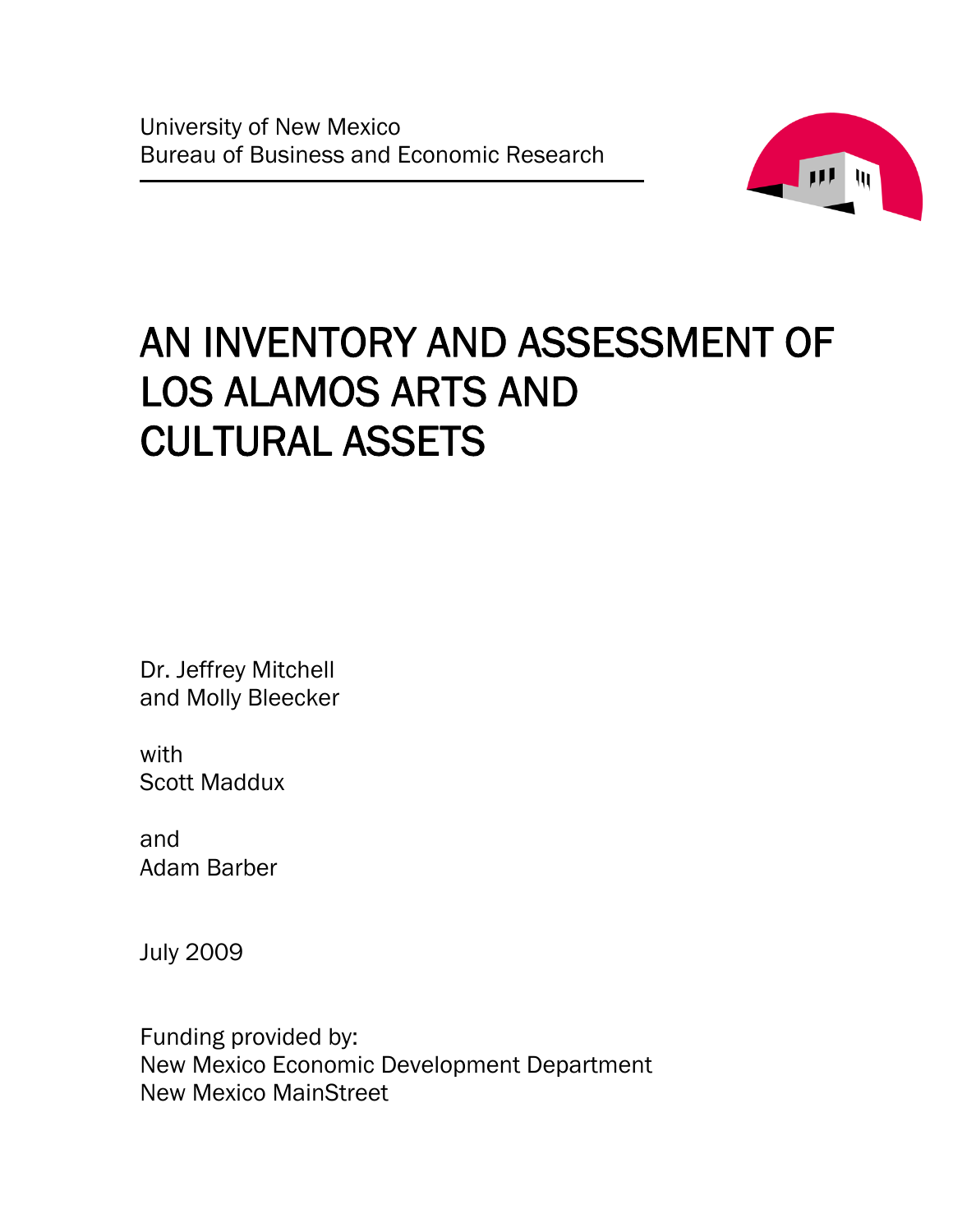# **TABLE OF CONTENTS**

# **TABLE OF TABLES**

| Table 1: Rankings of Individuals and Institutions by Sphere, Geography and      |  |
|---------------------------------------------------------------------------------|--|
| Table 2: Representation of Spheres in the Los Alamos Arts and Cultural Social   |  |
| 15                                                                              |  |
| Table 3: Comparison of Demographic Characteristics of Survey Respondents to     |  |
|                                                                                 |  |
| Table 4: Demographic Characteristics of Survey Respondents by Referenced        |  |
| .22                                                                             |  |
| Table 5: Perceived Advantages and Disadvantages of Working in Arts and          |  |
| .24                                                                             |  |
| Table 6: Arts and Cultural Organizations in Los Alamos and Neighboring          |  |
|                                                                                 |  |
| Table 7: Businesses, Employment and Revenues of Arts & Culture Related          |  |
|                                                                                 |  |
| Table 8: Lodger's Tax Revenues for Los Alamos and Los Alamos County, Fiscal     |  |
| 32                                                                              |  |
|                                                                                 |  |
| Table 10: Markets for Cultural Institutions and Events in the Los Alamos Area34 |  |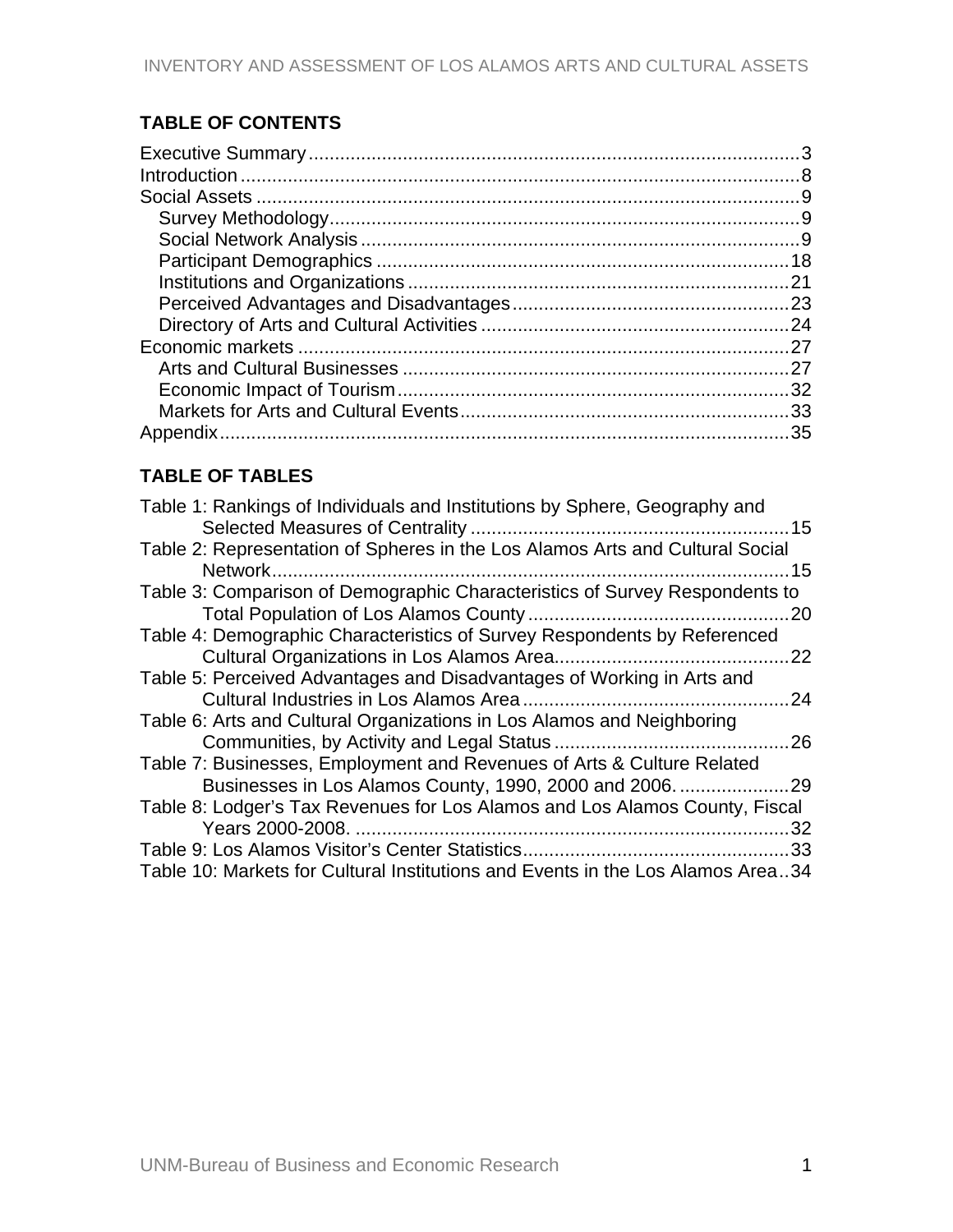# **TABLE OF FIGURES**

| Figure 1: Los Alamos Arts and Cultural Social Network by Sphere 11            |  |
|-------------------------------------------------------------------------------|--|
| Figure 2: Establishments and Revenues In Creative Industries in Los Alamos    |  |
|                                                                               |  |
| Figure 3: Employment per Establishment and Revenues In Creative Industries in |  |
|                                                                               |  |
| Figure 4: Lodger's Tax Revenues for Los Alamos and Los Alamos County, Fiscal  |  |
|                                                                               |  |
| Figure A-1: Los Alamos Arts and Cultural Community Survey36                   |  |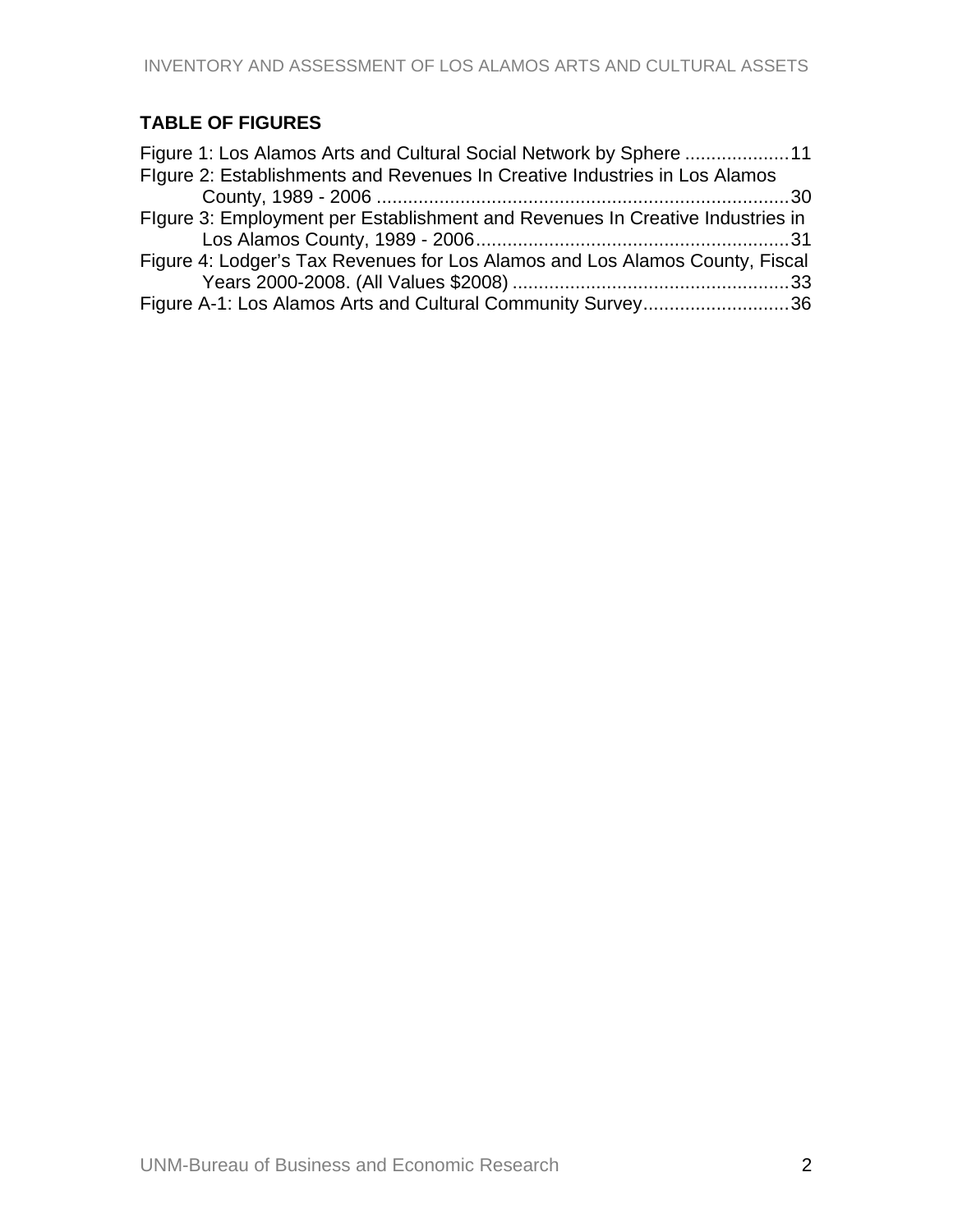# <span id="page-3-0"></span>**EXECUTIVE SUMMARY**

The structure of the arts and cultural (A&C) economy of Los Alamos is fundamentally different from that of other New Mexico communities. Many communities in New Mexico have large and diverse pools of 'cultural producers' but are limited in their access to markets of any scale (Santa Fe, of course, is exceptional). The opposite is true in Los Alamos – a wealthy residential population creates a very substantial demand for cultural services that is not met by local producers. These expenditures thus leak from the local economy to Santa Fe, Albuquerque and points beyond.

This market imbalance is not for lack of initiative. A small number of local organizations (e.g., the Art Center at Fuller Lodge, Historical Society, Little Theater, Light Opera, Arts Council) have been established to address this demand. Also, to their credit, the Los Alamos County government and local economic development institutions (e.g., Chamber of Commerce, MainStreet) have shown a real commitment to the development of Los Alamos' cultural economy, and their efforts are well recognized within the local A&C community. However, to date, these initiatives have not reached the point of critical mass necessary to attract the talent and generate the innovation necessary to establish a vibrant cultural economy.

To understand the unique characteristics of Los Alamos' A&C community in relation to others in New Mexico, it is necessary to consider the key role of the Los Alamos National Laboratory (LANL) on the economic and social structure of the community. The most important aspect is the approximately 9,500 jobs that the lab creates and the impact of these jobs on a community with a population of only 12,000. The overall pattern is well-known but warrants a summary:

- In Los Alamos, two-thirds of the workforce is employed in professional occupations (28 percent in scientific and engineering occupations alone). By contrast, less than one-third are employed in professional occupations statewide (only 4 percent in science and engineering).
- These occupations require high levels of education. More than 62 percent of the Los Alamos population over the age of 24 years old has at least a Bachelor's Degree (17 percent have a Doctorate degree); by contrast, only 23 percent of the state's population of the same age has a Bachelor's degree or more (1.3 percent with a doctorate degree).
- These well educated workers earn high wages. The median household income in Los Alamos in 2000 was \$71,500, more than twice the median income of \$34,100 for the state. One-third of Los Alamos County households earned more than \$100,000 in 2000, while about the same share of households statewide earned more than \$50,000. On the other hand, one-third of all Los Alamos County households earned less than \$50,000, compared to more than two-thirds throughout the state.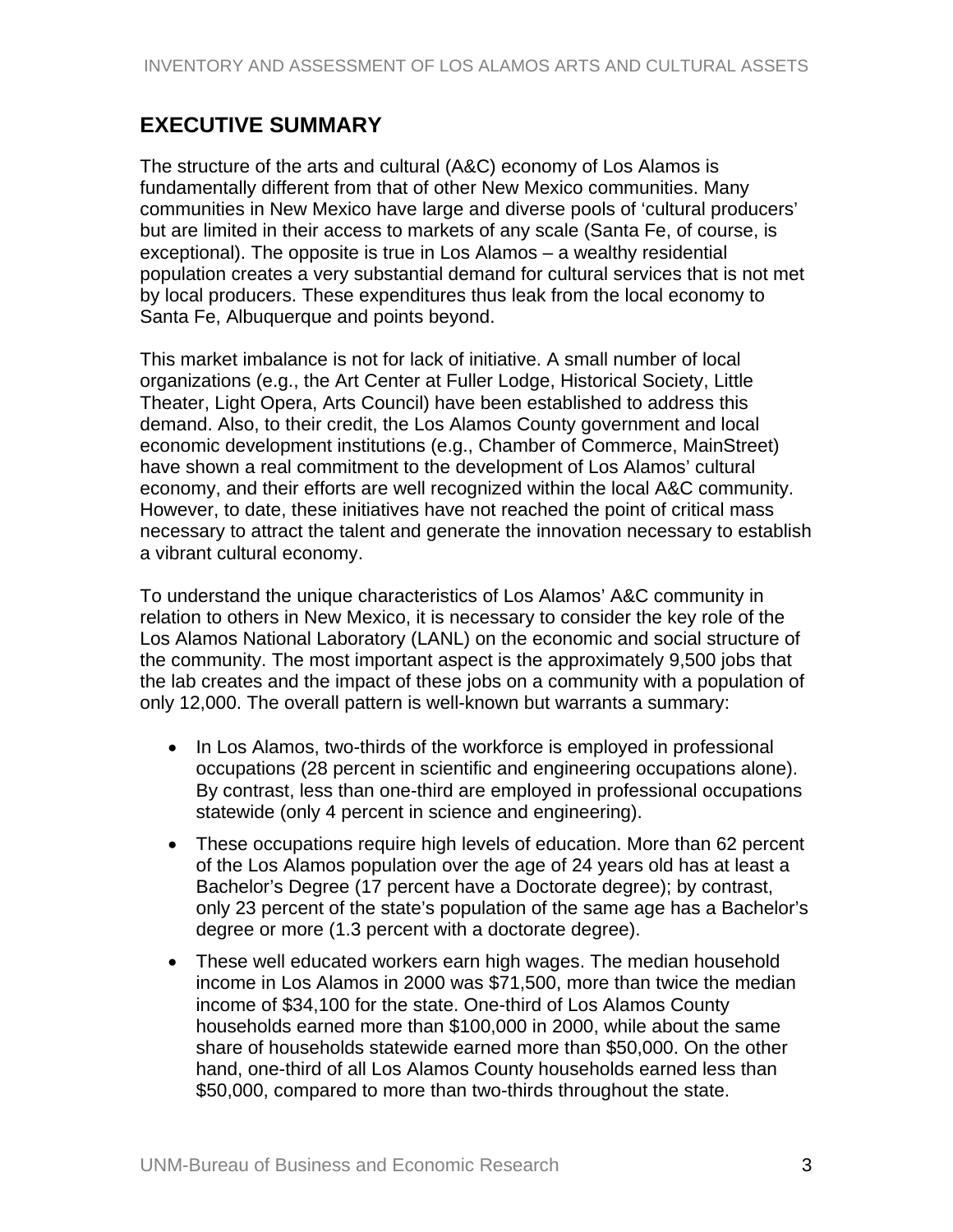- As LANL recruits widely for qualified workers, the local workforce is much less likely to be native New Mexican. Only 30 percent of all residents of Los Alamos – including children – were born in the state; while 52 percent of all residents of the state were born here.
- Finally, the ethnic composition of this workforce lacks the diversity found in other parts of New Mexico. In Los Alamos, 80 percent of the population is Anglo (white, non-Hispanic) while only 13 percent is Hispanic and 0.5 percent is Native American. By contrast, in New Mexico as a whole, Anglos make up only 45 percent of the population, while Hispanics make up 42 percent and Native Americans nine percent.

The implications of this socioeconomic structure for the A&C economy are manifold. First and most obviously, the demand for cultural products is very strong as a result of both high incomes and a propensity of high income households to spend a greater share of their income on cultural products. Further, several persons surveyed for this study noted that the population has sophisticated tastes and a cosmopolitan character.<sup>[1](#page-4-0)</sup>

There are also important implications in terms of cultural production. First, given the very specific educational requirements of LANL's employees and that the large majority of Los Alamos residents are born out of state, we can infer that most employees of LANL living in Los Alamos relocated to the area to exploit a very specific set of skills. The skills are not easily transferable to work in the arts and cultural sectors, and high incomes from their current occupations provide little incentive to do so. Second, high local average wages result in a relatively high cost of living in Los Alamos; in particular, a high cost of housing. The high cost of living discourages residents from work in lower paying arts and cultural occupations. Third, insofar as social and cultural diversity has been found to be strongly correlated with engagement and innovation in the arts, the relatively low level of diversity in Los Alamos (at least ethnically) does not provide fertile ground for cultural production. Finally, the long and diverse history of the various communities and regions of New Mexico has been crucial to the state's cultural economy. However, the (modern) history of Los Alamos is recent and very narrowly focused, beginning with the Manhattan Project during WWII and the subsequent development of LANL.

Within this context, the principal findings of this study are:

• The organizational structure of the A&C community in Los Alamos is highly centralized, with three or four key institutions serving to link together most of the individuals and organizations that are active in the community.

 $\overline{a}$ 

<span id="page-4-0"></span><sup>&</sup>lt;sup>1</sup> Note, again, that 70 percent of the population now living in Los Alamos – including children – is from out of state. Also, while the same share of the population of Los Alamos is foreign born as in the state as a whole (8 percent), foreign born residents of Los Alamos are native of many world regions (European, 39 percent; Asian, 42 percent; Latin American, 8 percent; African, 3 percent), whereas 77 percent of foreign born residents of New Mexico as a whole are from Mexico and Central America alone.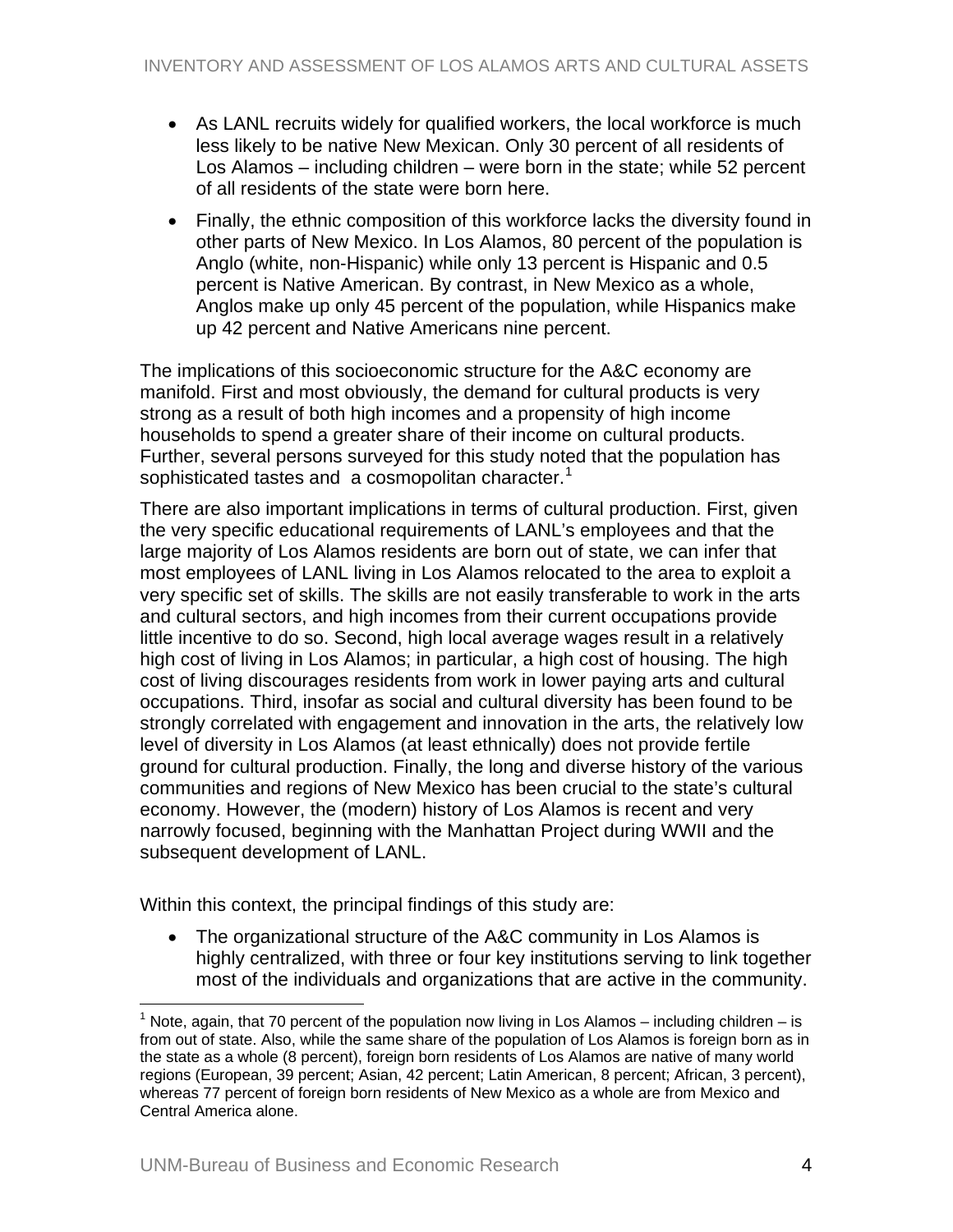The institutions at the center of the network are diverse and complementary in activities – there are support organizations, commercial establishments, art spaces and preservationist groups.

- Conspicuous for their absence at the center of the network are individuals and organizations directly engaged in creative or artistic activities. While such individuals and organizations are found within the network, they tend to be peripheral. In social analytic terms, this suggests that these artistic organizations have specific audiences, supporters and collaborators, but generally do not reach across the community in a manner that is associated with growth and innovation. Further, these individuals and organizations are generally non-professional, suggesting that their work is driven more by their interests in expression than by response to market demands.
- The A&C community of Los Alamos has a number of ties to Santa Fe and to a lesser extent, Albuquerque, but despite some initiatives (especially from LANL and the LANL Foundation in educational fields), the community otherwise is poorly integrated with its immediate region. In particular, this research indicates that connections with neighboring pueblos (San Idlefonso and Santa Clara) and Bandelier National Monument are quite weak. More generally, the Bradbury Museum is perhaps the only significant point of contact between the community and larger markets; tourism is poorly developed, especially as regards A&C.
- Since the events of September 11, 2001, Los Alamos' A&C economy has suffered a very sharp downturn in terms of revenues, employment and the number of businesses and establishments. This is not unique to Los Alamos – the same has been found in BBER's research in other communities (e.g., Silver City, Las Vegas, and Raton). At this point, it is unclear as to whether this is a regional or statewide phenomenon, is specific to smaller communities, or is part of some other broader pattern.

Based on these findings and analysis, leaders of the A&C community in Los Alamos may consider the following strategies to continue the development of their cultural economy:

• The application for a designated Arts and Cultural District in Los Alamos should be vigorously promoted. The value of an A&C district is uniquely important to Los Alamos as it represents a specific and targeted effort to cultivate a sense of place in a community where the impact of LANL tends to overshadow other assets and histories. Anchored at its poles by the Bradbury Musuem and the Art Center at Fuller Lodge, the community's application for district designation strikes a good balance in leveraging its recognition as a center of technology in its development as a center for arts and cultural activities.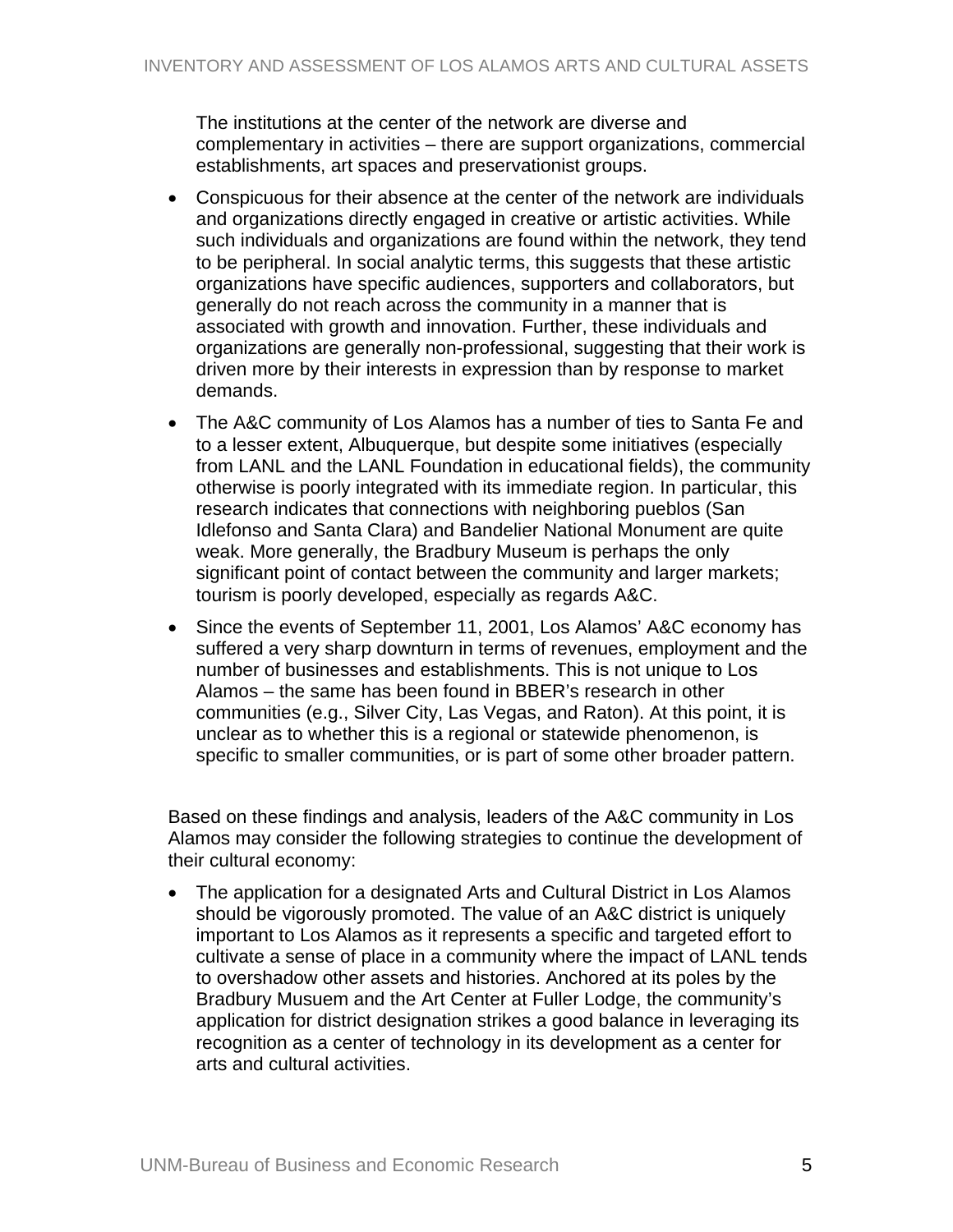- The market focus of the district and other initiatives to grow the local cultural economy should be residents of Los Alamos and the county. Based on income data alone, it is clear that per capita expenditures on cultural products and activities by local residents far exceed the statewide (or national) average, yet by all accounts the vast majority of these expenditures are leaving the town. Capturing only a small share of this total would represent a significant increase in the current revenues of the community's A&C activities.
- Although this local market should be the focus of development, it should be complemented by initiatives to appeal to both regional (northern New Mexico) and national-global markets. Addressing multiple geographical markets makes sense economically, because each works on its own timeframe (e.g., local markets in evenings, regional on weekends, national-global during summer months, etc.), thus providing greater balance over the course of the year. Accommodating multiple geographical markets also creates a more interesting mix of products and experiences – a factor that is certain to be appreciated by the community's cosmopolitan local audience. Also, working on various markets will contribute to the overarching mission of cultivating a more complex and nuanced sense of place, as it will require a greater diversity of offerings.
- Specific initiatives in the development of the district as a cultural center may include the cultivation of stronger relationships with regional partners and possibly the development of a small 'boutique' hotel. The findings of this research indicate that relationships with neighboring pueblos (e.g., San Ildefonso and Santa Clara) and natural-environmental resources (e.g., Bandelier and Valles Caldera) are very poorly developed, and could serve as key assets in broadening the image of the community at all scales. This may involve initiatives to welcome the very talented and well recognized artists of the region – especially those from San Ildefonso and Santa Clara – to teach, work and sell within the district, possibly collaborating with the Art Center and existing businesses. Likewise, incorporating services and promotional activities related to the natural environment (e.g. Bandelier and the Valles Caldera) into the district could help integrate Los Alamos with its regional environment, further contributing to broader and perhaps more authentic sense of place. Specifically, drawing the outreach and educational initiatives of the Pajarito Environmental Education Center into the district could help expand the potential district market.
- Although this research does not provide definitive data and analysis, the findings do suggest the possibly for the development of a small hotel in the district with limited but high quality meeting space. LANL attracts a large volume of visitors, whose current options are local hotel franchises and higher quality lodging in Santa Fe. The presence of high-quality accommodations in the district would contribute significantly to evening and weekend markets for local businesses, and most importantly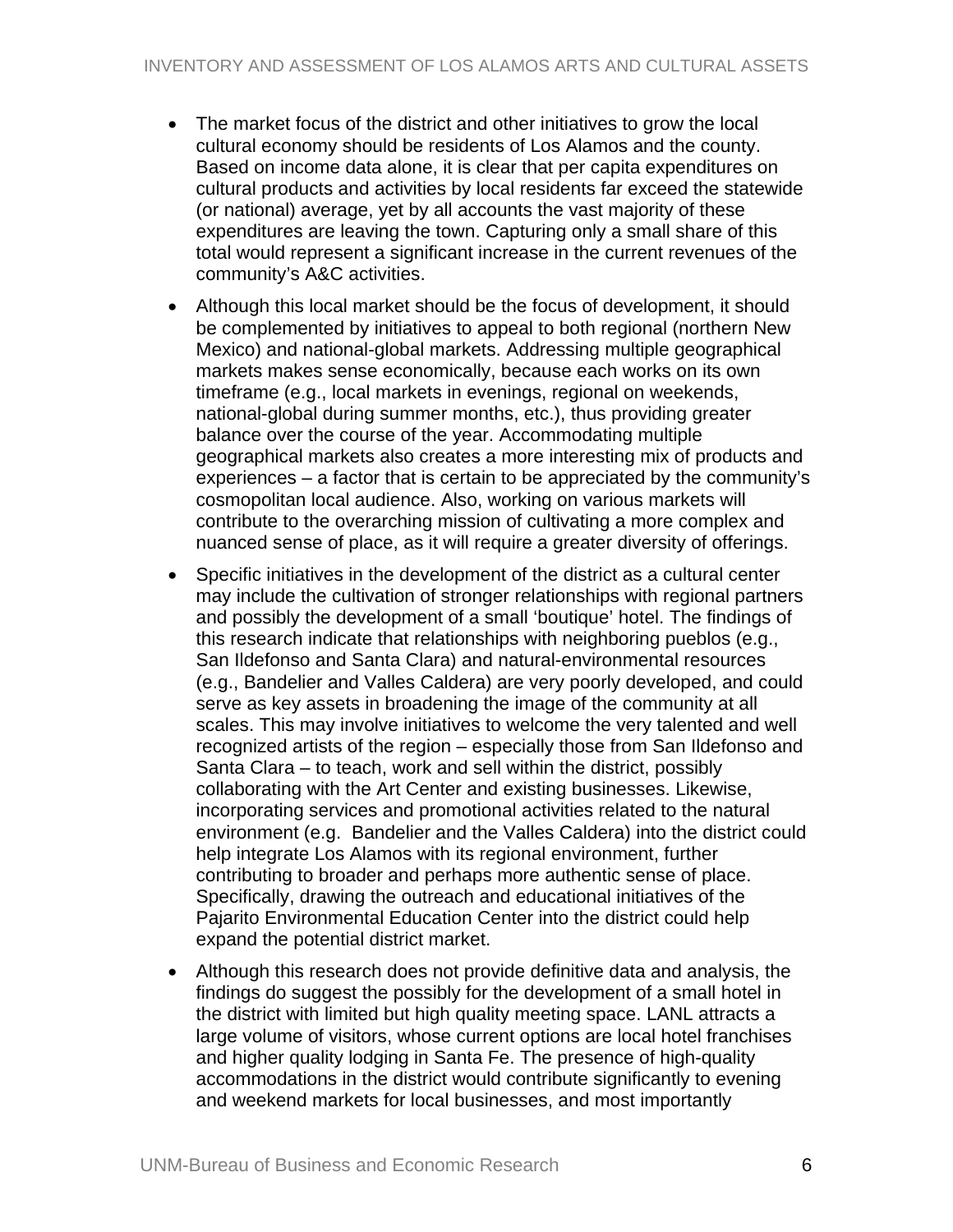contribute to the sense of place that should be a principal goal of all initiatives.

• The cultured and cosmopolitan population of Los Alamos appreciates and is able to afford cultural products and experiences of the highest value, which of course helps to explain the attraction of Santa Fe to local residents. A major challenge to the development of the A&C economy in Los Alamos is providing this quality on a small scale and against the strong pull of Santa Fe. Instead of any attempt to compete directly with Santa Fe, efforts should be made to foster collaboration, for example creating occasional markets in which Santa Fe and other regional-based galleries and performing arts companies are encouraged to travel to Los Alamos. Another strategy to promote quality and establish distinctive offerings would be to draw upon local strengths in technology to leverage the development of unique cultural products. The findings of this research suggest (surprisingly) that little of this is occurring locally, and to the extent that it is occurring it is largely divorced from local institutions and appeals instead to groups working in Santa Fe (e.g., Santa Fe Complex, Santa Fe Institute) and Albuquerque (UNM and UNM ArtsLab). Again, initiatives should be undertaken to cultivate these relationships and encourage their location in Los Alamos and the A&C district.

In the final analysis, the best strategy available to Los Alamos is (to paraphrase and to employ an old cliché) to think locally and act regionally – that is, identify the assets most unique to the community (technology?) and seek to leverage and integrate those assets with very different but complementary regional assets (art and history?) to create something new and not easily replicated.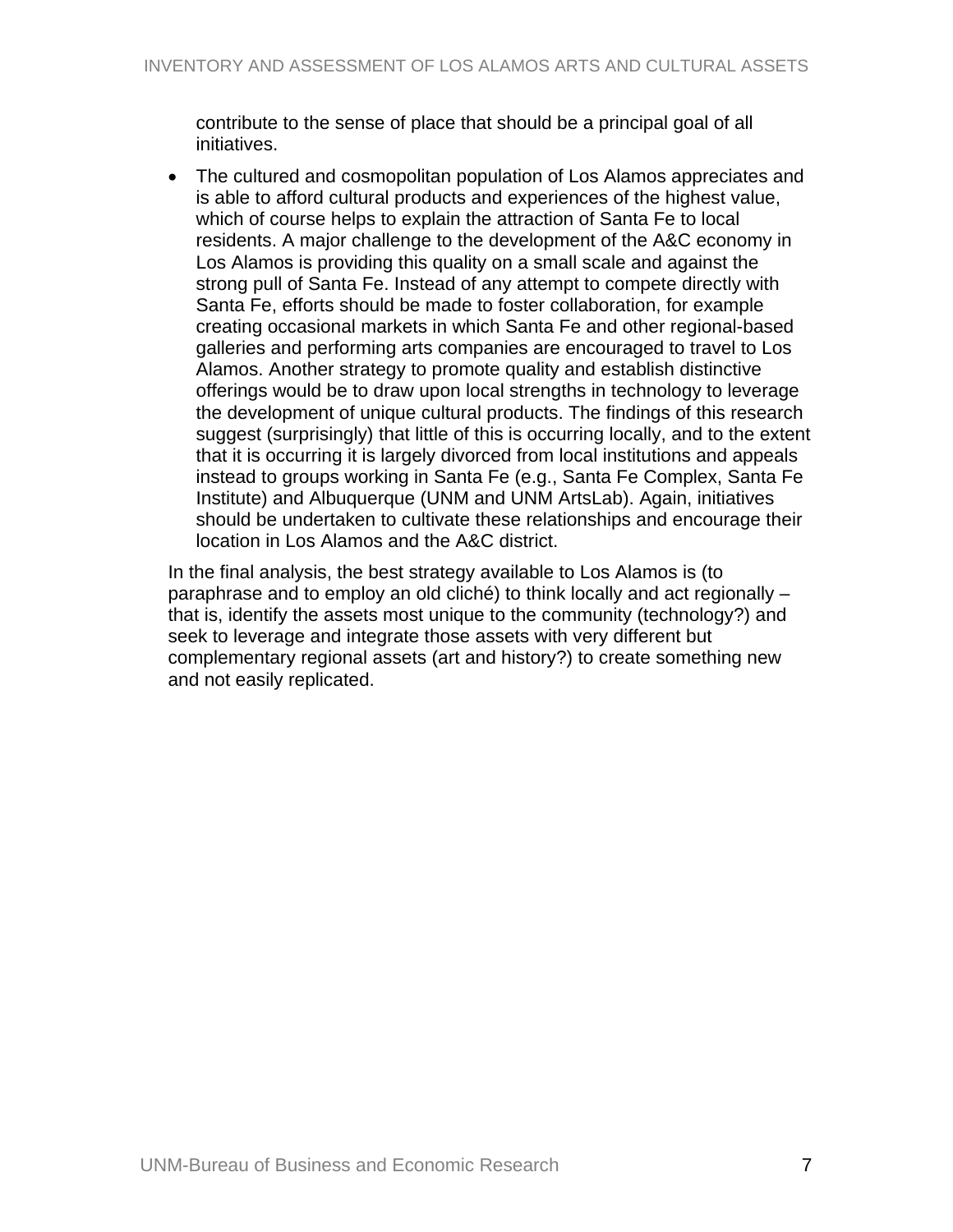# <span id="page-8-0"></span>**INTRODUCTION**

During the period March-July 2009, UNM-BBER conducted a three part investigation of the arts and cultural (A&C) economy of Los Alamos, with a focus on an inventory and assessment of the community's cultural assets. The three parts are:

- An extensive inventory of the assets of the creative economy of the Los Alamos area. The information was collected from web searches, secondary and primary data collection, reviews of public documents and prior studies, and interviews with dozens of community leaders, public officials, business owners, artists and interested individuals. The results are available as an Excel<sup>©</sup>-based directory of over 130 entries, including descriptions, contact and personnel information, and where available, budget and funding data for A&C institutions and activities.
- A community-based survey of 45 artists, historians, supporters, retailers, market representatives and others engaged in creative industries in Los Alamos and neighboring communities. The survey included questions about A&C participation, the advantages and disadvantages of living and working in the Los Alamos area, demographics and relationships with and among A&C and other community institutions. By better understanding the individuals, institutions and relationships that comprise the creative economy, this analysis can help lead to innovation, market expansion, stronger organization, more broad-based participation, and even new models of community leadership.
- An analysis of the impact and trends of the creative economy of the Los Alamos area. This analysis draws from a variety of sources, including lodger's tax records, attendance and enrollment figures, and most importantly, the Dun & Bradstreet database of employment and revenues of businesses and public and non-profit institutions for the period 1989 – 2006. This quantification of the creative economy provides an objective account of the importance of the A&C industries for purposes of policy and planning.

The findings of this research are presented in this report in two main parts. The first is an analysis of the social assets of the creative economy of Los Alamos, including a social network analysis, an evaluation of survey results, and a review of the institutional inventory. The second part includes an analysis of the economic impact of the A&C industries in the area, including an analysis of trends during the 1989-2006 period, and information about the potential market for A&C industries.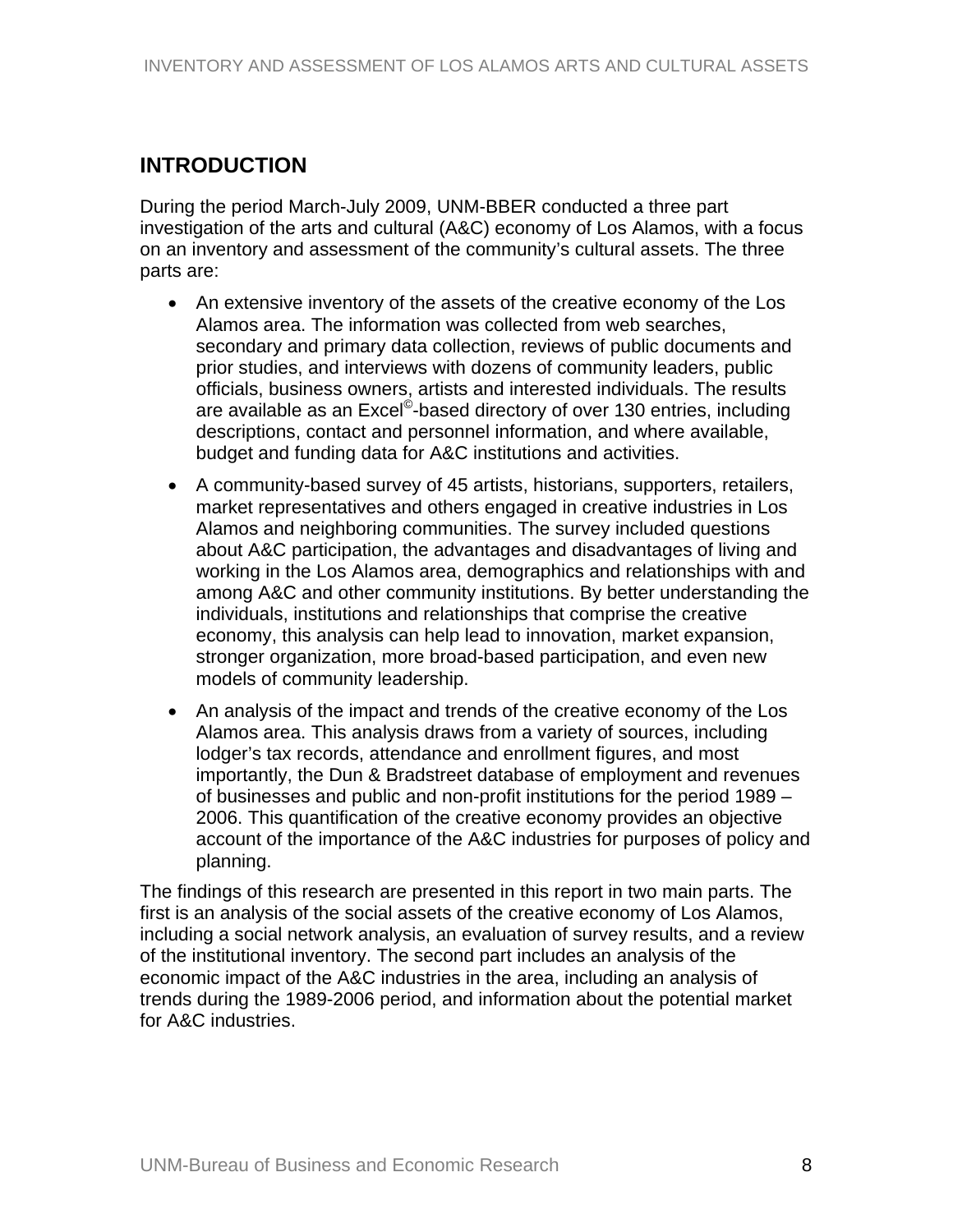# <span id="page-9-0"></span>**SOCIAL ASSETS**

# **Survey Methodology**

BBER designed a survey to provide data for the qualitative analysis component of the research project. The survey is included in the Appendix as **Figure A-1**. The survey was designed to elicit information on the demographic characteristics of the A&C community, the advantages and disadvantages of doing artistic, cultural, and creative work in the Los Alamos area, and relationships among individuals, organizations, and institutions engaged in this community.

BBER utilized a snowball sampling method in our qualitative analysis. A snowball sample is a subset of the population under study (in this case, individuals and institutions involved in artistic, creative, and cultural activities in and around Los Alamos) that is generated by members of the population themselves. How this happens, more specifically, is that a handful of members of the population are chosen to serve as "seeds" and are interviewed by BBER. Then, each of these is asked to name others within the population as part of the interview, some of whom are subsequently interviewed. These are again asked to name others, some of whom are interviewed, and so on until a large percentage of the names that come up have already come up before, at which point it is determined that "saturation" has been reached. While it is very likely the sample thus generated is not representative of the population under study, it is also very likely that it accurately reflects who within the population is most visible and active within it.

The findings from the survey are discussed in this section, beginning with the social network analysis.

# **Social Network Analysis**

Social network analysis is a type of research that involves analysis of the organizational structure – both formal and informal -- of the study population. Using social network analysis software such as UCINET, which BBER used for this study, one is able to quantify the level of connectedness within the network, assess the relative "importance" (e.g., the extent to which each mediates between others within the network) of each actor within the network, and identify those actors who are isolated from the others, among many other possible analyses. The software also provides a way to visualize the networks through "maps" whose layouts can be manipulated in several ways to reflect various attributes of the actors.

Data gathered through the survey instrument was used to conduct a social network analysis of the arts and cultural social network in and around Los Alamos. The names of individuals and institutions given by interviewees in response to survey question #6, "Please name in rank order up to five people or institutions with whom your interactions are most important in your arts and cultural activities," were the names that ultimately served to populate the sample of the arts and cultural universe, and were the pool from which the names of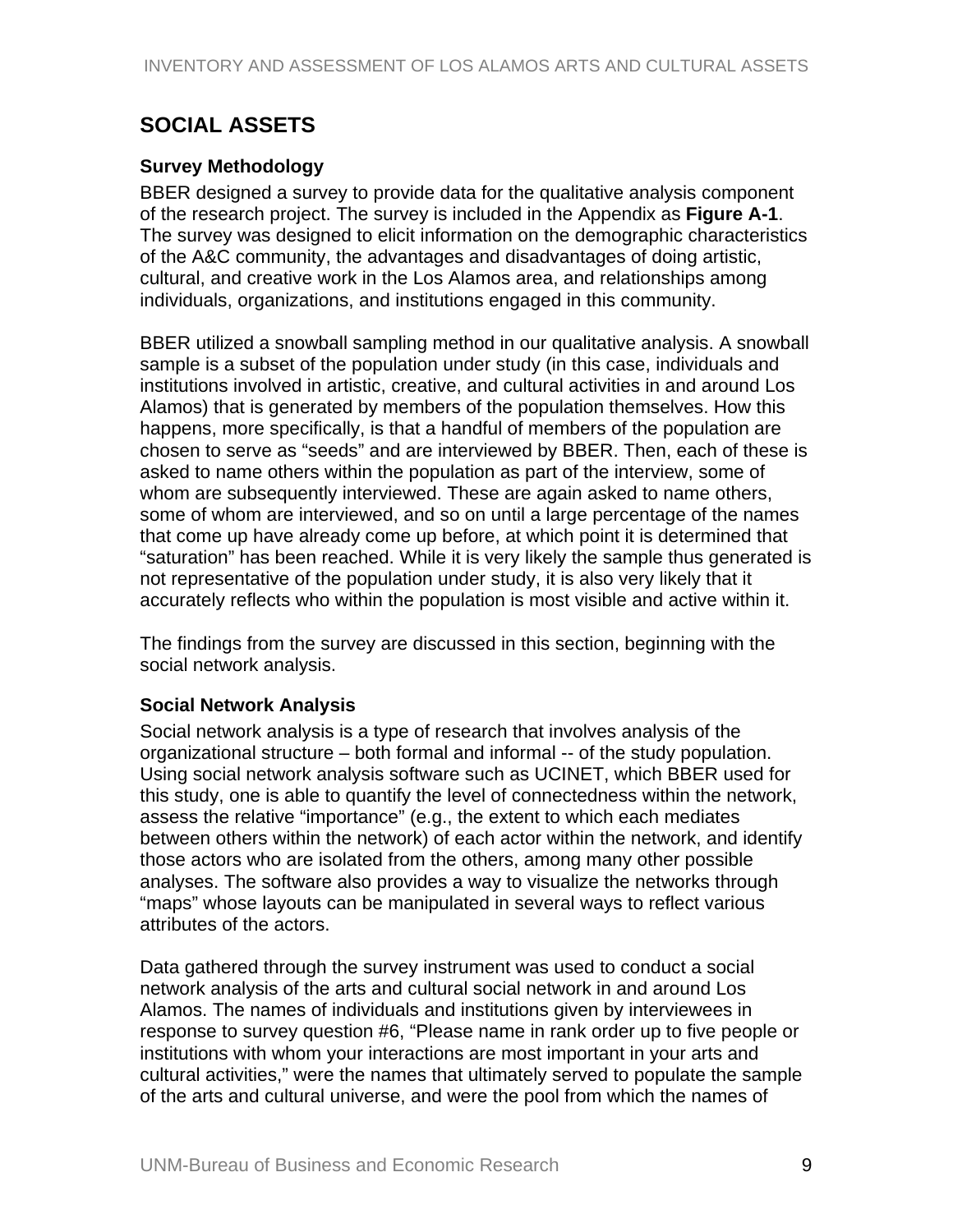<span id="page-10-0"></span>interviewees were drawn. Specifically, the two individuals ranked highest in answer to this question (unless they had already been interviewed or were not Los Alamos-area residents) were the two interviewed next. (The remaining four names were included in the analysis of the entire network.) This pattern was repeated for each interviewee, so that the number of interviewees "snowballed" from the original set.

**Figure 1**, below, is a map of the relationships among individuals and institutions engaged in Los Alamos's arts and cultural social network. The map shows:

- 1. the individuals or institutions mentioned in response to question # 6 of the survey instrument ("Please name in rank order up to five people or institutions with whom your interactions are most important in your arts and cultural activities.").<sup>[2](#page-10-0)</sup> These institutions or individuals are represented by "nodes" in the shape of either circles, which symbolize those who were interviewed, or squares, which symbolize those who were not interviewed. The numbers are codes for the names of the nodes, which are given in the first key that follows Figure 1. The color of the node indicates the sphere to which the individual or institution belongs. BBER created six different categories of activity, as described in the second key following Figure 1. Blue indicates the creative sphere, green is commercial, red is support, light blue is development and tourism, black is technology, yellow is culture and heritage, and orange is art space. The layout of the nodes reflects the "spring-embedding" graph theoretic layout, which is based on an algorithm that simulates a spring so that those nodes with a strong connection to one another are situated relatively closer to one another than are those with weaker connections. The placement of the nodes does not reflect geography, and the directions in which the clusters are displayed are for presentation purposes only.
- 2. the direction of the mentioning; i.e., the arrow points to the individual or institution referenced by the node at the other end of the arrow. Thick lines between nodes indicate reciprocal ties, or instances when two nodes mention each other; and
- 3. the level of "between-ness centrality" of the individuals or institutions, as indicated by the size of the node. A node's between-ness centrality level indicates how much that node mediates between other nodes in the network.

1

 $2$  In this analysis, we emphasize the organizational role of institutions (rather than individuals) in forming social networks. Thus, where an individual is identified in a survey and this individual is associated with an established institution, the data is coded according to the institution. Only when an individual is not associated with an established institution or where context indicates that the reference is specific to the individual and not the institution is the individual identity retained (though without directly naming the individual.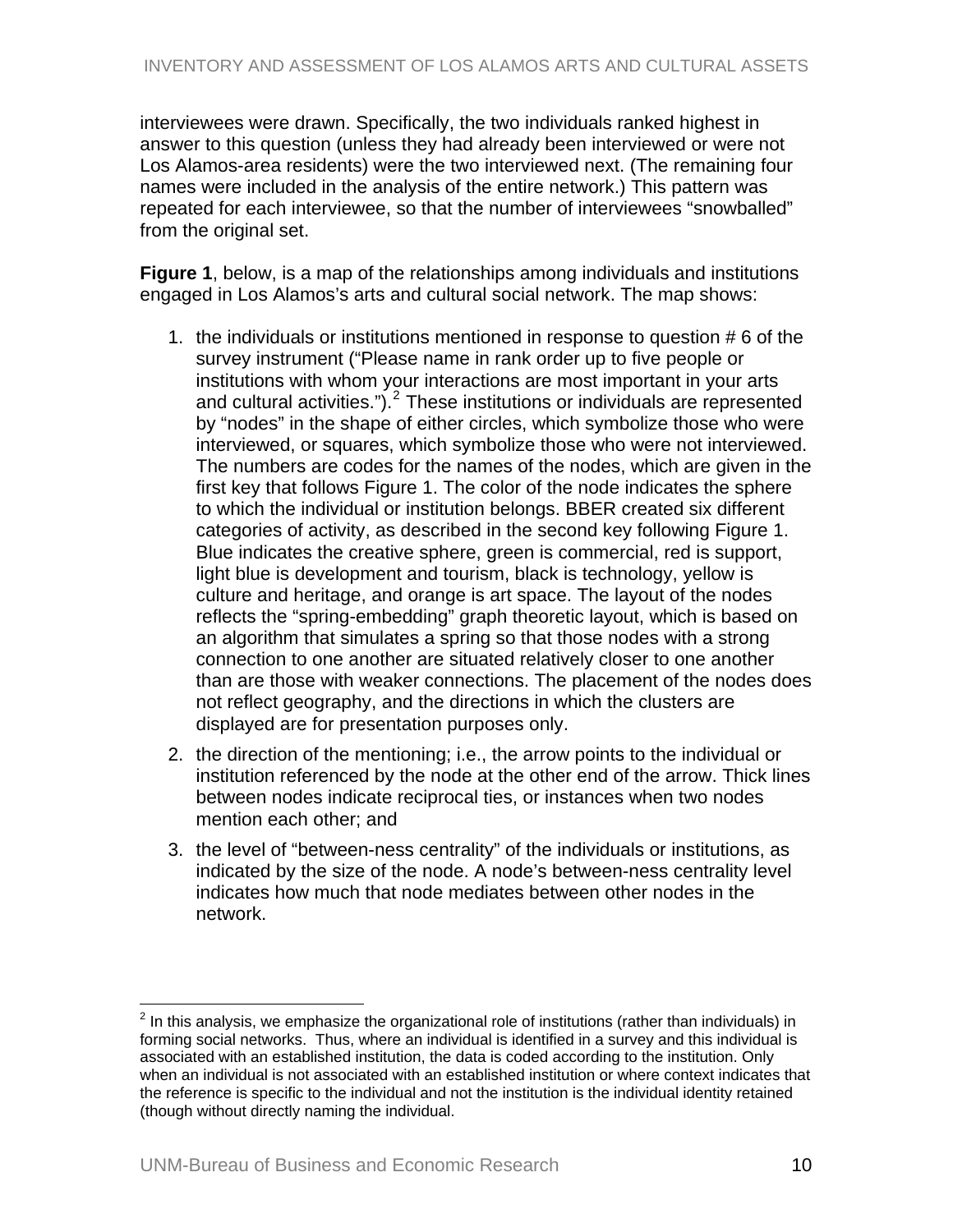<span id="page-11-0"></span>

# **FIGURE 1: LOS ALAMOS ARTS AND CULTURAL SOCIAL NETWORK BY SPHERE**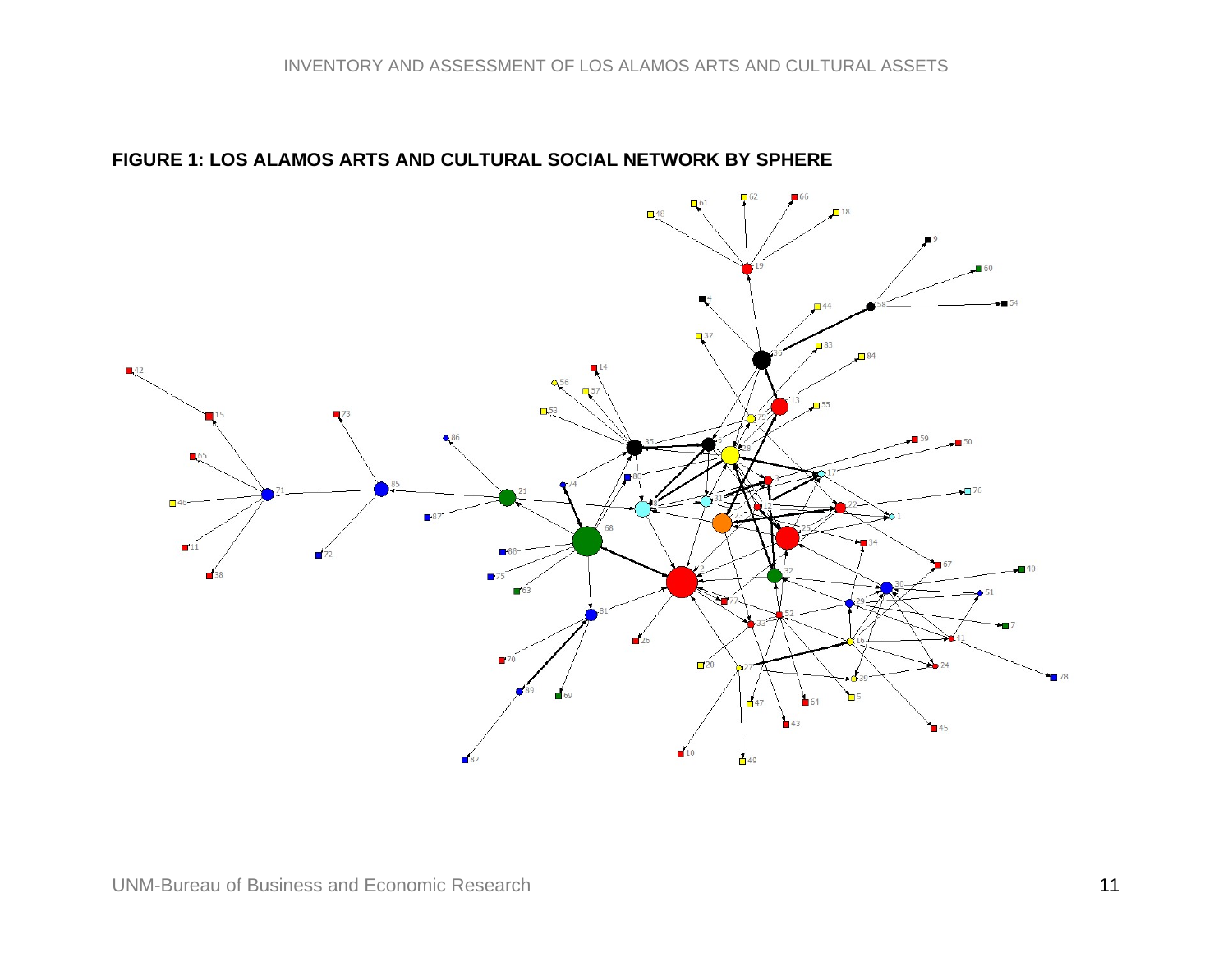# **KEY TO FIGURE 1: NODES**

| 1  | Art in Public Places Board                    |     | 46 National Hispanic Cultural Center             |
|----|-----------------------------------------------|-----|--------------------------------------------------|
| 2  | Art Center at Fuller Lodge                    | 47  | Native Plant Society of NM                       |
| 3  | <b>Arts Council</b>                           | 48  | New Mexico Humanities Council                    |
| 4  | ArtsLab/ISDM (UNM)                            | 49  | NM Garden Clubs Inc.                             |
| 5  | <b>Bandelier National Monument</b>            | 50  | NM Women's Forum                                 |
| 6  | <b>Bradbury Museum</b>                        | 51  | Oxymoron Dance Group                             |
|    | 7 CB Fox                                      | 52. | Pajarito Environmental Education Center          |
| 8  | <b>Chamber of Commerce</b>                    |     | 53 Pojoaque Pueblo                               |
| 9  | City Knowledge / Venice Project Center        |     | 54 Redfish Group                                 |
| 10 | Colorado College                              |     | 55 J. Robert Oppenheimer Memorial Committee      |
| 11 | Contemporary Hispanic Market                  | 56  | San Ildefonso Pueblo                             |
|    | 12 County Council                             | 57  | Santa Clara Pueblo                               |
|    | 13 NM Department of Cultural Affairs          | 58  | Santa Fe Complex                                 |
|    | 14 US Department of Energy                    | 59  | Senior Center Retired & Senior Volunteer Program |
| 15 | <b>EspanoLos Alamos Arts Council</b>          | 60  | Simtable.com                                     |
|    | 16 First United Methodist Church              | 61  | Society of Southwest Archivists                  |
| 17 | Fuller Lodge Historic District Advisory Board |     | 62 New Mexico Historical Records Advisory Bd     |
| 18 | <b>Historical Society of New Mexico</b>       | 63  | The Harp of the Spirit Publishing Co.            |
|    | 19 Institute of American Indian Arts          | 64  | The Wildlife Center (in Espanola)                |
| 20 | Immaculate Heart of Mary church               | 65  | <b>Traditional Hispanic Market</b>               |
| 21 | Karen Wray Fine Art - Gallery and Studio      | 66  | UNM Zimmerman Library Digital Collection Program |
| 22 | Los Alamos County Public Library              | 67  | <b>UNM-Los Alamos</b>                            |
| 23 | Mesa Public Library Gallery                   |     | 68 Village Arts                                  |
| 24 | Los Alamos Concert Association                | 69  | <b>Wilde Meyer Gallery</b>                       |
| 25 | Los Alamos County                             | 70  | Women Artists of the West                        |
| 26 | Los Alamos County Fair                        | 71  | artist                                           |
| 27 | Los Alamos Garden Club                        | 72  | artist                                           |
| 28 | Los Alamos Historical Society & Museum        | 73  | fundraiser                                       |
| 29 | Los Alamos Light Opera                        | 74  | artist                                           |
| 30 | Los Alamos Little Theatre                     | 75  | artist                                           |
| 31 | Los Alamos MainStreet                         | 76  | promoter                                         |
| 32 | Los Alamos Monitor                            | 77  | educator                                         |
| 33 | Los Alamos Public Schools                     | 78  | artist                                           |
| 34 | Los Alamos Summer Concert Series              | 79  | historian                                        |
|    | 35 Los Alamos National Laboratory             | 80  | artist                                           |
|    | 36 Los Alamos Visual Analytics                | 81  | artist                                           |
| 37 | Lawrence Livermore National Lab Archives      | 82  | artist                                           |
|    | 38 Legacy Art                                 | 83  | historical figure                                |
| 39 | Living Treasures of Los Alamos                |     | 84 historical figure                             |
| 40 | Los Alamos Bank                               | 85  | artist                                           |
| 41 | Los Alamos Relay for Life                     | 86  | artist                                           |
| 42 | Los Alamos YMCA                               | 87  | artist                                           |
| 43 | Los Alamos Youth Soccer League                | 88  | artist                                           |
| 44 | Maxwell Museum                                | 89  | artist                                           |
|    | 45 McCurdy School                             |     |                                                  |
|    |                                               |     |                                                  |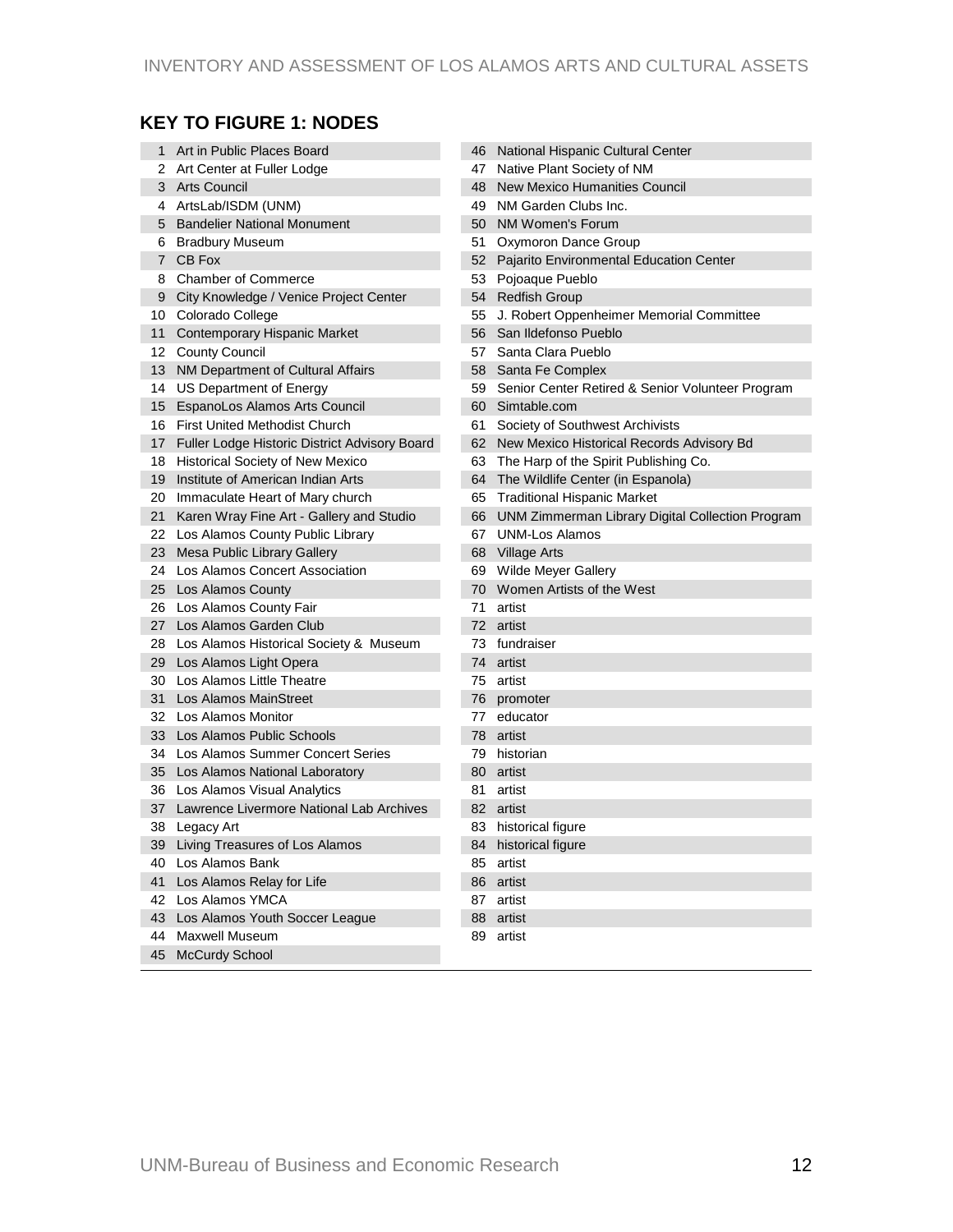# <span id="page-13-0"></span>**KEY TO FIGURE 1: SPHERES**

| <b>Creative</b>                 | Activities directly engaged in the conception and production of original art & cultural<br>products. This may include products intended for commercial markets, but excludes<br>replication of non-original work (e.g., replication or manufacturing of established<br>design).                                                                                                                                                                                                              |
|---------------------------------|----------------------------------------------------------------------------------------------------------------------------------------------------------------------------------------------------------------------------------------------------------------------------------------------------------------------------------------------------------------------------------------------------------------------------------------------------------------------------------------------|
| Commercial                      | Activities that directly or indirectly bring art and cultural products to the market for-<br>profit, or otherwise rely on creative activities for 'content' in commercial activities.<br>Institutions in the commercial sector may include for-profit entertainment companies<br>(e.g., motion picture and sound production studios); media (e.g., broadcast, print,<br>online); venues (e.g., movie theaters, clubs); design, marketing and advertising firms; art<br>galleries; and so on. |
| <b>Support</b>                  | Activities that help to make possible the creation, preservation and presentation of<br>original art and cultural products. Support can be material (e.g., public institutions,<br>foundations), educational (e.g., public schools and universities), political (e.g.,<br>advocacy), or some other form, with the exception of for-profit activities designated as<br>commercial.                                                                                                            |
| Development &<br><b>Tourism</b> | Activities that draw upon and/or contribute to a sense of place rooted in arts and culture<br>in order to create markets for arts and cultural activities (e.g. business organizations,<br>tourism promotion, hospitality businesses, land developers).                                                                                                                                                                                                                                      |
| Technology                      | 'high technology' activities that either make use of arts and cultural products in their<br>development (e.g., video games) or directly or indirectly make possible new forms of<br>artistic and cultural expression with the use of technology (e.g., computer generated<br>graphics).                                                                                                                                                                                                      |
| <b>Culture and</b><br>Heritage  | Activities that preserve and promote the region's culture and history, including<br>institutions (e.g., historical museums) and historic sites, as well as cultural events (e.g.,<br>powwows).                                                                                                                                                                                                                                                                                               |
| <b>Art Space</b>                | Spaces provided for the conception, production, and display of original artistic work,<br>with the exception of for-profit activities designated as commercial. This may include<br>performance spaces, studios, institutions (e.g., art museums), or artistic events (e.g.,<br>music festivals). This does NOT include spaces for the exclusive use of a performing arts<br>company.                                                                                                        |

**Tables 1** and **2** summarize in statistical form the results of the social network analysis. Table 1 provides details for the 25 individuals or institutions ('nodes') whose role in mediating the network is most significant. This table provides two measures of centrality for each of the 25 nodes. Between-ness measures the degree to which an actor falls along the paths of, or lies between, other actors within the network, and thus indicates the extent to which an individual or institution is in a position to mediate relations among others within the network. In-degree centrality is a more direct tabulation of the number of times that an institution or individual is mentioned by others in the network, and it thus serves as a measure of 'popularity' within the network.<sup>[3](#page-13-0)</sup> Table 2 provides a statistical overview of the network according to category of activity (as described above and defined in the second key following Figure 1). $4$ 

 $\overline{a}$  $3$  A related measure is 'out-degree', which tabulates the number of nodes mentioned by an individual or institution. Out-degree is not included in the table.

<sup>4</sup> Because BBER collapsed individuals into their associated businesses, organizations, or institutions and eliminated self-mentions, the actual numbers of total mentions and interviews completed are higher than those shown in this table. BBER completed 45 surveys, but because of the 'collapsing' of individual according to institutions, only 38 nodes are identified here. It is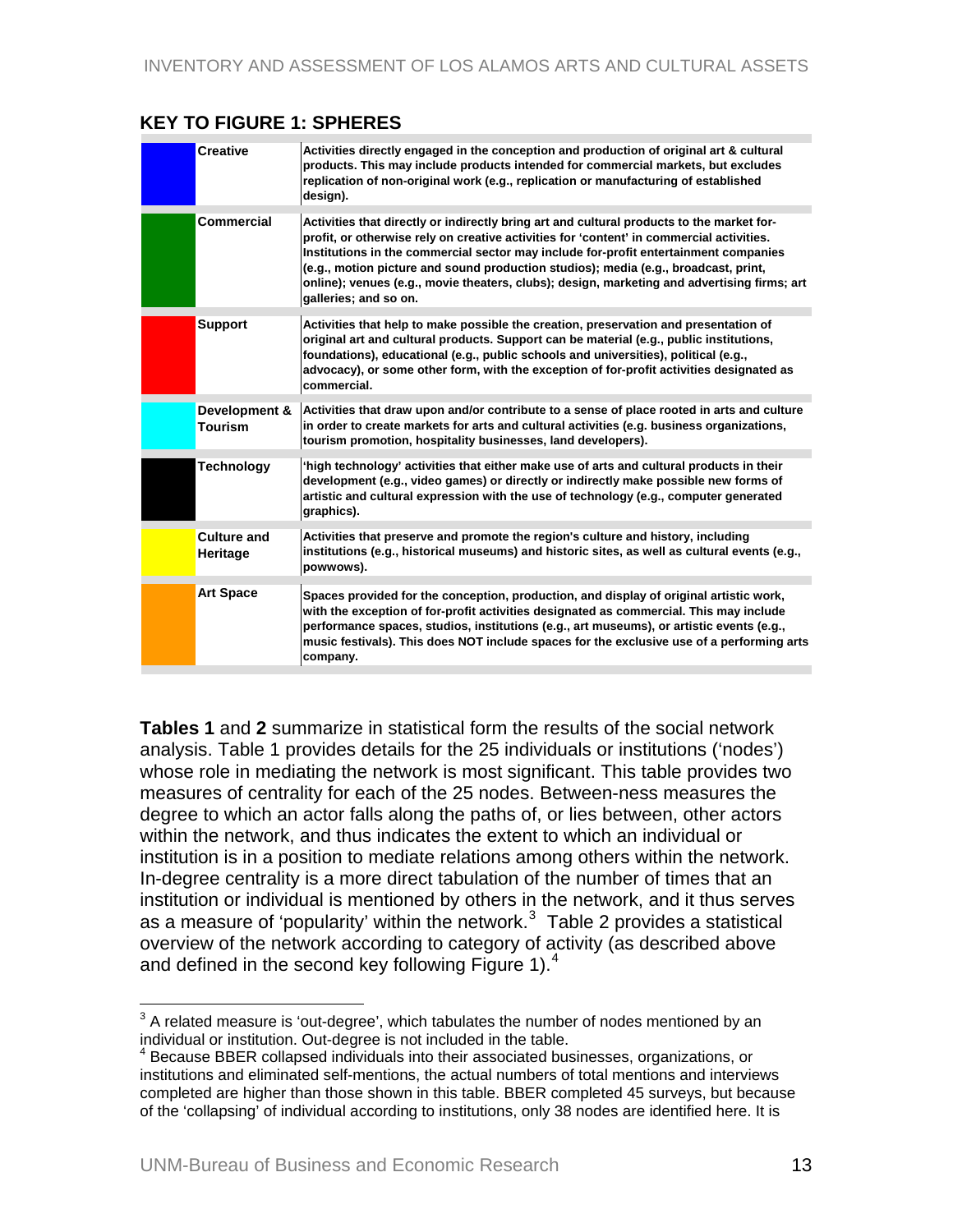<span id="page-14-0"></span>The most obvious characteristic of the social network in Los Alamos' A&C community is the diversity of the activities of the institutions and individuals that form the core of the network. This is indicated by the range of colors among the largest nodes in Figure 1. This diversity suggests that a wide range of complementary activities are present – a critical factor in the development of a vibrant and growing A&C community.

Among the ten most central nodes by measure of between-ness (see Table 1), six of the seven categories of activity are represented (support, commerce, art space, culture and heritage, technology, and development). The category of activity most central to the network is supporting institutions, which account for 34 percent of all institutions and individuals referenced by interviewees (i.e. 'mentions' in Table 2). The key institutions here are the Art Center at Fuller Lodge (#2 in Figure 1) and the County of Los Alamos (#25). The position of Fuller Lodge is particularly notable, as it is both most frequently mentioned (first in in-degree ranking), suggesting that its importance is widely recognized, and the most significant institution in mediating relationships among other nodes (also first in between-ness ranking). The central role of supporting institutions is unsurprising, as it is the mission of these institutions to promote A&C by bringing together the many institutions and individuals that comprise the sector.

The commercial sphere is also represented at the core of the network. Village Arts (#68), in particular, has significant status in the network and is useful in illustrating the potential role of institutions in mediating the network. Although infrequently mentioned by those surveyed (in-degree ranking is  $18<sup>th</sup>$ ), Village Arts is identified by institutions and individuals that are otherwise not connected, thus revealing a potential mediating role that far exceeds its 'popularity' within the network. This important 'between-ness' role of commercial enterprises has been seen in other studies of New Mexico's cultural economy by BBER.

The gallery at the Mesa Public Library (#23), defined here as an art space because of its function in displaying visual art, reveals a similar standing within the network. Again, despite relatively few mentions  $(15<sup>th</sup>$  in in-degree ranking), the high between-ness ranking suggests that the library gallery space is a common ground for an otherwise disparate grouping of institutions and individuals. This measure may suggest the possibility of using the library space – or the social organization that underlies the space – to foster stronger relations within the community. Apart from the Mesa Public Library, no other art space *per*  se was specifically referenced in the surveys<sup>[5](#page-14-0)</sup>.

 $\overline{a}$ 

also important to note that some of these mentions are outside the Los Alamos area (25 of the 89 are located further than 25 miles from Los Alamos), so the data should not be read as an inventory of organizations or individuals associated with each sphere.

 $5$  For the purposes of this study, 'art spaces' include only those institutions which provide space only, and do not include theaters such as Little Theater, which as a performing arts company is included in the 'Creative' sphere.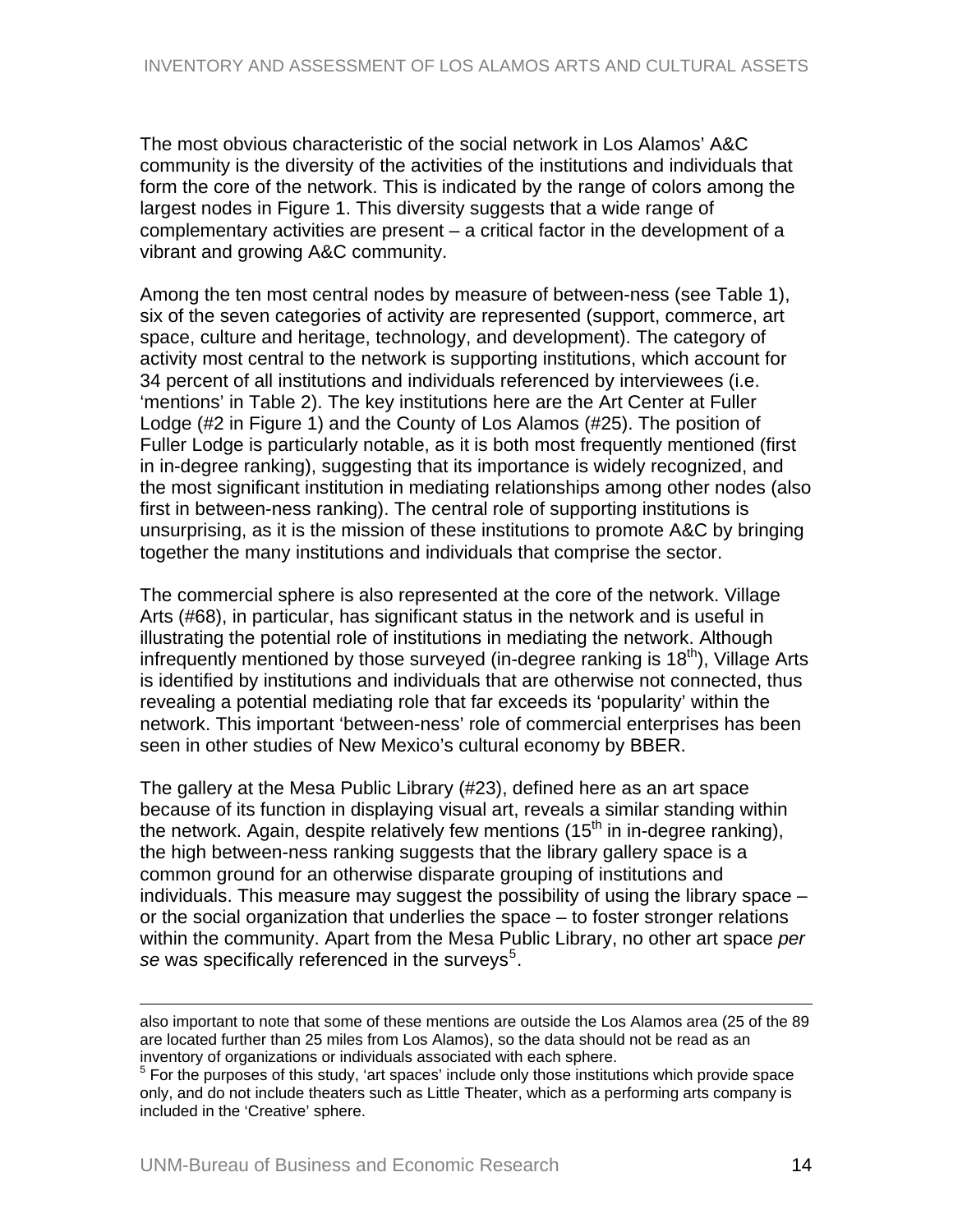#### <span id="page-15-0"></span>**TABLE 1: RANKINGS OF INDIVIDUALS AND INSTITUTIONS BY SPHERE, GEOGRAPHY AND SELECTED MEASURES OF CENTRALITY**

|                                              | <b>BETWEEN-</b>            | IN                           |                             |                               |
|----------------------------------------------|----------------------------|------------------------------|-----------------------------|-------------------------------|
| <b>INDIVIDUAL / INSTITUTION</b>              | <b>NESS</b><br><b>RANK</b> | <b>DEGREE</b><br><b>RANK</b> | <b>SPHERE</b>               | <b>GEOGRAPHY</b> <sup>1</sup> |
| Art Center at Fuller Lodge                   | $\mathbf{1}$               | $\mathbf{1}$                 | Support                     | Los Alamos                    |
| <b>Village Arts</b>                          | $\overline{2}$             | 18                           | Commercial                  | Los Alamos                    |
| Los Alamos County                            | 3                          | 3                            | Support                     | Los Alamos                    |
| Mesa Public Library Gallery                  | 4                          | 15                           | Art Space                   | Los Alamos                    |
| Los Alamos Historical Society & Museum       | 5                          | 2                            | <b>Culture and Heritage</b> | Los Alamos                    |
| Los Alamos Visual Analytics                  | 6                          | 19                           | Technology                  | Los Alamos                    |
| Karen Wray Fine Art Gallery and Studio       | $\overline{7}$             | 31                           | Commercial                  | Los Alamos                    |
| State of New Mexico Dept of Cultural Affairs | 8                          | 20                           | Support                     | Santa Fe                      |
| Los Alamos National Laboratory               | 9                          | $\overline{4}$               | Technology                  | Los Alamos                    |
| <b>Chamber of Commerce</b>                   | 10                         | 5                            | Development & Tourism       | Los Alamos                    |
| Los Alamos Monitor                           | 11                         | 8                            | Commercial                  | Los Alamos                    |
| artist                                       | 12                         | 32                           | Creative                    | Los Alamos                    |
| <b>Bradbury Museum</b>                       | 13                         | 9                            | Technology                  | Los Alamos                    |
| Los Alamos Little Theatre                    | 14                         | 6                            | Creative                    | Los Alamos                    |
| artist                                       | 15                         | 33                           | Creative                    | Within 25 miles               |
| artist                                       | 16                         | 21                           | Creative                    | Los Alamos                    |
| Institute of American Indian Arts            | 17                         | 22                           | Support                     | Santa Fe                      |
| Los Alamos MainStreet                        | 18                         | 16                           | Development & Tourism       | Los Alamos                    |
| Los Alamos County Public Library             | 19                         | 17                           | Support                     | Los Alamos                    |
| historian                                    | 20                         | 34                           | <b>Culture and Heritage</b> | Los Alamos                    |
| Los Alamos Arts Council                      | 21                         | $\overline{7}$               | Support                     | Los Alamos                    |
| Los Alamos Light Opera                       | 22                         | 10                           | Creative                    | Los Alamos                    |
| Santa Fe Complex                             | 23                         | 23                           | Technology                  | Santa Fe                      |
| <b>LA Public Schools</b>                     | 24                         | 11                           | Support                     | Los Alamos                    |
| Pajarito Environmental Education Center      | 25                         | 35                           | Support                     | Los Alamos                    |
| 1   =                                        |                            |                              |                             |                               |

<sup>1</sup> "Los Alamos" includes White Rock

Source: UNM-BBER, 2009.

### **TABLE 2: REPRESENTATION OF SPHERES IN THE LOS ALAMOS ARTS AND CULTURAL SOCIAL NETWORK**

| <b>SPHERE</b>               | <b>TOTAL A&amp;C</b><br><b>MENTIONS</b> | <b>INTERVIEWED</b> | INDIVIDUALS <sup>1</sup> | <b>INSTITUTIONS</b> <sup>2</sup> | <b>BETWEENNESS</b><br><b>TOP TWENTY-</b><br><b>FIVE</b> |
|-----------------------------|-----------------------------------------|--------------------|--------------------------|----------------------------------|---------------------------------------------------------|
| Creative                    | 16                                      |                    | 15                       |                                  | 5                                                       |
| Commercial                  | 8                                       |                    |                          |                                  |                                                         |
| Support                     | 29                                      | 11                 | 5                        | 24                               |                                                         |
| Development & Tourism       | 5                                       |                    |                          |                                  |                                                         |
| Technology                  |                                         |                    |                          | 6                                |                                                         |
| <b>Culture and Heritage</b> | 22                                      | ิค                 | 6                        | 16                               |                                                         |
| Art Space                   |                                         |                    |                          |                                  |                                                         |
| TOTAL                       | 88                                      | 38                 | 32                       | 56                               | 24                                                      |

 $<sup>1</sup>$  "Individuals" means persons who are not known to be affiliated with an arts or cultural institution.</sup>

<sup>2</sup> "Institutions" means organizations, agencies, or businesses engaged in artistic or cultural activities that were either mentioned as such or to which BBER assigned individuals mentioned who are known to be affiliated with them.

Source: Census Bureau, American Community Survey, 2005-2007 average; UNM-BBER, 2009.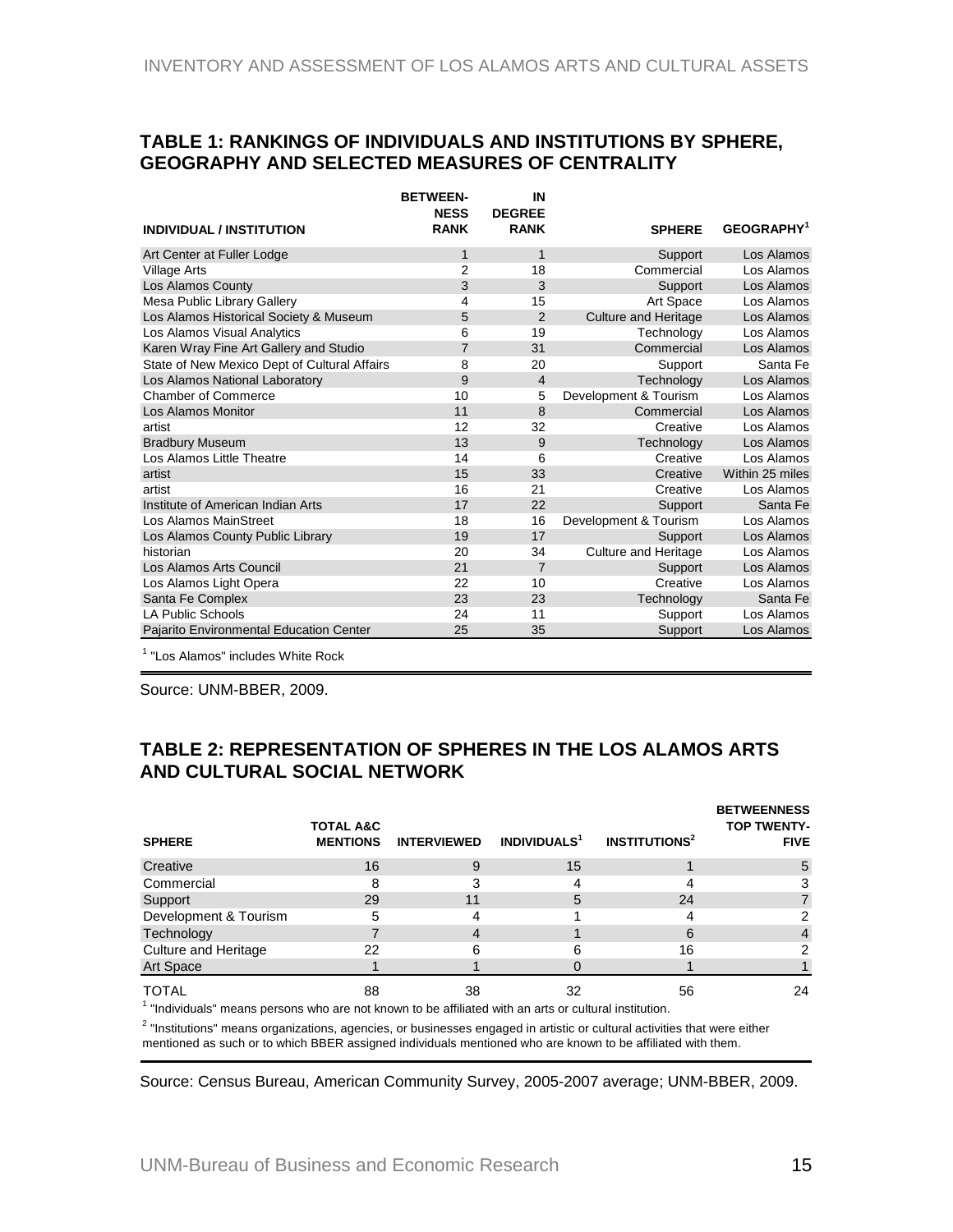<span id="page-16-0"></span>The fourth type of activity found in the core of the network is culture and heritage. Representatives of this category were widely referenced, accounting for fully 25 percent of all mentions made in the surveys (second only to the support category). In particular, the Los Alamos Historical Society and History Museum  $(428)$  is widely recognized (2<sup>nd</sup> in in-degree ranking) and its role in mediating relationships  $(5<sup>th</sup>$  in between-ness ranking) is commensurate with its high degree of recognition. Although cultural and heritage organizations have been found to be central to networks in other A&C communities studied by BBER, the role of the Historical Society in Los Alamos is uniquely important. In a relatively new town – certainly in contrast to many other communities in New Mexico – the Heritage Society and Historical Museum plays a key role is fostering a sense of place in Los Alamos, linking the locale to the Manhattan Project and the social dynamics that surrounded it.

The technology sphere is represented in the network most centrally by Los Alamos Visual Analytics (LAVA, #36), which, among other projects, is working with the Institute of American Indian Arts in Santa Fe to develop techniques for the digital storage and display of visual arts. LAVA's exposure in Los Alamos is somewhat limited (in-degree ranking of 17), though its relationships suggest a more important role in connecting with other organizations (between-ness ranking of 6). Also within the technology sector is LANL (#35), which is often mentioned  $(4<sup>th</sup>$  in in-degree) though somewhat less significant in terms of mediating relationships (between-ness ranking of  $9<sup>th</sup>$ ). Bradbury Museum (#8), which serves as the public face of LANL, also has a presence in the A&C network of Los Alamos ( $9<sup>th</sup>$  in in-degree ranking and 13<sup>th</sup> in between-ness). Although not insignificant, the ranking of LANL within these networks – particularly in terms of its role in mediating relationships – may seem surprisingly low given that the organization is, without equal, the single dominating force in the history and economy of the region. Possible explanations may include the secure nature of the LANL's work and focus of LANL Foundation on math and science education.<sup>[6](#page-16-0)</sup> Rather, LANL's impact on the local A&C economy is indirect, based in the wages paid by the institution and the demand for A&C activities of those employed by the Lab.

Economic development interests are represented in the A&C network by the Chamber of Commerce (#8) and Los Alamos MainStreet (#31). In all likelihood, Los Alamos MainStreet can expect to play a great role in the cultural economy as it begins to develop initiatives associated with its application for standing as an

 $\overline{a}$ 

 $6$  The focus of LANL Foundation grantmaking is math, science, and engineering educational initiatives in the public schools in Northern New Mexico. In 2008, less than one percent of the \$3.6 million in grants given by the Foundation were specific to arts and culture activities. The largest single receipt of arts and cultural funding was the Albuquerque-based Girl Scouts of New Mexico Trails program, which uses "illustration, writing, story-telling, broadcasting, and technology in programming aimed at girls ages 6-13 who are from underserved areas" in Northern New Mexico.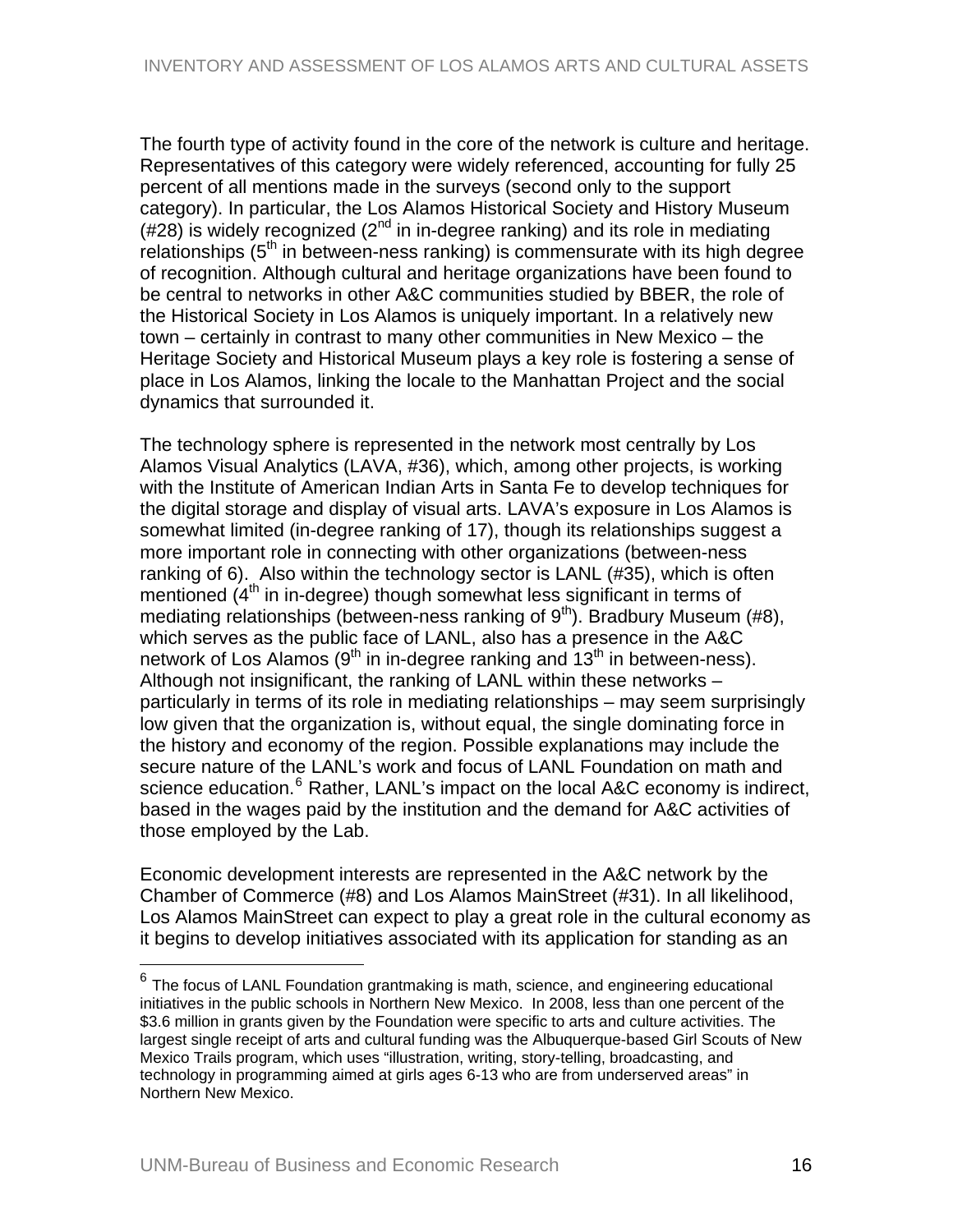Arts and Cultural District under State of New Mexico guidelines and jurisdiction. The role of the District may be significant to the development of A&C in Los Alamos, as the designation of the District offers the community an opportunity to continue to develop a sense of place that is too often missing in newer communities established and dominated by a single economic focus.

Finally, 33 different individuals and institutions in the creative category – those directly engaged in the production of art and cultural products – were mentioned in the course of the interviews. Performing arts companies were the most prominent among these. Specifically, the Los Alamos Little Theater (#30) and the Los Alamos Light Opera (#29) were frequently referenced (in-degree rankings of 6 and 10, respectively). However, none of the 33 individuals and institutions referenced in the interviews are located at the center of the network (top ten in terms of between-ness rankings). In the specific cases of the Little Theater and the Light Opera, relatively low between-ness rankings (14<sup>th</sup> and 22<sup>nd</sup>, respectively), may suggest that supporters of the programs derive from established audiences which have relatively limited involvement in other segments of the arts and cultural community. More broadly, for the creative sector as a whole, the low level of integration suggests that artists are in a position to exercise little influence in the development and maintenance of relationships that define the community; in raw terms, they have little power within the network.

To provide context, individual artists and institutions are seldom found at the very center of A&C networks investigated by BBER. However, this very low level of integration within networks is exceptional. A striking contrast is Las Vegas, New Mexico, where the creative sector is a principal source of energy and initiative, but where the economic and institutional structure of the community is able to provide only very limited support. As we will discuss below, those surveyed offer a number of explanations for the limited visibility of these artists in Los Alamos, but perhaps the most common are the shadows of LANL and Santa Fe over the creative environment.

Apart from representation in the network and more specific to the dynamics of this network is the large number of reciprocal ties (i.e., arrows connecting nodes in both directions), especially in the most clustered area of the map and including many of the most central nodes. Reciprocity in social network analysis indicates a mutuality of relationships: an *interdependence* among institutions and individuals. This characteristic often reflects patterns of collaboration or, at minimum, significant opportunities for collaboration. The fact that some of the reciprocally connected institutions represent different spheres is still more encouraging, given the tendency for interactions between differing types of activities to give rise to innovation – whether in the realm of art and creativity or social-organizational development.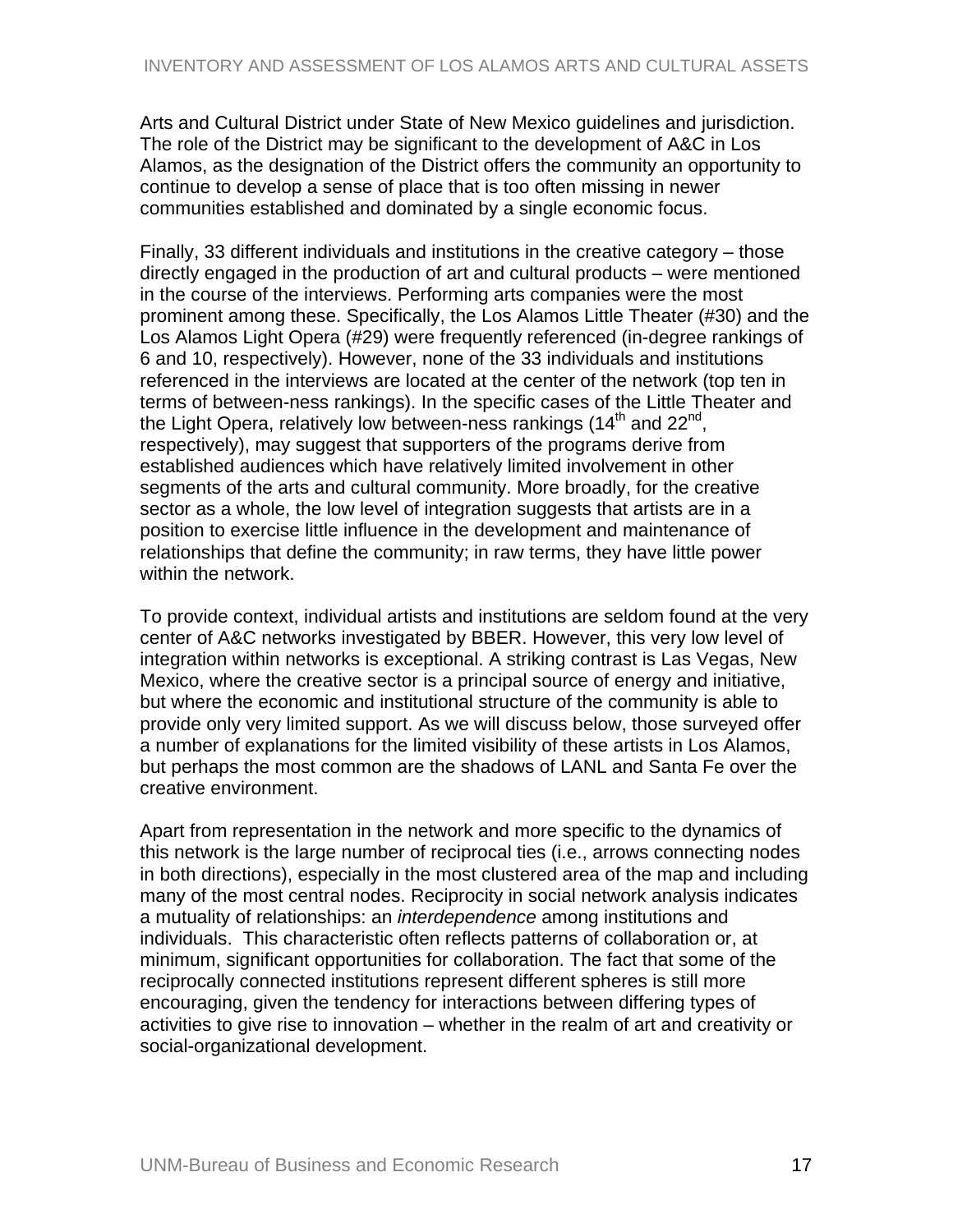# <span id="page-18-0"></span>**Participant Demographics**

**Table 3** summarizes the demographic data provided by the 45 individuals who were interviewed for this study and compares these to the demographics of Los Alamos County as a whole. The purpose is to gauge the representativeness of the participants in the study with respect to the population of the county as a whole. Additionally, because the methodology was designed to solicit the leaders of the A&C community to participate in the study, this analysis is more broadly suggestive of representativeness of these leaders with respect to the total population.

The table is divided according to gender, ethnicity, and age. The first two columns, under the label 'Respondents', show the demographic characteristics of the survey respondents; the next two columns, labeled 'Los Alamos Co.", show the corresponding information for the population of Los Alamos County as a whole. Chi square measures the degree of difference of the proportions of the two.

Beginning with gender, 62 percent of respondents were female, higher than the proportion of the county population. However, the Chi square value of 2.85 is below the critical value of 3.84, indicating that the difference in participation is not significant (i.e., one cannot be 95 percent sure that the difference is more than random). Similarly, although 93 percent of the respondents are Anglo (white, non-Hispanic), this does not vary sufficiently from the share of the total population of the county to be considered non-random (i.e., chi-square of 3.19 is below the critical value of 5.99).

The age of respondents, however, are significantly different from that of the population. As the table shows, 58 percent of respondents are between the ages of 50 and 64, and another 22 percent are older than 64 years of age. By contrast, only 45 percent of the population of Los Alamos County (over 18 years of age) is 50 years old or older. Most notable is the relatively low number of respondents between the ages of 40 and 49.

At the bottom of the table are data on the place of residence and the length of time of residence in the area of participants in the study in the Los Alamos area. Unfortunately, comparable information for the county population is not available, making it impossible to statistically assess the representativeness of participants with respect to the population. However, it is possible to make several general inferences with these data. Most importantly, note that very few of the respondents (only 1 of 32) have spent their entire life in Los Alamos County while the great majority has spent twenty or more years in the community. This likely attests to the impact of LANL. The majority of households in Los Alamos County depend (or depended during their work career) on LANL for employment, and most (nearly all) of these relocated from other areas to live and work in Los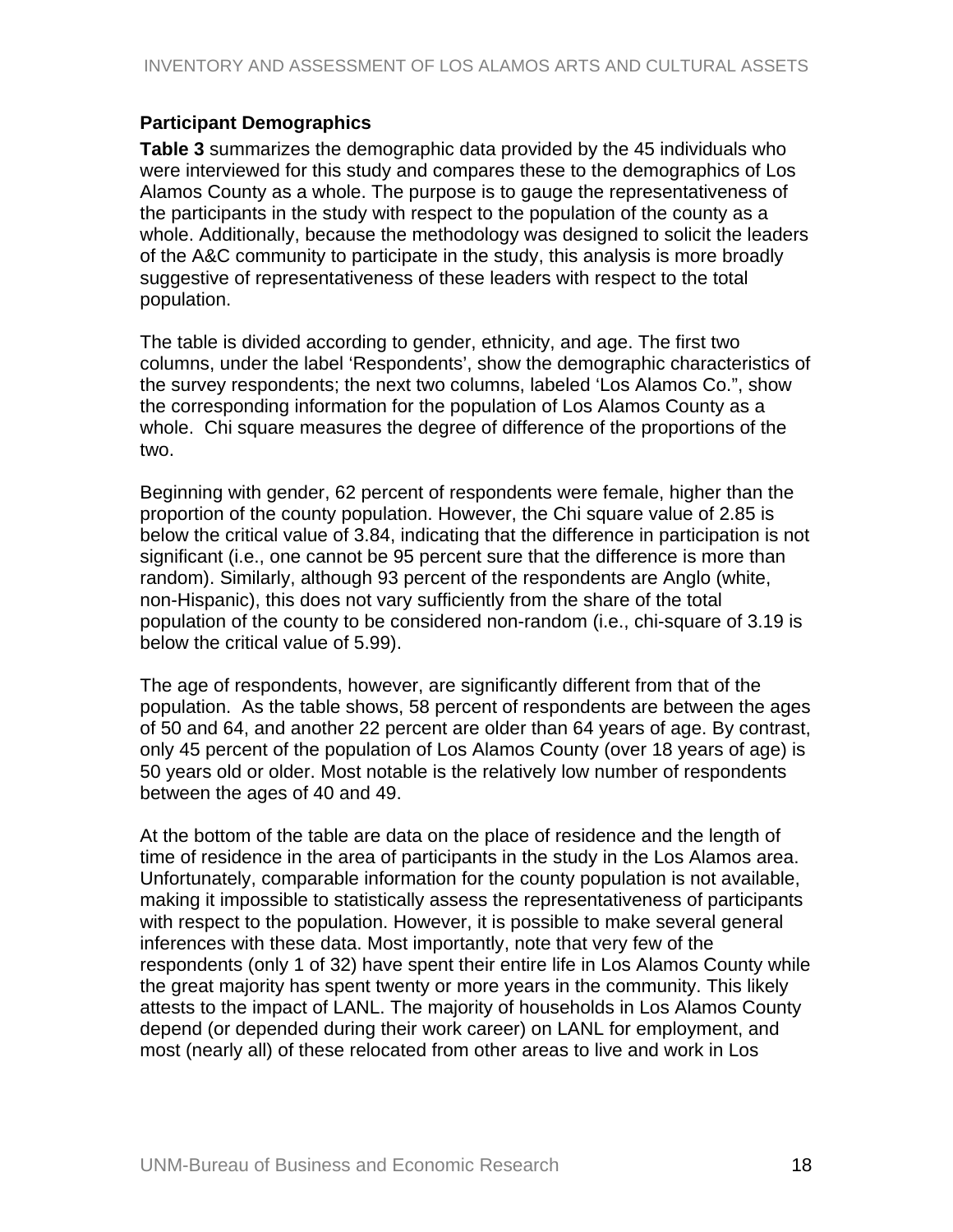<span id="page-19-0"></span>Alamos County.<sup>[7](#page-19-0)</sup> Thus, few have spent their entire life in the area. On the other hand, those that are most active in the local A&C community have strong ties to the area, having spent a good deal of time there. Those who are least likely to be involved in A&C activities are those who have relocated to the area (as most have) but are in mid-career, possibly with children and other responsibilities.

Of the 45 participants in the study, more than two-thirds lived in the immediate area (Los Alamos and White Rock). Most of the others work in Los Alamos, though a few live and work in Santa Fe but have strong connections with the community.

As in any survey study, there is a possibility that the methodology used to identify survey participants is, itself, biased, such that the results indicate as much about the methodology as the actual population. In this case, as discussed above, BBER used a 'snowball' sample to identify participants – i.e., participants themselves defined the population to be surveyed. The advantage of this 'participant-driven' design is that it anticipates bias and makes it the subject of the study. In other words, the purpose of the study is to reveal how the community itself identifies its participants and leaders. Thus, while it is certainly true that the results may be an inaccurate reflection of the participation of the entire community, there is little doubt that the results are an accurate reflection of the self-identification of the leadership of the arts and cultural community.

The matriz of the metal controlled the state of the 9,476 employed persons 16 years of age and older residing in Los<br>Thote, for instance, that of the 9,476 employed persons 16 years of age and older residing in Los Alamos County, a remarkable 96 percent work in the county. By another measure, direct employment at LANL is estimated to be 9,500. Given the high cost of housing in the county, it is reasonable to assume that most households in Los Alamos County reside there to be close to employment at LANL.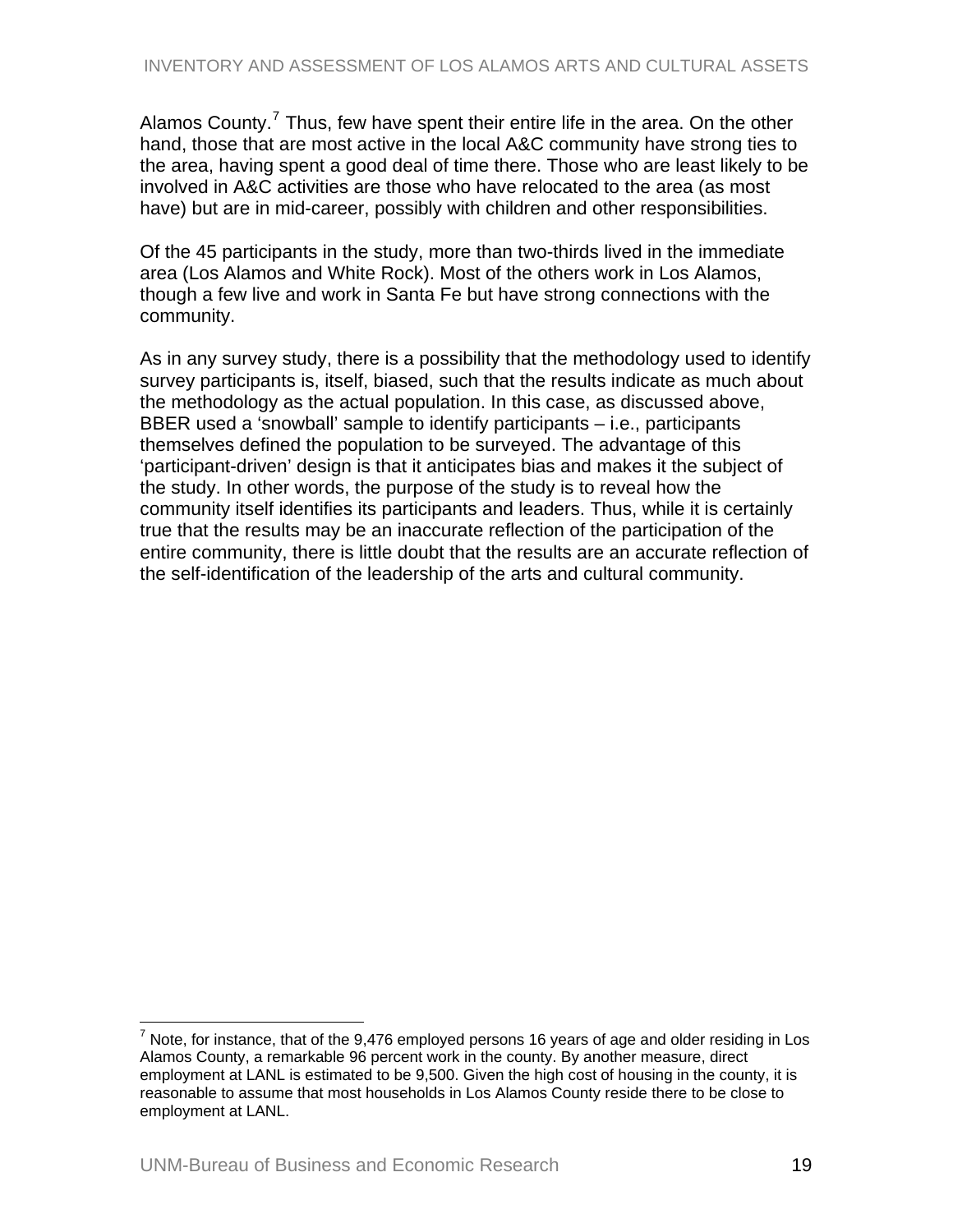#### <span id="page-20-0"></span>**TABLE 3: COMPARISON OF DEMOGRAPHIC CHARACTERISTICS OF SURVEY RESPONDENTS TO TOTAL POPULATION OF LOS ALAMOS COUNTY**

|                                      | <b>RESPONDENTS</b> |            | LOS ALAMOS CO. |              | <b>CHISQ</b> | D.F.           |
|--------------------------------------|--------------------|------------|----------------|--------------|--------------|----------------|
| <b>GENDER</b>                        |                    |            |                |              |              |                |
| Female                               | 28                 | 62%        | 9,107          | 49.6%        | 1.43         |                |
| Male                                 | 17                 | 38%        | 9,236          | 50.4%        | 1.41         |                |
| Total                                | 45                 | 100%       | 18,343         | 100%         | 2.85         | 1              |
|                                      |                    |            |                |              | 3.84         | (.95 critical) |
| <b>ETHNICITY</b>                     |                    |            |                |              |              |                |
| Anglo                                | 42                 | 93%        | 15,051         | 82.1%        | 0.70         |                |
| Hispanic                             | $\overline{2}$     | 4%         | 2,155          | 11.7%        | 2.04         |                |
| Other $1$                            |                    |            |                |              |              |                |
| Total                                | $\mathbf 1$<br>45  | 2%<br>100% | 1,137          | 6.2%<br>100% | 1.15<br>3.19 | 2              |
|                                      |                    |            | 18,343         |              | 5.99         |                |
|                                      |                    |            |                |              |              | (.95 critical) |
| <b>AGE</b>                           |                    |            |                |              |              |                |
| 18-29 years old                      | 2                  | 4%         | 1,535          | 11.3%        | 1.86         |                |
| 30-39 years old                      | 4                  | 9%         | 2,650          | 19.5%        | 2.59         |                |
| 40-49 years old                      | 3                  | 7%         | 3,359          | 24.7%        | 5.92         |                |
| 50-64 years old                      | 26                 | 58%        | 3,846          | 28.3%        | 13.88        |                |
| >64 years old                        | 10                 | 22%        | 2,220          | 16.3%        | 0.96         |                |
| Total $^2$                           | 45                 | 100%       | 13,610         | 100%         | 23.34        | 4              |
|                                      |                    |            |                |              | 9.49         | (.95 critical) |
| <b>RESIDENCE</b>                     |                    |            |                |              |              |                |
| Los Alamos or White Rock             | 32                 | 71%        |                |              |              |                |
| <25 miles of Los Alamos <sup>3</sup> | 5                  | 11%        |                |              |              |                |
| Santa Fe                             | 3                  | 7%         |                |              |              |                |
| Other NM                             | 4                  | 9%         |                |              |              |                |
| Outside NM                           | 1                  | 2%         |                |              |              |                |
| Total                                | 45                 | 100%       |                |              |              |                |
|                                      |                    |            |                |              |              |                |
| TIME IN AREA <sup>4</sup>            |                    |            |                |              |              |                |
| <10 years                            | 8                  | 25%        |                |              |              |                |
| $10-19$ years                        | $\overline{2}$     | 6%         |                |              |              |                |
| >19 years                            | 21                 | 66%        |                |              |              |                |
| Lifetime                             | 1                  | 3%         |                |              |              |                |
| Total                                | $\overline{32}$    | 100%       |                |              |              |                |

<sup>1</sup> Includes Native American, African American, Asian, 'Some other race', and two or more races.

 $2$  Does not include those under 18 years of age.

<sup>3</sup> Includes San Ildefonso Pueblo, Santa Clara Pueblo, Guachupangue, San Pedro, Santo Nino, Espanola, La Mesilla, El Rancho, Jaconita, Pojoaque, Cuyamungue, and Santa Cruz.

<sup>4</sup> Includes only those residing in Los Alamos or White Rock.

Source: Census Bureau, American Community Survey, 2005-2007 average; UNM-BBER, 2009.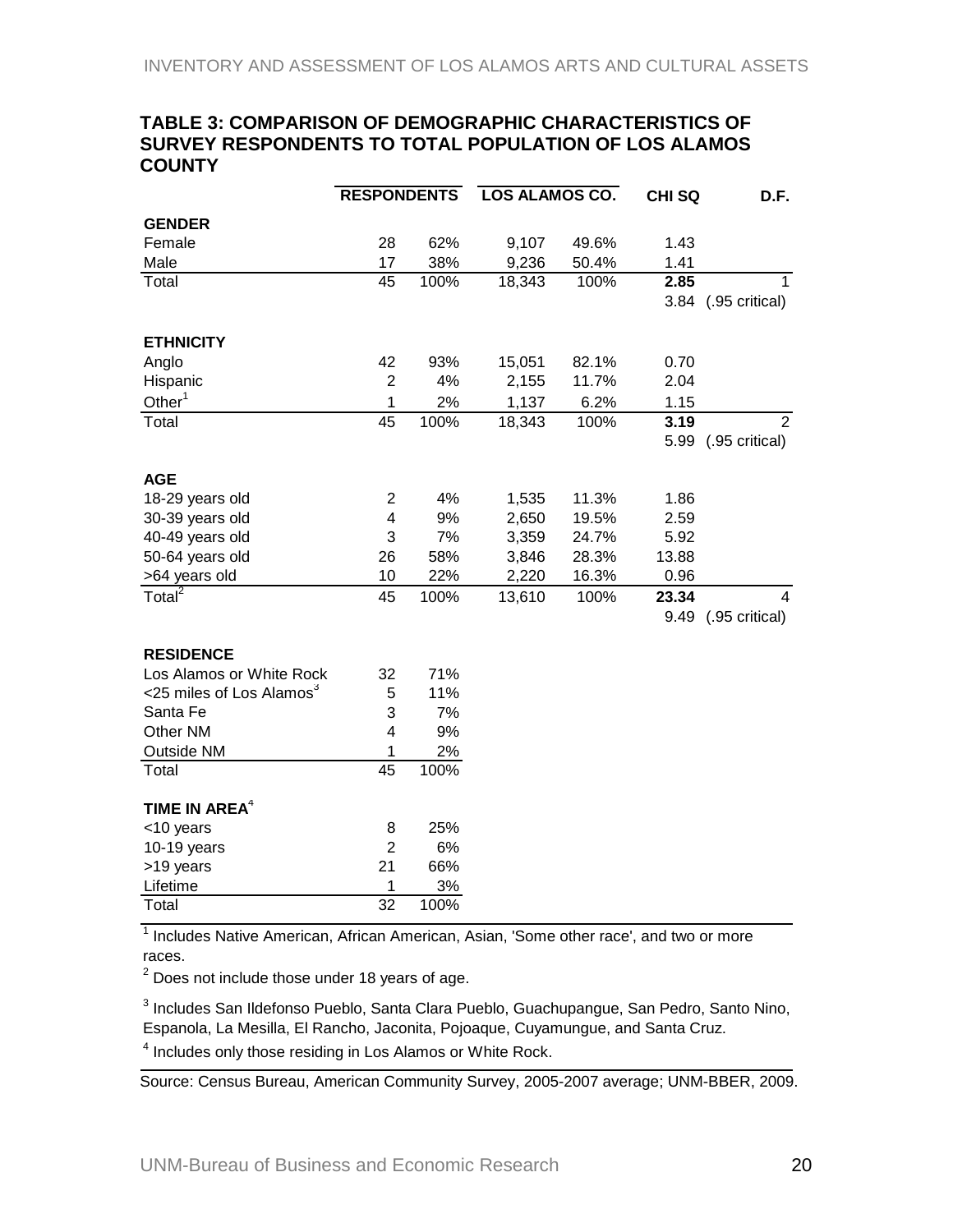### <span id="page-21-0"></span>**Institutions and Organizations**

The 45 members of the Los Alamos area arts and cultural community who participated in the survey were asked to identify organizations with which they were involved. The 45 participants made 301 references to 159 different organizations (71 were local, 71 were in other parts of New Mexico, and 17 were outside the state). Seventeen organizations were mentioned at least 4 times, accounting for 115 of the 301 total references (38 percent of the total). Another 11 organizations were mentioned 3 times; 22 were mentioned twice, and 109 were mentioned once. In all, 31 percent of organizations mentioned were referenced two or more times.

BBER compiled the demographic information of the respondents who mentioned the most-often cited organizations in **Table 4**, belowThe Art Center at Fuller Lodge was the most often cited organization, with 17 mentions. The Los Alamos Historical Society, Chamber of Commerce, Little Theater, and Arts Council also had many mentions. . Of the 17 organizations cited at least four times by the 45 respondents, two are outside Los Alamos County (Santa Clara Pueblo and the Department of Cultural Affairs).

Looking at the demographics of the respondents who mentioned these 17 organizations, it appears that the female respondents are more involved in these organizations than are the male respondents (the fact that female respondents made up 62 percent of the total respondents, makes the difference in involvement slightly less significant, however). The youngest respondents (those aged 18 to 39) mentioned the Art Center and the Arts Council most often, while respondents age 65 and over mentioned the Art Center and the Historical Society most often.

Of the 17 most-often mentioned organizations, most were mentioned by respondents who live in Los Alamos County. However, three of them were mentioned solely by respondents who live outside Los Alamos County: the Bradbury Museum, Santa Clara Pueblo, and the Department of Cultural Affairs. While this may at first seem surprising, this reflects a more general fact that a large number of employees of Los Alamos businesses live in other parts of the region.

Comparing the organizations mentioned by respondents who live in the county, newer residents (lived in Los Alamos less than 10 years), cited many of the same organizations as did those who have lived in Los Alamos 20 or more years. However, newer residents also cited several organizations that the longer-term residents did not mention (some of these are not included in Table 4 because they had fewer than four mentions): the Los Alamos County Public Library, the Symphony Orchestra, the Community Winds, Immaculate Heart of Mary Catholic Church, Coro de Camara Chamber Chorus, the Commerce and Development Corporation, LANL, and Los Alamos MainStreet. Conversely, those who have lived in Los Alamos the longest mentioned the following organizations that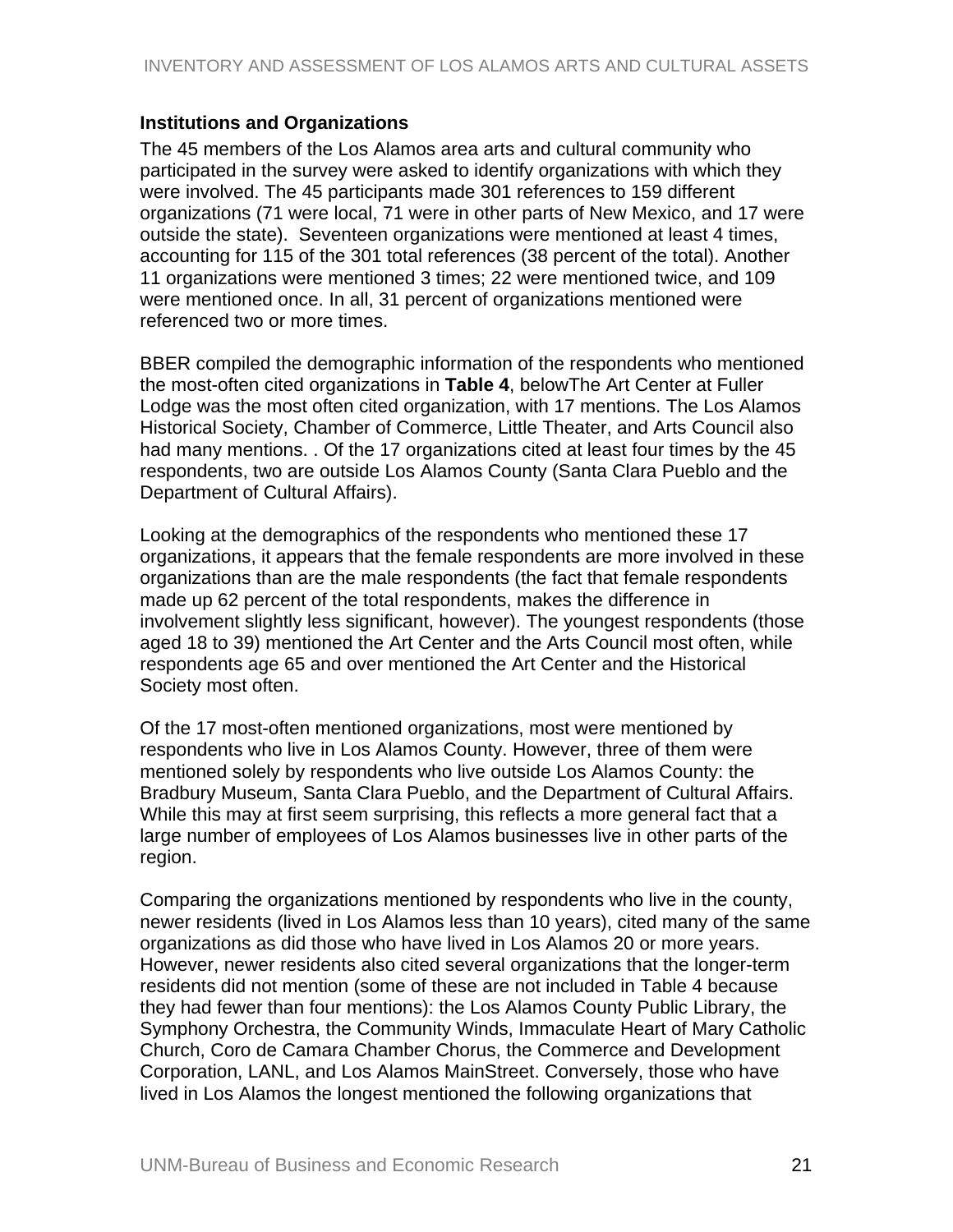<span id="page-22-0"></span>shorter-term residents did not: UNM-Los Alamos, the Pajarito Environmental Education Center, Bandelier National Monument, Women Artists of the West, and Living Treasures Los Alamos. (Because so few of the respondents were non-Anglo, BBER did not include the ethnicity of the respondents in Table 4.)

### **TABLE 4: DEMOGRAPHIC CHARACTERISTICS OF SURVEY RESPONDENTS BY REFERENCED CULTURAL ORGANIZATIONS IN LOS ALAMOS AREA**

| <b>ORGANIZATION</b>          | <b>TOTAL</b>   | <b>GENDER</b>  |                | <b>AGE</b>     |              |                          |                |                |
|------------------------------|----------------|----------------|----------------|----------------|--------------|--------------------------|----------------|----------------|
|                              |                | Female         | Male           | 18-29          | 30-39        | 40-49                    | 50-64          | >64            |
| Art Center at Fuller Lodge   | 17             | 13             | $\overline{4}$ | 2              | $\mathbf{1}$ | $\blacksquare$           | 9              | 5              |
| <b>LA Historical Society</b> | 13             | 7              | 6              |                |              | -                        | 8              | 4              |
| LA Chamber of Commerce       | 10             | 6              | 4              |                | 1            | $\blacksquare$           | 8              | $\mathbf{1}$   |
| <b>LA Little Theater</b>     | 9              | 5              | $\overline{4}$ |                |              | $\overline{a}$           | 8              |                |
| <b>LA Arts Council</b>       | 8              | 5              | 3              | $\overline{2}$ |              | $\overline{\phantom{0}}$ | $\overline{4}$ | $\overline{2}$ |
| UNM - LA                     | 6              | 4              | 2              |                | 1            | -                        | 5              |                |
| LA Light Opera               | 6              | 4              | 2              |                |              | -                        | 6              |                |
| <b>LA Concert Assoc</b>      | 6              | 5              | 1              |                |              |                          | 4              | $\overline{2}$ |
| <b>Bradbury Museum</b>       | 6              | $\overline{4}$ | 2              |                |              | $\overline{\phantom{0}}$ | 5              |                |
| LA Co                        | 5              | 4              | 1              |                | 1            | $\blacksquare$           | 2              | $\overline{2}$ |
| APP Advisory Board           | 5              | 4              | 1              | $\overline{a}$ |              | $\overline{\phantom{a}}$ | 3              | 2              |
| Santa Clara Pueblo           | 4              | 2              | 2              |                | $\mathbf 1$  | $\blacksquare$           | 3              |                |
| <b>LA Public Schools</b>     | $\overline{4}$ | 2              | 2              |                | 1            | $\overline{\phantom{a}}$ | 2              |                |
| LA Garden Club               | 4              | 3              | 1              |                |              | $\blacksquare$           | 1              | 3              |
| LA Co Library                | $\overline{4}$ | 3              | 1              | 1              |              | $\overline{\phantom{a}}$ | 3              |                |
| LA CDC                       | 4              | 2              | 2              | -              |              | ٠                        | 4              |                |
| <b>DCA</b>                   | 4              | 2              | 2              |                |              | -                        | $\overline{4}$ |                |
| TOTAL                        | 115            | 75             | 40             | 7              | 7            | $\overline{\phantom{a}}$ | 79             | 22             |

| <b>ORGANIZATION</b>          | TOTAL                    | LIVE in LA     |                | <b>TIME IN LOS ALAMOS</b> |                |                         |      |
|------------------------------|--------------------------|----------------|----------------|---------------------------|----------------|-------------------------|------|
|                              |                          |                |                |                           | $10 - 19$      | $20 +$                  | Life |
|                              |                          | Yes            | No             | $<$ 10 yrs                | yrs            | yrs                     | time |
| Art Center at Fuller Lodge   | 17                       | 15             | $\overline{2}$ | 3                         | $\overline{2}$ | 9                       |      |
| <b>LA Historical Society</b> | 13                       | 10             | 3              | 1                         | 1              | 7                       |      |
| LA Chamber of Commerce       | 10                       | 5              | 5              | $\overline{2}$            |                | 3                       |      |
| <b>LA Little Theater</b>     | 9                        | 7              | $\overline{2}$ | 1                         | 1              | 5                       |      |
| <b>LA Arts Council</b>       | 8                        | $\overline{7}$ | 1              | $\overline{2}$            |                | $\overline{\mathbf{4}}$ |      |
| UNM - LA                     | 6                        | $\overline{2}$ | 4              | ٠                         | ۰              | $\mathfrak{p}$          |      |
| LA Light Opera               | 6                        | 5              | 1              |                           | 1              | 4                       |      |
| <b>LA Concert Assoc</b>      | 6                        | 6              |                |                           | 1              | 5                       |      |
| <b>Bradbury Museum</b>       | 6                        |                | 6              |                           |                |                         |      |
| LA Co                        | 5                        | 3              | $\overline{2}$ |                           |                | $\mathfrak{p}$          |      |
| <b>APP Advisory Board</b>    | 5                        | $\overline{4}$ | 1              | 1                         |                | 3                       |      |
| Santa Clara Pueblo           | 4                        |                | 4              |                           |                |                         |      |
| <b>LA Public Schools</b>     | $\overline{\mathcal{A}}$ | 1              | 3              |                           |                |                         |      |
| LA Garden Club               | 4                        | 4              |                |                           |                | 3                       |      |
| LA Co Library                | $\overline{\mathcal{A}}$ | 3              | 1              | 1                         | 1              |                         |      |
| LA CDC                       | 4                        | 1              | 3              |                           |                |                         |      |
| <b>DCA</b>                   | $\overline{\mathcal{A}}$ |                | 4              |                           |                |                         |      |
| TOTAL                        | 115                      | 73             | 42             | 14                        | 7              | 48                      | 4    |

Source: UNM-BBER, 2009.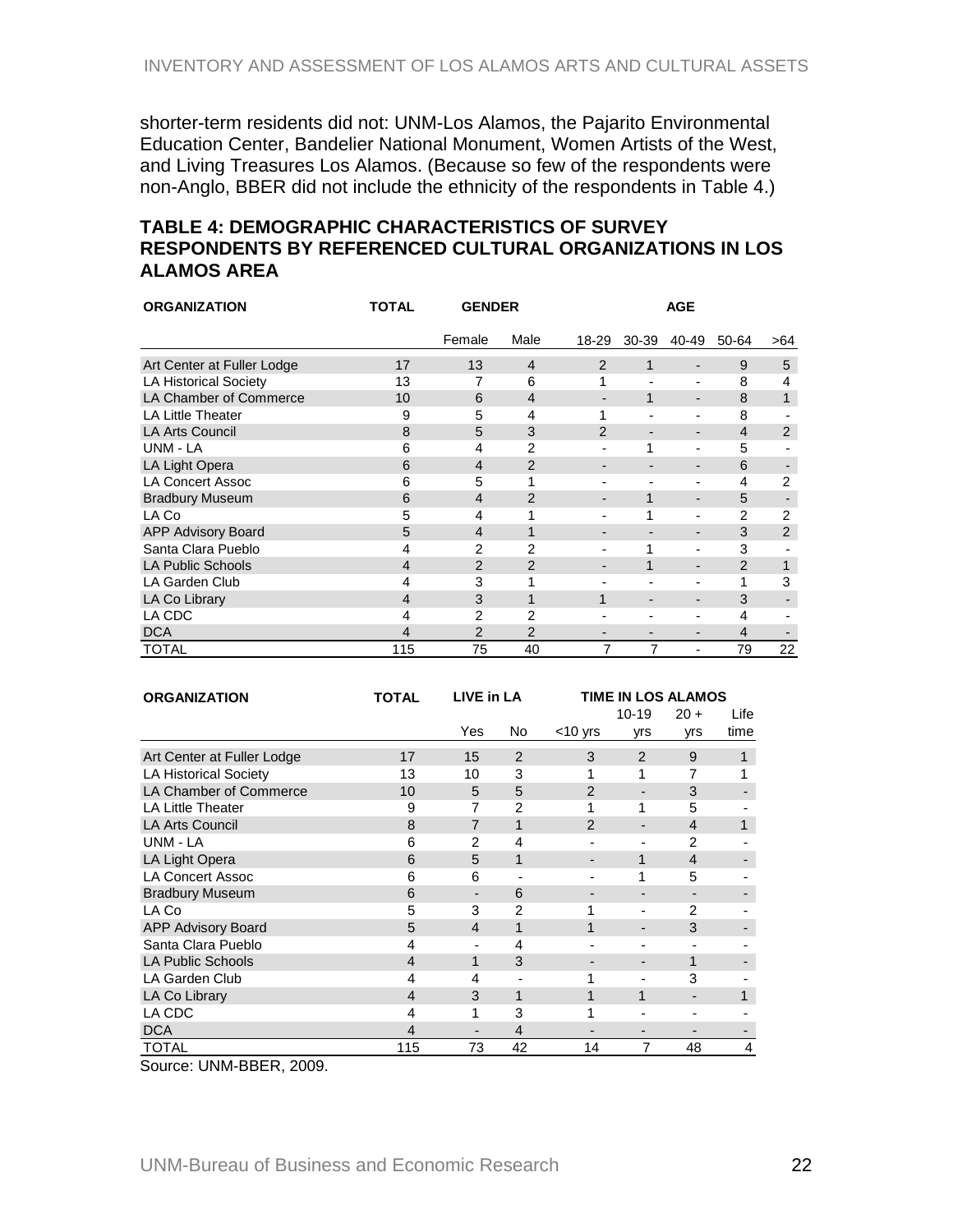## <span id="page-23-0"></span>**Perceived Advantages and Disadvantages**

**Table 5** shows the responses of the 45 community members who completed the survey to the question, "Please name in rank order three advantages and three disadvantages of working in the arts & cultural field in Los Alamos." The unique qualities of the local population was the most often cited advantage to doing artistic or cultural work in Los Alamos, named nearly twice as often as the second-most cited advantage. In particular, respondents described the local population as highly educated, sophisticated, wealthy, and highly appreciative and interested in artistic and cultural products. The respondents also described the local community as extremely supportive of A&C (the second-most mentioned advantage), stating that those individuals who become involved in local A&C activities tend to be extremely dedicated, devoted, and hardworking.

There seems to be a distinction between these two sets of qualities of the local population, however, which becomes apparent in the cited disadvantages to doing A&C work in Los Alamos: while the population has a great interest in and appreciation for art and culture, many apparently do not partake of the local A&C offerings, as demonstrated by the twelve responses stating that the local population does not spend locally on A&C products. Respondents also complained that locals, as voters, do not tend to endorse public funding of local A&C, which is a contributor to the "lack of funding" disadvantage, as is a lack of funding from local businesses and LANL. A related disadvantage is the lack of a substantive local market for A&C. Respondents particularly mentioned the lack of prospective buyers, the inability to bring in "big names," and a lack of quality art for sale. The number one named disadvantage was the geographic isolation of Los Alamos, which can also be construed as a contributor to the lack of consumption of local A&C products.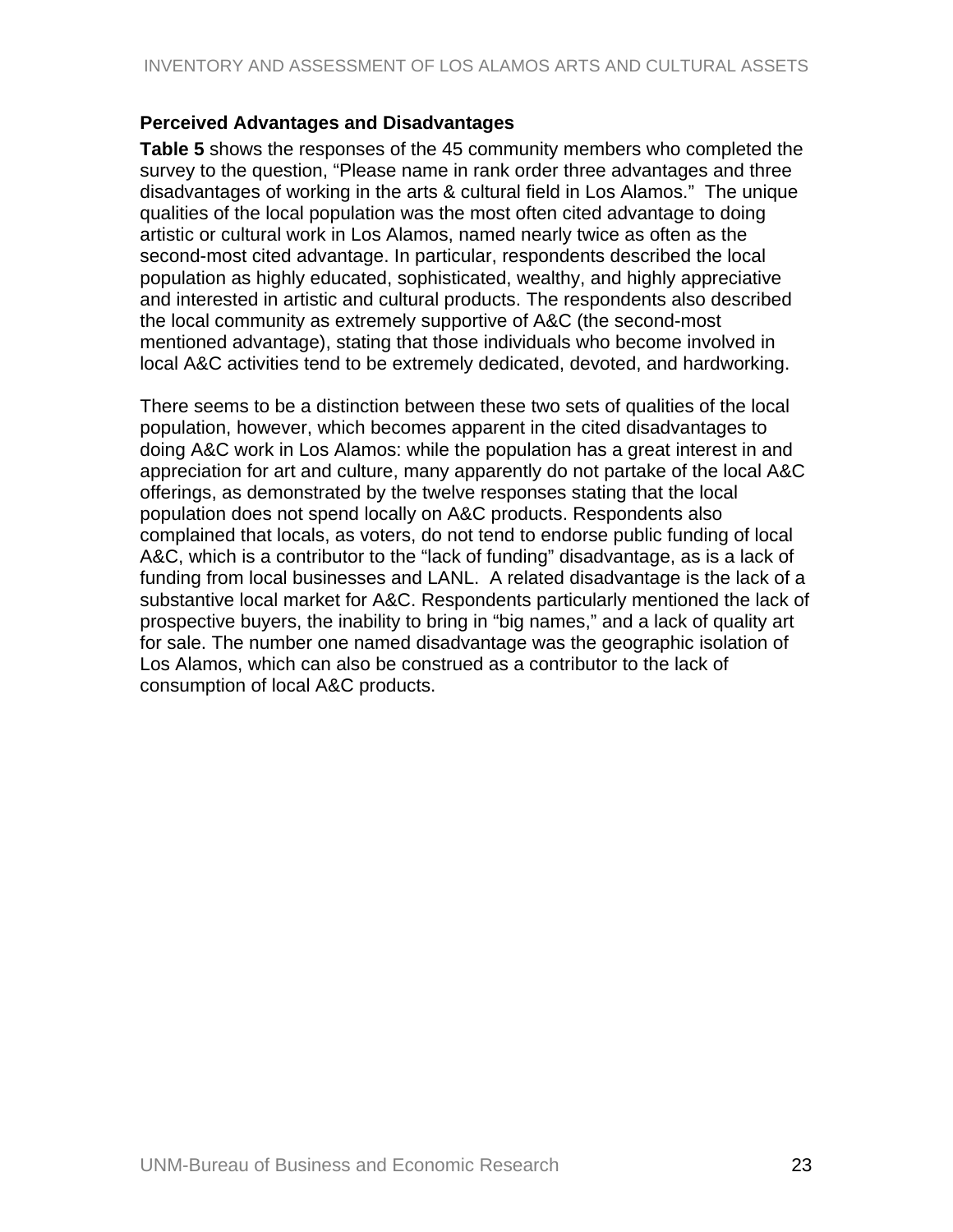### <span id="page-24-0"></span>**TABLE 5: PERCEIVED ADVANTAGES AND DISADVANTAGES OF WORKING IN ARTS AND CULTURAL INDUSTRIES IN LOS ALAMOS AREA**

| <b>ADVANTAGES</b>                                          | 1st                      | 2nd            | 3rd                     |
|------------------------------------------------------------|--------------------------|----------------|-------------------------|
| Educated - Cosmpolitan population <sup>1</sup>             | 12                       | 8              | 10                      |
| Supportive community                                       | 6                        | 6              | 5                       |
| Ease of communication                                      | 4                        | $\overline{7}$ | $\mathbf{1}$            |
| Natural beauty / outdoor activities                        | 3                        | 2              | 5                       |
| <b>LANL</b> resources                                      | 3                        | $\overline{2}$ | $\pmb{0}$               |
| Collaborative                                              | 0                        | 4              | 4                       |
| Many A&C activities                                        | 3                        | 1              | $\mathbf{1}$            |
| Good quality of life                                       | 3                        | 0              | 0                       |
| Great variety of local art                                 | $\mathbf{1}$             | $\overline{2}$ | $\mathbf{1}$            |
| History of the area                                        | 2                        | 0              | 0                       |
| Easy to get work shown / exhibit talent                    | $\overline{1}$           | 0              | $\overline{2}$          |
| Good institutional infrastructure                          | 1                        | 0              | $\Omega$                |
| Access to funding                                          | $\Omega$                 | 1              | $\mathbf 0$             |
| Regional diversity                                         | 0                        | 1              | 0                       |
|                                                            |                          |                |                         |
| <b>DISADVANTAGES</b>                                       | 1st                      | 2nd            | 3rd                     |
| Geographic isolation                                       | 8                        | 6              | 5                       |
| Lack of funding                                            | 8                        | 4              | 3                       |
| Small market                                               | 5                        | 5              | $\overline{\mathbf{4}}$ |
| Lack of local spending on A&C                              | 4                        | 5              | 3                       |
| Lack of art/performance spaces                             | 4                        | 5              | $\overline{c}$          |
| Non-local public misperceptions of Los Alamos <sup>2</sup> | 3                        | 2              | 6                       |
| Lack of collaboration/cooperation                          | $\overline{\mathcal{L}}$ | 3              | $\mathbf{1}$            |
| Lack of support for A&C from LANL                          | 1                        | 2              | 2                       |
| Lack of local commercial businesses <sup>3</sup>           | 1                        | 1              | $\overline{2}$          |
| High cost of living                                        | 1                        | 1              | 0                       |

 $1$  described as educated, wealthy, talented, and international, with

sophisticated tastes and an appreciation of and interest in art and culture.

 $^2$  that it is a "closed" city, known only for LANL, negative perceptions related to nuclear weapons, that it is expensive there.

 $^3$  a lack of art supply stores, in particular.

Source: UNM-BBER, 2009, based on survey of 45 persons involved in arts and cultural activities in Los Alamos area.

# **Directory of Arts and Cultural Activities**

**Table 6** is a summary of the directory BBER has assembled of individuals and institutions involved in artistic, creative, or cultural activities in the Los Alamos area. The summary of the entire directory is organized according to legal status and area of activity.

The complete directory includes 131 entries, including addresses for 76 entries; phone numbers for 92; e-mail addresses for 53; and information on the management structure for 40 businesses and organizations.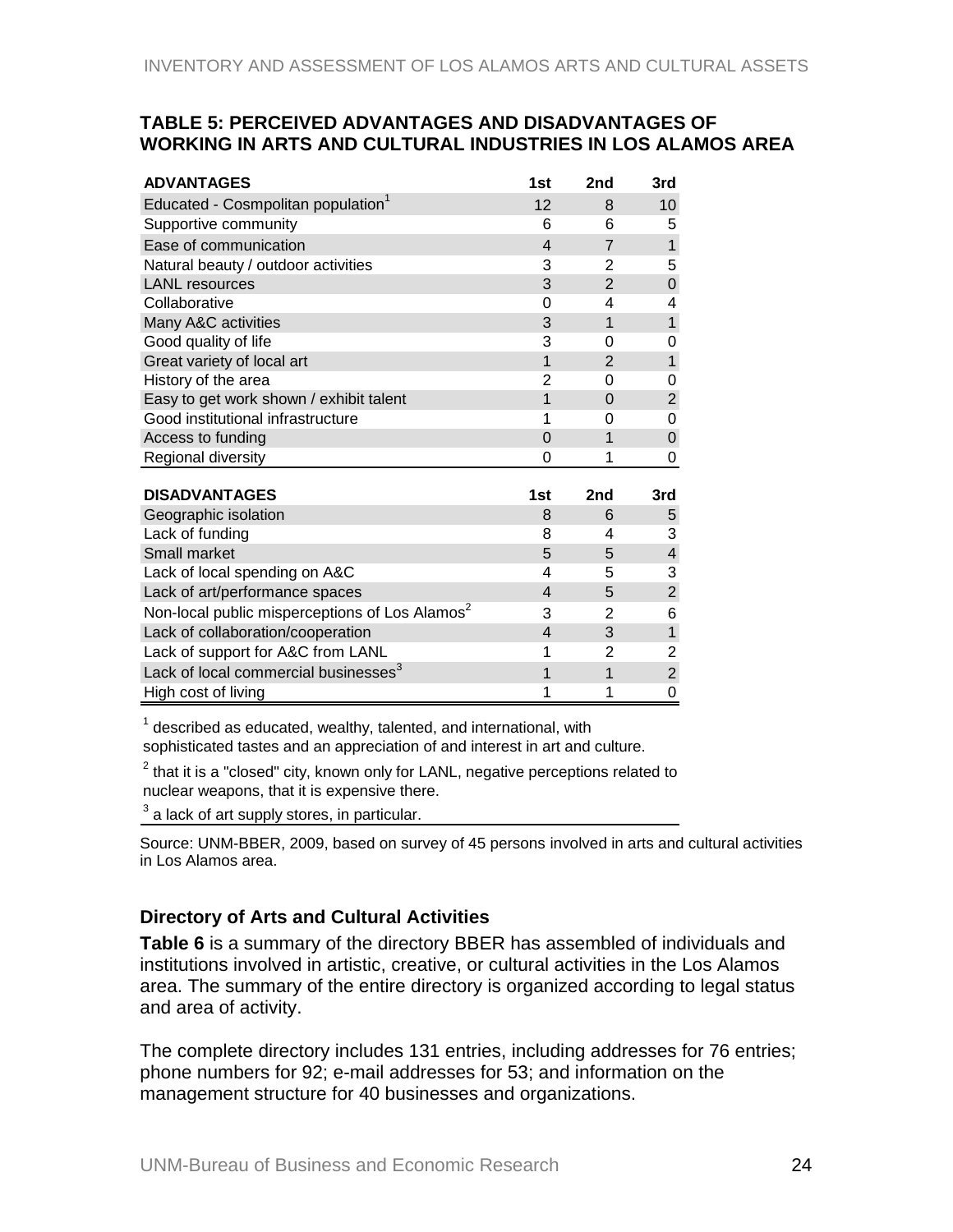In order to maintain consistency, we used the "universe" of arts and culture institutions and activities BBER established for our Albuquerque arts and culture study. These categories were formed along the lines of standard industrial classifications established by the North American Industry Classification System (NAICS). For example, we established the category of "artist" to include artists, musicians, actors, dancers and all others directly involved in creating visual or performing arts, literature and film.

The directory includes artists or institutions that have a basic internet presence. This does not necessarily mean a web page specifically, but it means that at some point, the artist or institution is mentioned in some capacity on the internet. This could mean an actual artist's website, or it could mean a mention in an arts council's newsletter. Initial research began with basic internet searches of natural gateways into a community's arts and culture activities. For example chambers of commerce or art association websites. Over time this produced a kind of "snowball effect" whereby one internet link would lead to another and so on to build our arts and culture directory. The directory also includes artists and institutions that may not have a web presence but have been referred to us by individuals within the community as important to local arts and culture. While internet research formed the majority of the directory, we sought input from the community on arts and culture activities.

We caution that the directory is not comprehensive. We did not want to systematically bias out certain art fields or institutions, but we certainly did not expect to account for absolutely everything. Our goal was a thorough examination of a community's arts and culture activities to provide a working outline of the scope of the A&C community and to serve as a foundation for our social network analysis.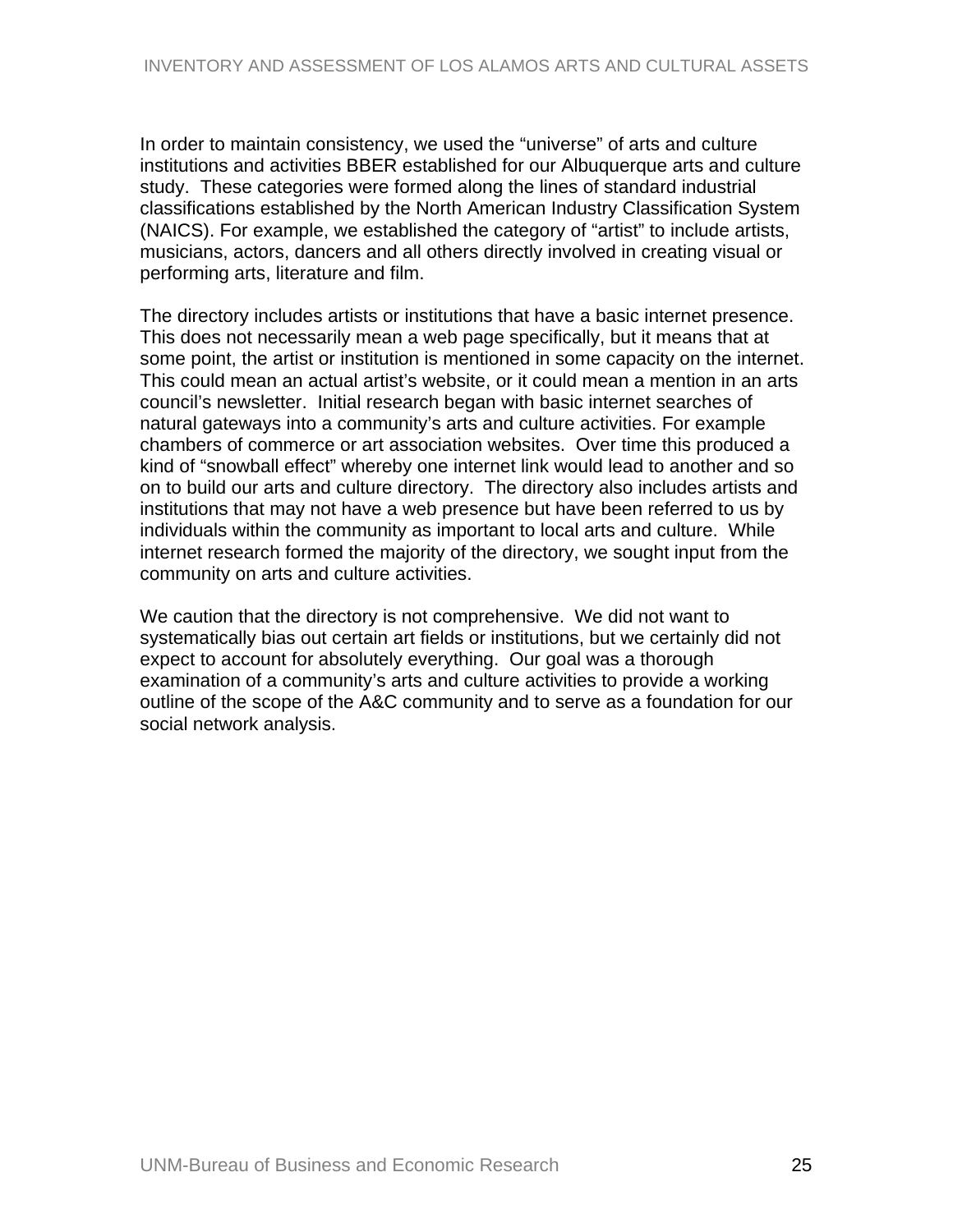#### <span id="page-26-0"></span>**TABLE 6: ARTS AND CULTURAL ORGANIZATIONS IN LOS ALAMOS AND NEIGHBORING COMMUNITIES, BY ACTIVITY AND LEGAL STATUS**

|                            |    | <b>PRIVATE</b>        | <b>PRIVATE</b>    |                |                         |
|----------------------------|----|-----------------------|-------------------|----------------|-------------------------|
|                            |    | INDIVIDUAL FOR-PROFIT | <b>NON-PROFIT</b> | <b>PUBLIC</b>  | <b>TOTAL</b>            |
| Arts                       | 27 | $\overline{2}$        | 7                 |                | 36                      |
| Accomodations <sup>1</sup> |    | 6                     |                   |                | 6                       |
| Architecture               |    | 2                     |                   |                | $\overline{\mathbf{2}}$ |
| Art event <sup>2</sup>     |    |                       | 7                 |                | 7                       |
| Art gallery                |    | 6                     |                   | 1              | 7                       |
| Arts advocacy              |    |                       | 10                |                | 10                      |
| Cultural preservation      |    | 1                     | 3                 |                | $\overline{\mathbf{4}}$ |
| Education                  |    |                       | 4                 | 8              | 12                      |
| Environmental advocacy     |    |                       | 2                 |                | $\boldsymbol{2}$        |
| Foundation                 |    |                       | 8                 |                | 9                       |
| Government <sup>3</sup>    |    |                       |                   | 1              |                         |
| Library/museum             |    |                       | 1                 | $\overline{2}$ | 3                       |
| Media <sup>4</sup>         |    | 3                     | 2                 |                | 5                       |
| Performance space          |    |                       |                   | 1              | 2                       |
| Restaurant <sup>1</sup>    |    | 13                    |                   |                | 13                      |
| Retail <sup>5</sup>        |    | 8                     |                   |                | 8                       |
| Technology                 |    | 7                     |                   |                | 8                       |
| <b>TOTAL</b>               | 28 | 50                    | 44                | 13             | $\overline{135}$        |

**Note:** This directory is not exhaustive but includes only individuals and institutions well known in the community and particularly those with a strong presence in print and internet media. The main focus of the directory is institutions and organizations, although some individuals well known in the community who are not otherwise associated with an established institution are included.

- <sup>1</sup> Includes only restaurants and accommodations located in the historical district.
- 2 Describes any fair, festival, or gathering that draws a significant amount of people and contains some sort of art and culture component.
- $3$  Includes local and regional government agencies that support arts and culture activities.
- 4 Includes any local newspapers, magazines, websites, radio, and tv stations that cater specifically to disseminating local news.
- <sup>5</sup> Describes book stores, music stores, art supply stores, or any place that sells or displays local art, but cannot be described as a gallery.

Source: UNM-BBER, 2009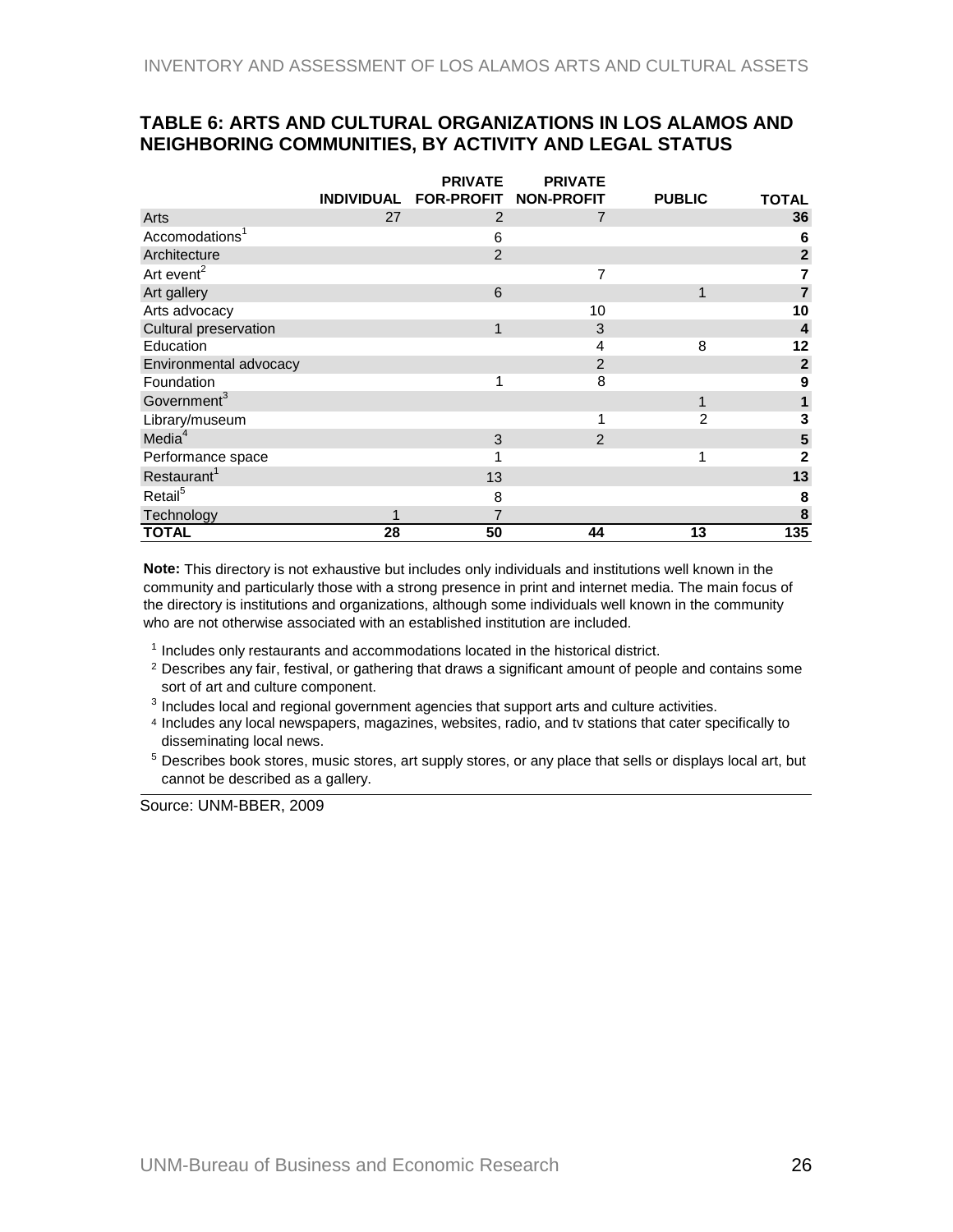# <span id="page-27-0"></span>**ECONOMIC MARKETS**

# **Arts and Cultural Businesses**

**Table 7**, on the following page, provides data on the number of establishments, employees, and sales of arts and culture-related businesses (with employees) in Los Alamos County for the years 1990, 2000, and 2007.<sup>[8](#page-27-0)</sup> Figure 2 shows the total number of A&C establishments and revenues (in constant 2008 dollars) for the years 1989 through 2006. **Figure 3** again shows revenues in constant dollars, but with the average number of employees in A&C business for the period 1[9](#page-27-0)89-2006. The source of the information is Dun & Bradstreet.<sup>9</sup>

The most significant pattern in these figures is a very sharp decline in revenues beginning in 2001. Very similar patterns are found in the cultural economies of other communities in New Mexico studied by BBER, including Silver City and Las Vegas.<sup>[10](#page-27-0)</sup> Although there is no direct evidence to substantiate this, it is reasonable to assume that this pattern is associated with the tragedy of September 11, 2001, which affected travel patterns and public investment, if not the cultural environment of the country.

A careful examination of the figures reveals the response of businesses to the crisis. **Figure 2** shows that, following a lag of about two years, the decline in revenues was matched by a closing of A&C businesses, resulting in a decline from a high of 235 A&C businesses in 2002 and 2003, to 217 in 2006. Although a clear break from the pattern of growth in the number of businesses, the loss of A&C businesses in Los Alamos County was somewhat more modest than seen in other communities studied by BBER. **Figure 3** shows that the more immediate response to falling revenues was for businesses to reduce their payroll by cutting the number of employees, on average by about one employee per establishment (from 8.2 to 7.2). A somewhat more optimistic indication is that the number of employees among establishments that remained open reached a bottom by 2004, and has begun to increase slowly in subsequent years. One interpretation of these patterns is that the post-9/11 decline in revenues was devastating to some of the weaker – perhaps newer – businesses, but that the businesses that survived are more viable with less competition, and have begun to expand.

 $\overline{a}$ 

 $8$  The categories in Table 7 generally follow those that BBER used in our study of Albuquerque arts and cultural industries. We are very inclusive in developing these categories – think of them as creative industries, rather than arts & culture in a more narrow sense.

 $9$  The Dun & Bradstreet Corporation is a well-respected provider of marketing information. BBER recently purchased Dun and Bradstreet data that was compiled by Walls and Associates into the National Establishment Time-Series Database (NETS)©. The NETS dataset is based on individual contacts of businesses by Dun & Bradstreet researchers. The dataset includes names and locations of companies, number of employees, total sales, links to headquarters, industry classification, type of ownership (public, private, non-profit, etc.) and dozens of other variables.<br><sup>10</sup> Without comparable data and analysis, it is not possible to determine whether this pattern is

part of a national trend, or instead is specific to the southwest region, New Mexico or perhaps the cultural economies of small towns.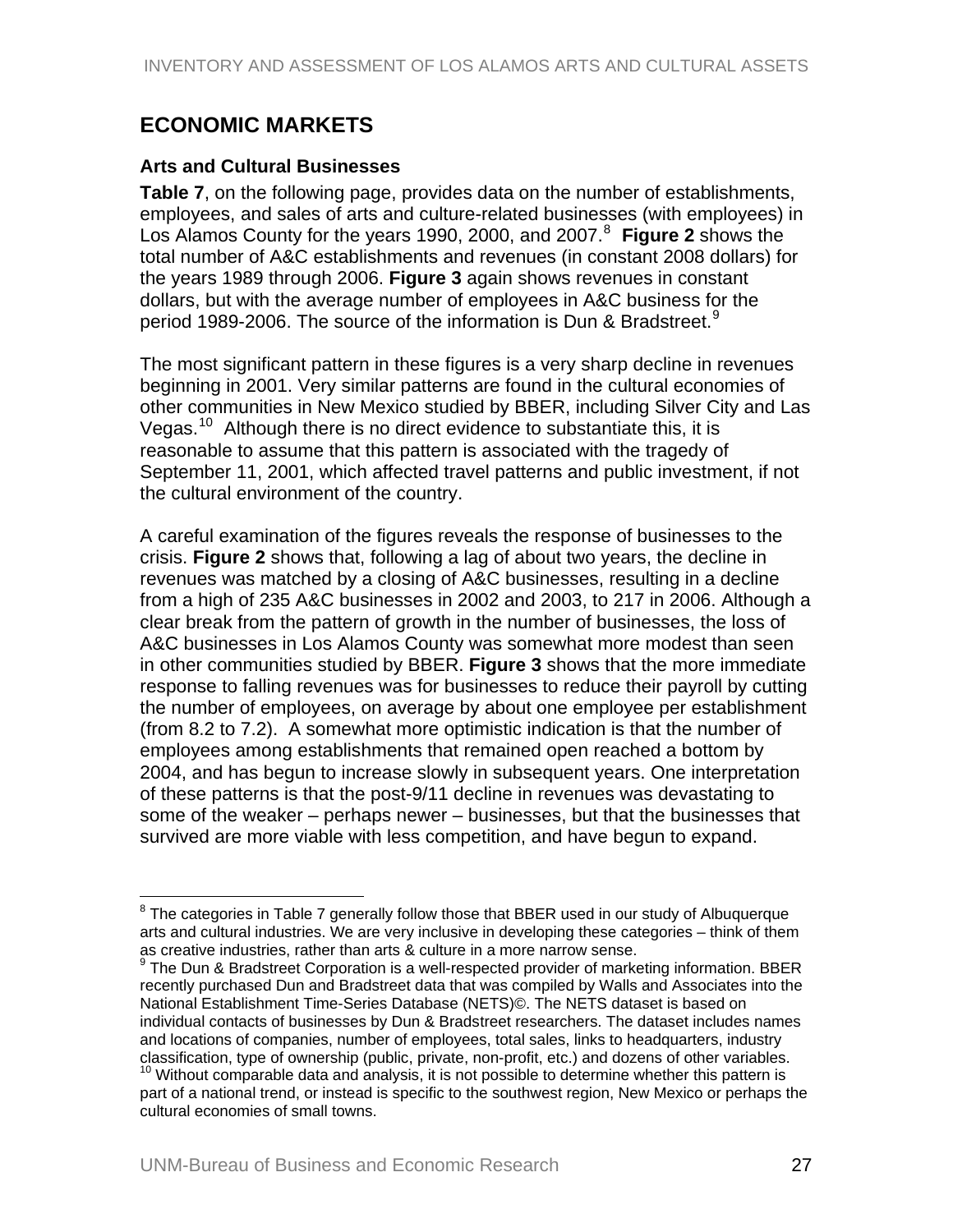<span id="page-28-0"></span>Returning to **Table 7**, we see that these dynamics have, with only a few exceptions, affected most sectors of the cultural economy in Los Alamos County. Of the 24 subsectors included in this study, 19 experienced declines in revenues between 2000 and 2006. In all, only interior design, motion picture and video industries, craft manufacturing, travel-related services, and sports clubs saw revenues increase over the six year period.

A notable characteristic of the creative sector in Los Alamos, compared to that of other smaller communities studied by BBER, is its diversity. In all, there are two dozen distinct subsectors of creative activity found in Los Alamos, ranging from hospitality to craft manufacturing, from art instruction to software development. Of these subsectors, hospitality<sup>[11](#page-28-0)</sup> is the largest, with 23 businesses (mainly restaurants) generating more than \$15 million in annual sales. Software developers comprise the second largest sector, with nearly \$14 million in sales. Various religious, civic and non-profit businesses and organizations also account for significant revenues, though perhaps more than any other subsector, these establishments have seen very sharp declines in revenues and employment over the past six years.

1

 $11$  For the purposes of this study, only hotels and restaurants that are located in the historical district of Los Alamos are considered as part of the cultural economic sector.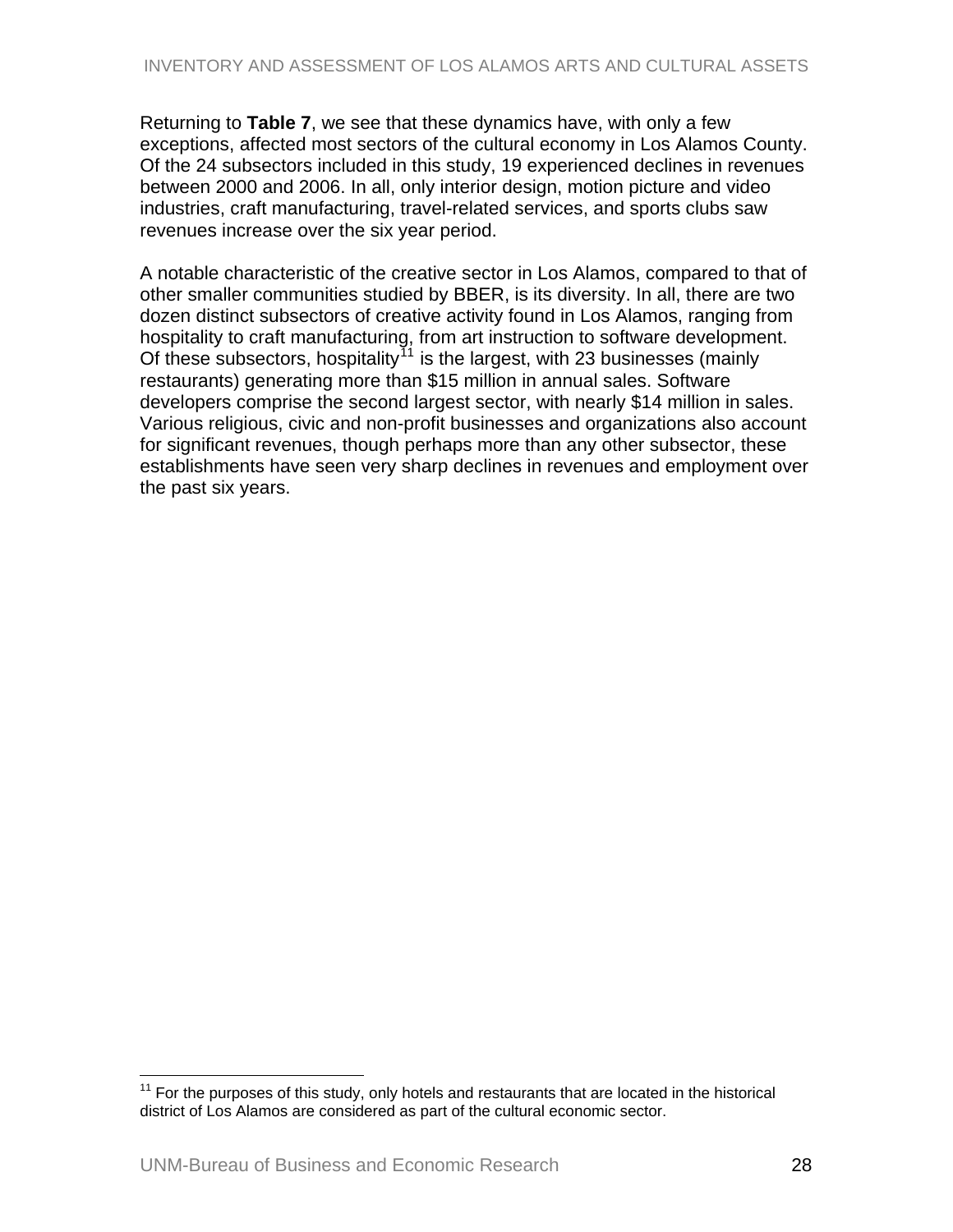### **TABLE 7: BUSINESSES, EMPLOYMENT AND REVENUES OF ARTS & CULTURE RELATED BUSINESSES IN LOS ALAMOS COUNTY, 1990, 2000 AND 2006.**

|                                             |                   | 1990             |                |                   | 2000             |             |                   | 2006           |            |
|---------------------------------------------|-------------------|------------------|----------------|-------------------|------------------|-------------|-------------------|----------------|------------|
|                                             | <b>Businesses</b> | <b>Employees</b> | Revenues       | <b>Businesses</b> | <b>Employees</b> | Revenues    | <b>Businesses</b> | Employees      | Revenues   |
| Craft Manufacturing                         | 5                 | 18               | 1,028,245      | 3                 | 2                | 131,282     | 6                 | 9              | 666,226    |
| Retailers (books, musical instruments, etc) | 32                | 92               | 8,395,494      | 33                | 179              | 14,577,701  | 28                | 156            | 8,836,627  |
| Publishers                                  | 3                 | 40               | 2,389,021      | 8                 | 69               | 5,270,410   | 8                 | 67             | 4,034,526  |
| Software Design                             | 8                 | 24               | 1,875,314      | 19                | 142              | 16,089,173  | 17                | 131            | 13,772,385 |
| Motion Picture and Video Industries         | 0                 | $\mathbf 0$      |                |                   | 3                | 138,784     | 4                 | 18             | 835,293    |
| Radio and Television Broadcasting           | $\overline{2}$    | 16               | 566,658        | 3                 | 11               | 575,015     | $\overline{4}$    | 10             | 567,115    |
| Libraries                                   |                   | 21               | 825,068        | 5                 | 110              | 3,383,200   | 3                 | 107            | 2,604,456  |
| Architects                                  | 3                 | $\overline{7}$   | 427,611        | $\overline{7}$    | 21               | 1,909,216   | 5                 | 22             | 1,016,748  |
| <b>Interior Design</b>                      |                   | 9                | 647,267        | 5                 | 8                | 518,376     | 10                | 14             | 841,915    |
| Photography                                 | 3                 | 2                | 164,783        | 6                 | $\overline{7}$   | 590,769     | 6                 | $\overline{7}$ | 388,436    |
| Art Instruction                             |                   |                  | 32,957         |                   | 33               | 1,551,628   | 5                 | 22             | 692,927    |
| Higher Education -- Arts & Humanities       |                   | 63               | 6,018,199      |                   | 63               | 6,754,257   |                   | 72             | 6,408,090  |
| Performing Arts Companies                   |                   | 2                | 100,518        | 5                 | 42               | 2,487,857   | 5                 | 8              | 275,227    |
| Independent Artists, Writers, & Performers  | 4                 | 5                | 303,365        | 10                | 20               | 1,171,036   | 9                 | 17             | 613,039    |
| Museums, Historical Sites                   |                   | 19               | 1,262,731      | 3                 | 18               | 1,345,203   | 3                 | 18             | 786,698    |
| Amusement and Recreation Industries         | 6                 | 107              | 3,151,307      | 12                | 166              | 4,587,244   | 15                | 219            | 4,219,826  |
| Civic, Social, & Professional Organizations | 12                | 91               | 17,150,597     | 19                | 193              | 29,863,782  | 18                | 160            | 6,569,561  |
| <b>Grantmaking and Giving Services</b>      |                   | 3                | 254,260        | -1                | 3                | 383,844     | -1                | $\mathbf 1$    | 12,816     |
| Restaurants and Accomodations               | 14                | 421              | 18,724,003     | 18                | 438              | 17,946,251  | 23                | 470            | 15,612,960 |
| <b>Religious Organizations</b>              | 30                | 164              | 9,122,048      | 31                | 129              | 5,198,018   | 30                | 109            | 4,207,650  |
| <b>Travel and Sightseeing Industries</b>    | 3                 | 9                | 714,828        | 5                 | 12               | 1,615,163   | 5                 | 13             | 1,637,584  |
| <b>Advertising Agencies</b>                 | 0                 | $\overline{0}$   | $\overline{0}$ | 3                 | 2                | 418,352     | $\overline{2}$    | $\overline{2}$ | 228,316    |
| Sports Teams and Clubs                      | ი                 | 0                | $\Omega$       | $\Omega$          | 0                | 0           | 2                 | 4              | 260,916    |
| <b>Agents and Promoters</b>                 | $\overline{2}$    | 6                | 470,620        | 6                 | 39               | 4,208,401   | $\overline{ }$    | 10             | 541,483    |
| TOTAL                                       | 143               | 1,120            | 73,624,893     | 208               | 1.710            | 120,714,960 | 217               | 1.666          | 75,630,820 |

<span id="page-29-0"></span>Source: Dun & Bradstreet; summary by UNM-BBER, 2009.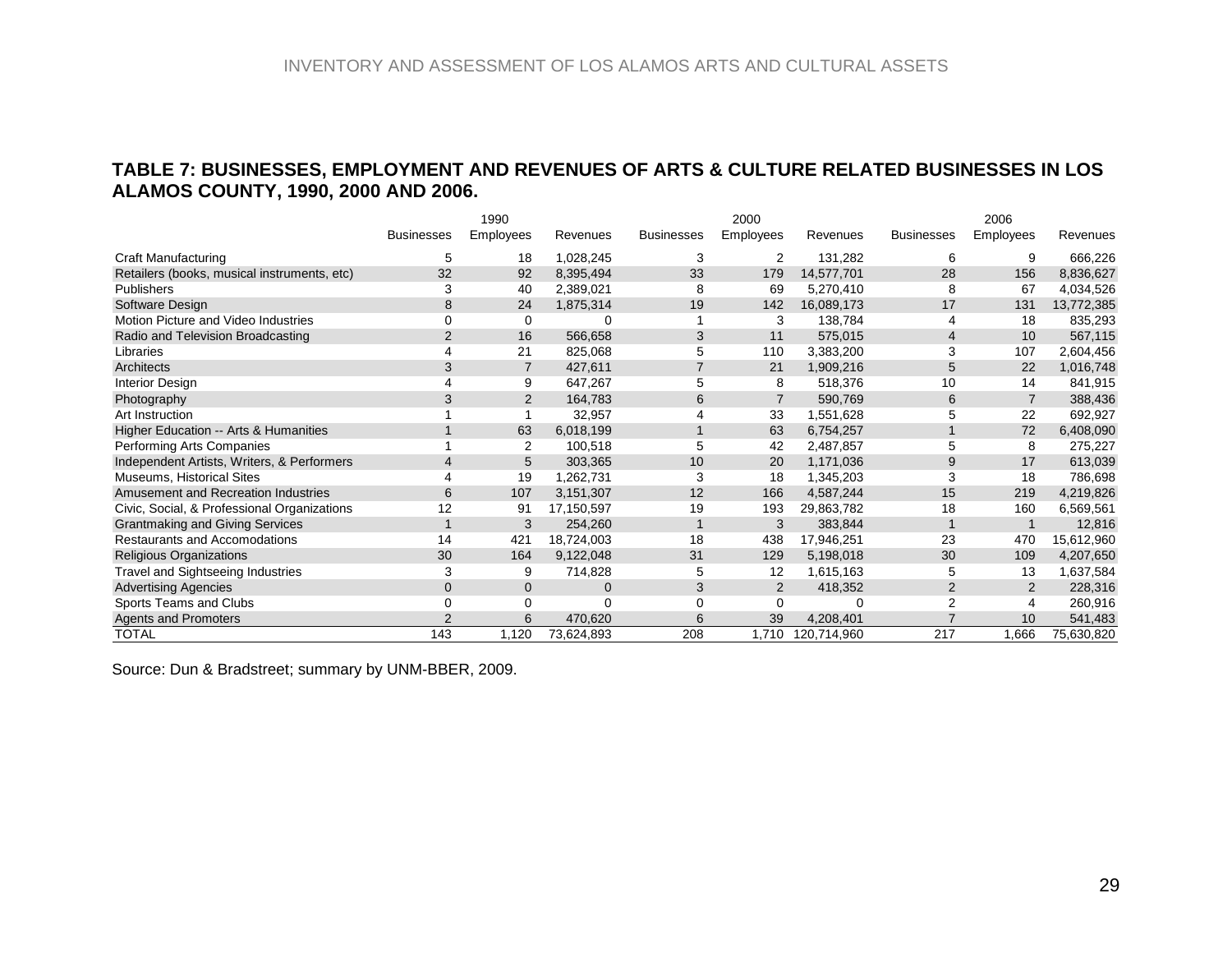

### **FIGURE 2: ESTABLISHMENTS AND REVENUES IN CREATIVE INDUSTRIES IN LOS ALAMOS COUNTY, 1989 - 2006**

<span id="page-30-0"></span>Source: Dun & Bradstreet; summary by UNM-BBER, 2009.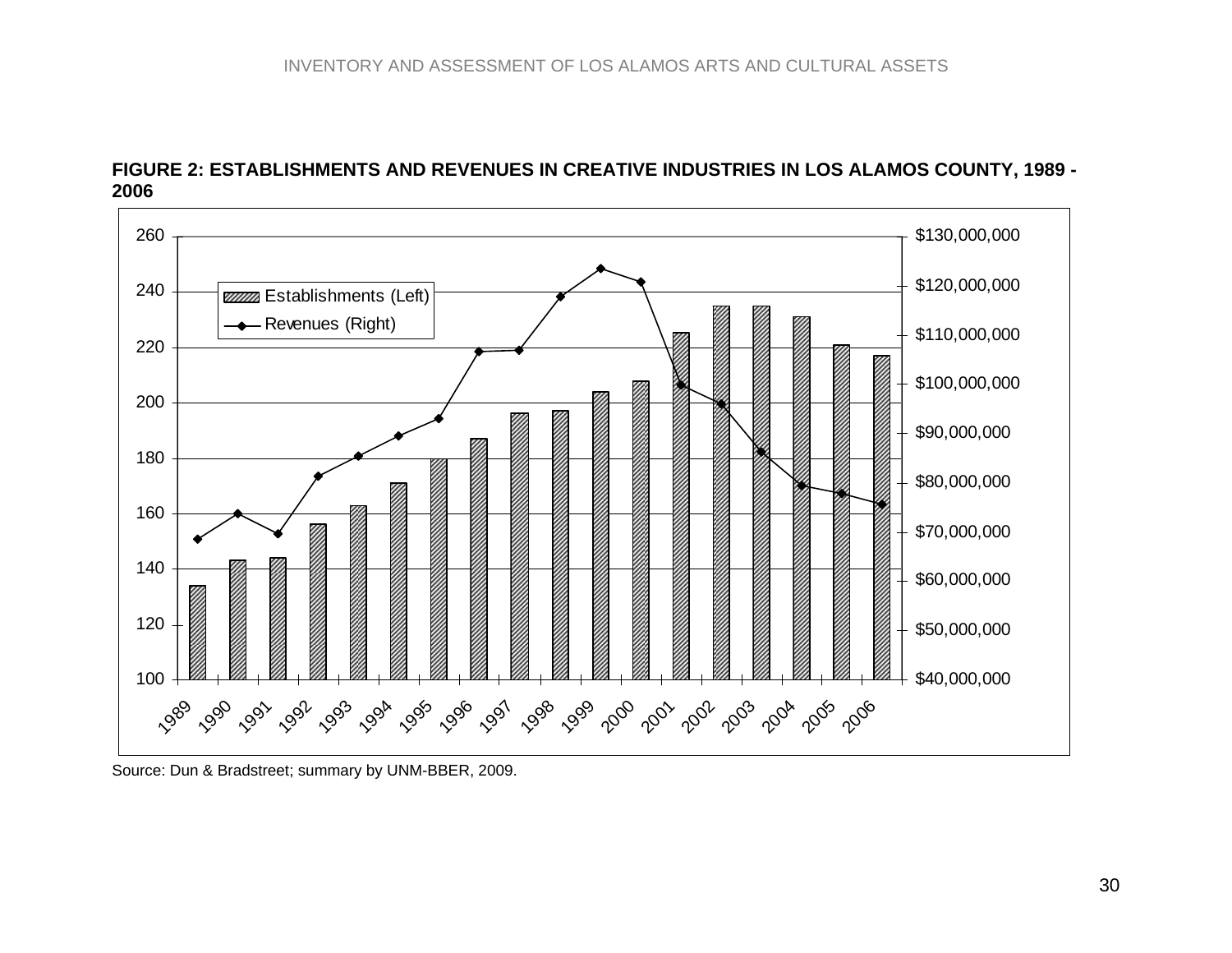### **FIGURE 3: EMPLOYMENT PER ESTABLISHMENT AND REVENUES IN CREATIVE INDUSTRIES IN LOS ALAMOS COUNTY, 1989 - 2006**



<span id="page-31-0"></span>Source: Dun & Bradstreet; summary by UNM-BBER, 2009.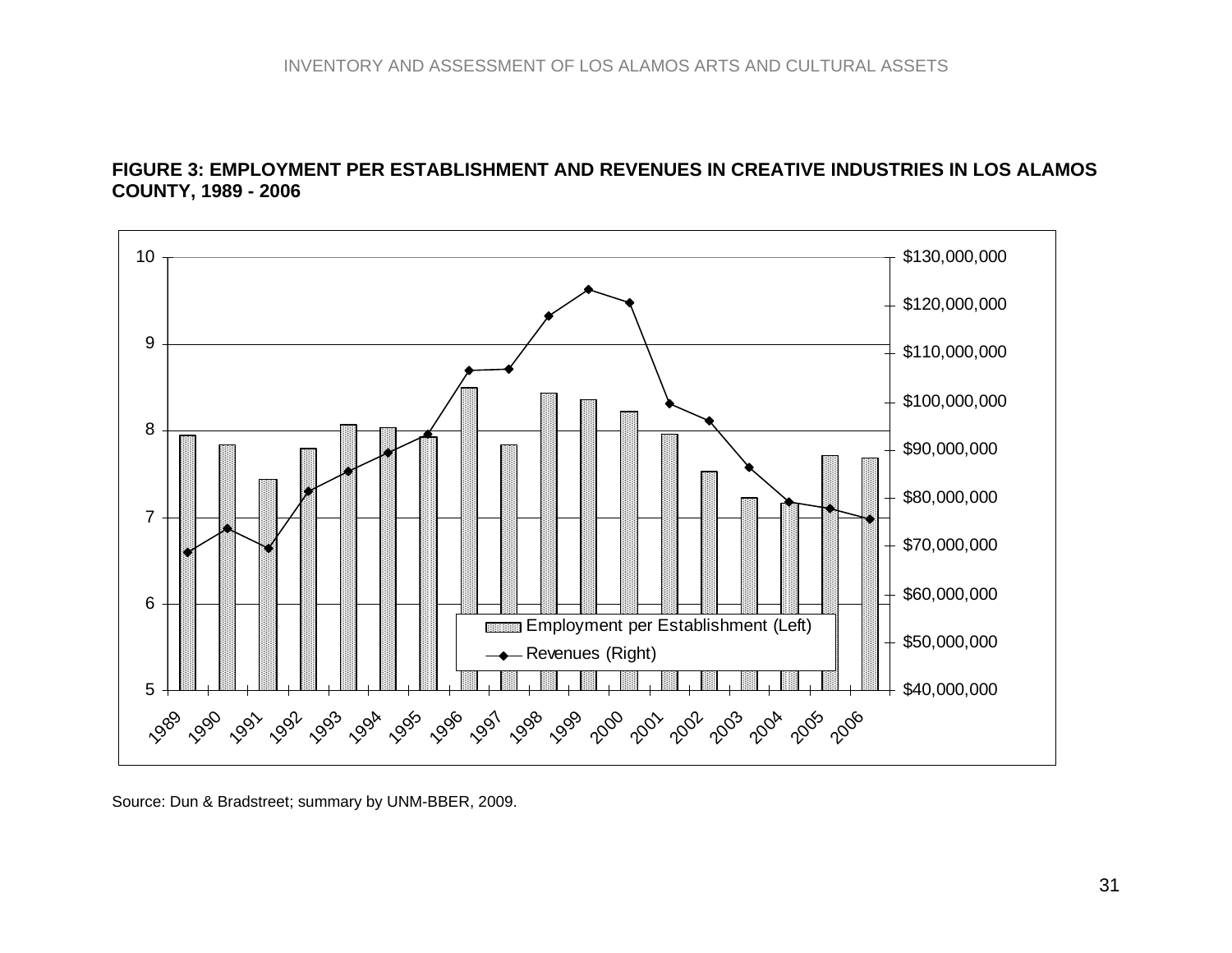### <span id="page-32-0"></span>**Economic Impact of Tourism**

**Table 8** and **Figure 4** display lodger's tax revenues for Los Alamos County for fiscal years 2000 through 2008. Overall, the figures show that tourism activity has remained relatively even over the nine year period. Likely due to the presence of LANL, lodger's taxes remained relatively solid in 2001 and 2002, when revenues declined in some of the state's other smaller communities. Relative to the state as a whole, Los Alamos has seen a slight drop in its share of lodger's tax receipts, largely as a result of increased hospitality revenues in the larger cities along the Rio Grande corridor.

According to a 2006 estimate by the Travel Industry Association (TIA), based on the association's Travel Economic Impact Model, travelers spend \$30 million per year in Los Alamos County, generating 390 jobs, \$5.74 million in wages and salaries, and \$470 thousand in local tax revenues. Although county-specific estimates are highly imprecise, this model places Los Alamos County 23<sup>rd</sup> among 33 counties in New Mexico in terms of tourism-related revenues per capita – about \$1,500 per year.

| <b>TABLE 8: LODGER'S TAX REVENUES FOR LOS ALAMOS AND LOS</b> |  |  |  |  |  |
|--------------------------------------------------------------|--|--|--|--|--|
| ALAMOS COUNTY, FISCAL YEARS 2000-2008. (All Values \$2008)   |  |  |  |  |  |
|                                                              |  |  |  |  |  |

|               | Los Alamos Co |
|---------------|---------------|
| <b>FY2000</b> | 215,122       |
| <b>FY2001</b> | 225,446       |
| <b>FY2002</b> | 226,172       |
| <b>FY2003</b> | 259,162       |
| <b>FY2004</b> | 252,881       |
| <b>FY2005</b> | 233,636       |
| <b>FY2006</b> | 284,297       |
| <b>FY2007</b> | 219,405       |
| <b>FY2008</b> | 235,144       |

Source: New Mexico Department of Finance and Administration, Local Government Division. Note: Lodger's tax rate for Los Alamos County is 5 percent.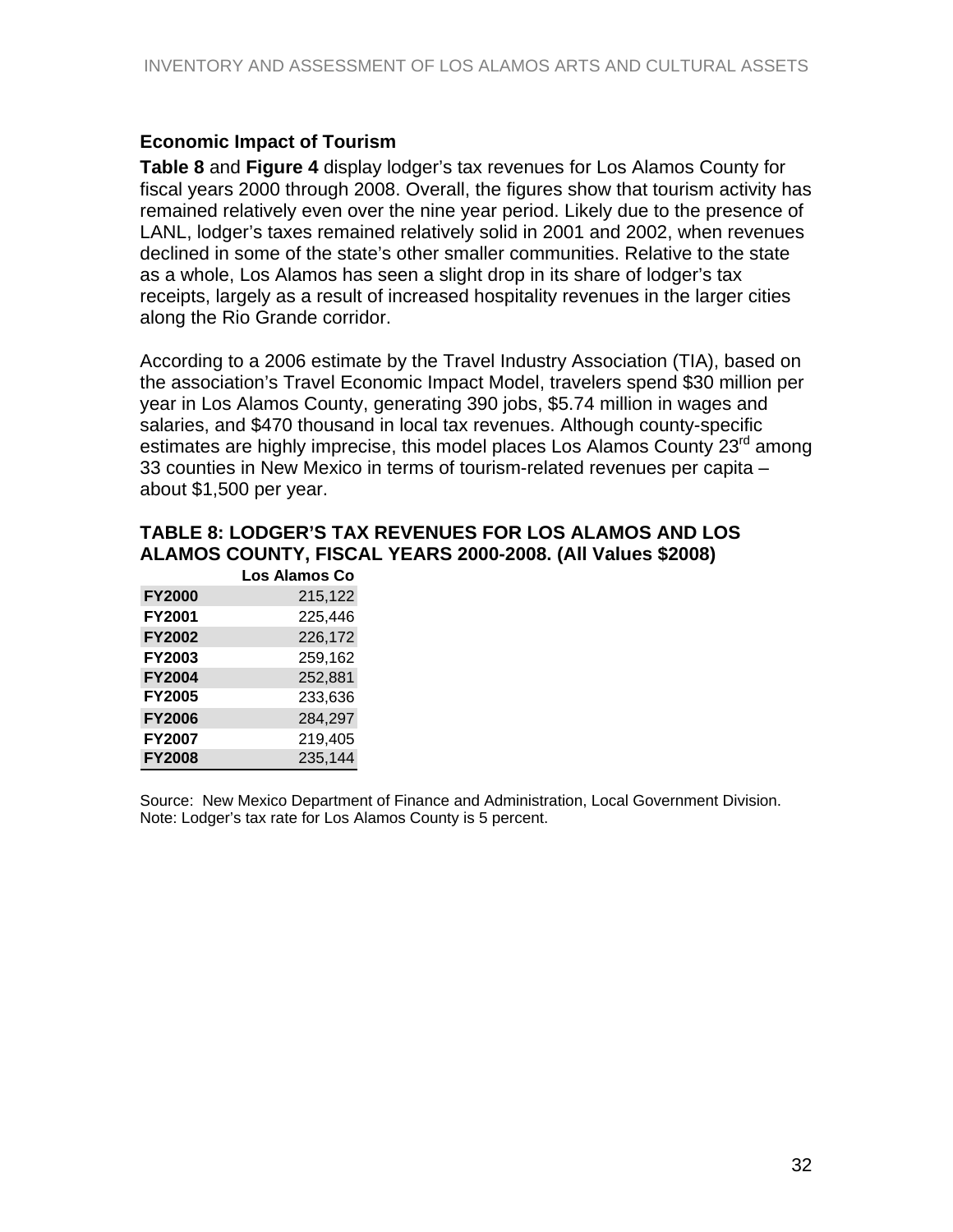### <span id="page-33-0"></span>**FIGURE 4: LODGER'S TAX REVENUES FOR LOS ALAMOS AND LOS ALAMOS COUNTY, FISCAL YEARS 2000-2008. (ALL VALUES \$2008)**



Source: New Mexico Department of Finance and Administration, Local Government Division. Note: Lodger's Tax rate for Los Alamos County is 5 percent.

**Table 9** displays visitor center statistics from the Los Alamos Chamber of Commerce from 2008.

# **TABLE 9: LOS ALAMOS VISITOR'S CENTER STATISTICS**

| <b>Los Alamos Visitor Center Data</b> |         |
|---------------------------------------|---------|
| Los Alamos Visitor Center Walk-ins    | 1.476   |
| White Rock Visitor Center Walk-ins    | 5.483   |
| <b>Chamber Website Visits</b>         | 172,897 |
| Total Inquiries (e-mail, mail, phone) | 395,608 |
|                                       |         |

Source: Los Alamos Chamber of Commerce, 2009.

# **Markets for Arts and Cultural Events**

**Table 10** on the following page shows attendance at some of the most prominent arts and cultural institutions and events in Los Alamos. These data were collected by BBER through interviews with various organizations, and consists of some actual counts as well as estimates by personnel. As the table shows, the Bandelier National Monument is the most significant draw to the area with 202,981 visitors in 2008. The Bradbury Science Museum is also a significant draw with 69,359 in 2007. The Los Alamos Historical Museum brought in nearly 30,000 visitors in 2007, while this year's Summer Concert Series was estimated by the organizer to draw around 1,000 attendees per show. With 22 shows this season, this puts the series near the attendance levels of the Historical Museum. The Public Library's adult and juvenile programs drew over 14,500 attendees in fiscal year 2009, and the events sponsored by the Los Alamos Arts Council had nearly as many attendees at their numerous events in 2008.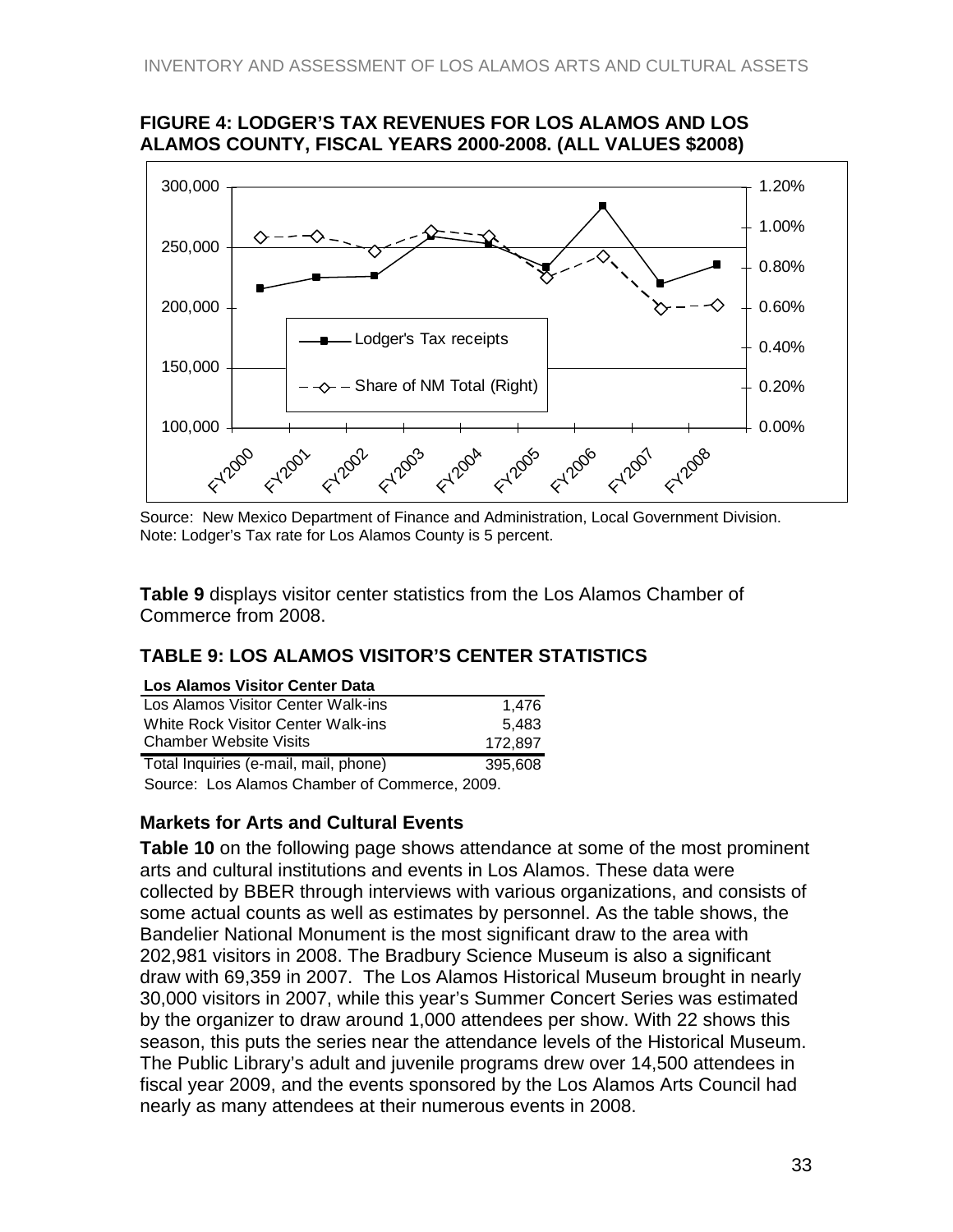### <span id="page-34-0"></span>**TABLE 10: MARKETS FOR CULTURAL INSTITUTIONS AND EVENTS IN THE LOS ALAMOS AREA**

| <b>ORGANIZATION/EVENT</b><br><b>Bandelier National Monument</b><br><b>Bradbury Museum</b><br><b>Los Alamos Historical Museum</b><br><b>Summer Concert Series</b><br>Los Alamos County Public Library System<br>adult programs attendance<br>juvenile programs attendance<br><b>Los Alamos Arts Council</b><br><b>Kite Festival</b><br>Spring Craft Fair |
|---------------------------------------------------------------------------------------------------------------------------------------------------------------------------------------------------------------------------------------------------------------------------------------------------------------------------------------------------------|
|                                                                                                                                                                                                                                                                                                                                                         |
|                                                                                                                                                                                                                                                                                                                                                         |
|                                                                                                                                                                                                                                                                                                                                                         |
|                                                                                                                                                                                                                                                                                                                                                         |
|                                                                                                                                                                                                                                                                                                                                                         |
|                                                                                                                                                                                                                                                                                                                                                         |
|                                                                                                                                                                                                                                                                                                                                                         |
|                                                                                                                                                                                                                                                                                                                                                         |
|                                                                                                                                                                                                                                                                                                                                                         |
|                                                                                                                                                                                                                                                                                                                                                         |
| attendees                                                                                                                                                                                                                                                                                                                                               |
| participants                                                                                                                                                                                                                                                                                                                                            |
| <b>Holiday Craft Fair</b>                                                                                                                                                                                                                                                                                                                               |
| attendees                                                                                                                                                                                                                                                                                                                                               |
| participants<br><b>Brown Bag Performances</b>                                                                                                                                                                                                                                                                                                           |
| Missoula Children's Theater                                                                                                                                                                                                                                                                                                                             |
| attendees                                                                                                                                                                                                                                                                                                                                               |
| participants                                                                                                                                                                                                                                                                                                                                            |
| <b>Scarecrow Contest</b>                                                                                                                                                                                                                                                                                                                                |
| Pumpkin Glow                                                                                                                                                                                                                                                                                                                                            |
| Winterfest                                                                                                                                                                                                                                                                                                                                              |
| <b>Guitar Series</b>                                                                                                                                                                                                                                                                                                                                    |
| Los Alamos High School Senior Recitals                                                                                                                                                                                                                                                                                                                  |
| attendees                                                                                                                                                                                                                                                                                                                                               |
| participants<br><b>Performance Series</b>                                                                                                                                                                                                                                                                                                               |
| Pumpkin Carving Party                                                                                                                                                                                                                                                                                                                                   |
| Masquerade Recital                                                                                                                                                                                                                                                                                                                                      |
| Kite-building Workshops                                                                                                                                                                                                                                                                                                                                 |
|                                                                                                                                                                                                                                                                                                                                                         |
| Monthly Arts Forum                                                                                                                                                                                                                                                                                                                                      |
| <b>Los Alamos MainStreet</b>                                                                                                                                                                                                                                                                                                                            |
| Next Big Idea Festival                                                                                                                                                                                                                                                                                                                                  |
| Fair and Rodeo Parade                                                                                                                                                                                                                                                                                                                                   |
| Halloweekend                                                                                                                                                                                                                                                                                                                                            |
| Art Center at Fuller Lodge                                                                                                                                                                                                                                                                                                                              |
| Summer Craft Fair                                                                                                                                                                                                                                                                                                                                       |
| <b>Fall Craft Fair</b>                                                                                                                                                                                                                                                                                                                                  |
| Other                                                                                                                                                                                                                                                                                                                                                   |
| <b>Los Alamos Little Theatre</b>                                                                                                                                                                                                                                                                                                                        |
| 8x10's                                                                                                                                                                                                                                                                                                                                                  |
| Melodrama                                                                                                                                                                                                                                                                                                                                               |
| One Flew Over the Cuckoo's Nest                                                                                                                                                                                                                                                                                                                         |
| Sarah Plain and Tall                                                                                                                                                                                                                                                                                                                                    |
| <b>Chamberfest</b>                                                                                                                                                                                                                                                                                                                                      |
|                                                                                                                                                                                                                                                                                                                                                         |

Source: UNM-BBER, 2009, based on interviews with principal organizers.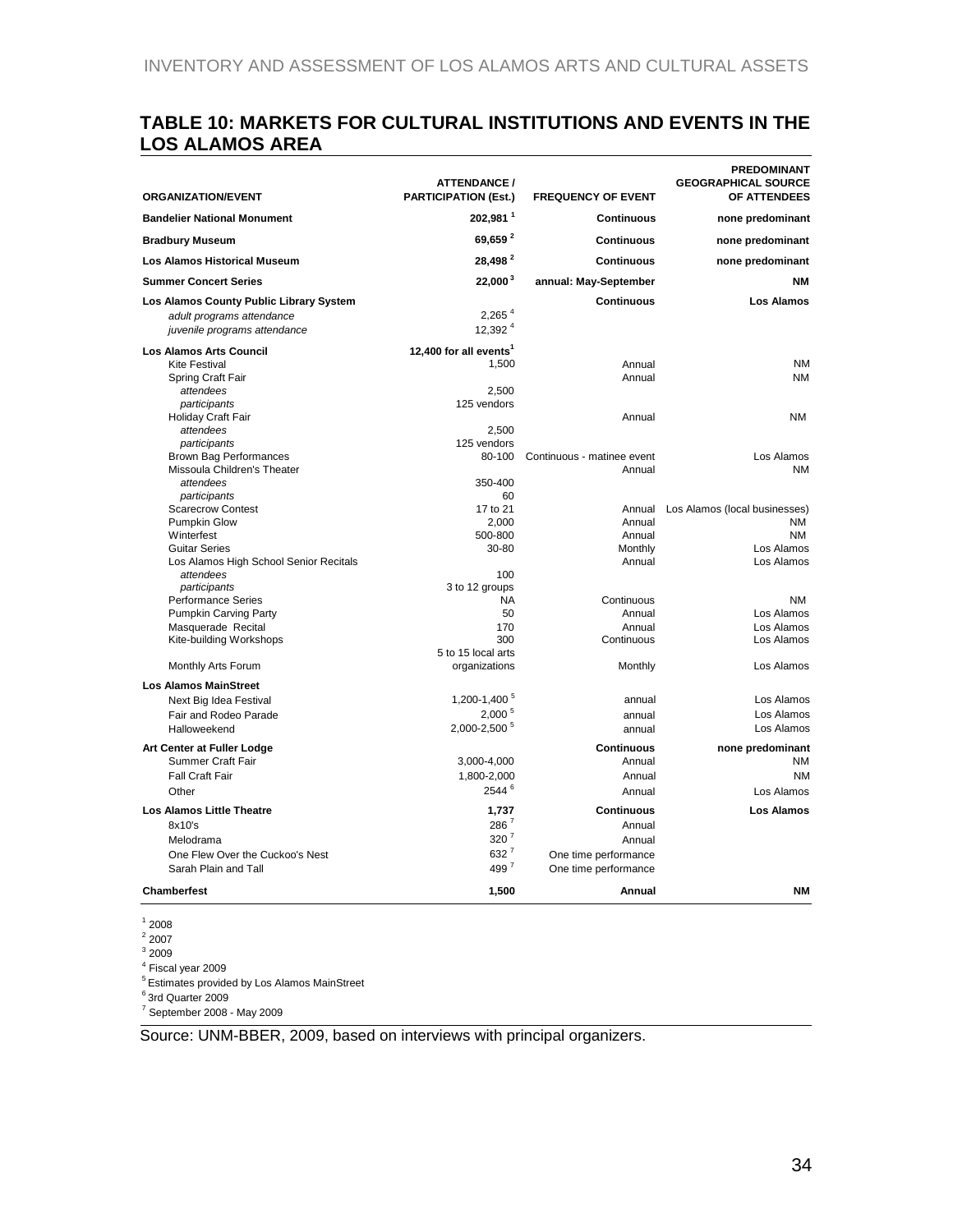# <span id="page-35-0"></span>**APPENDIX**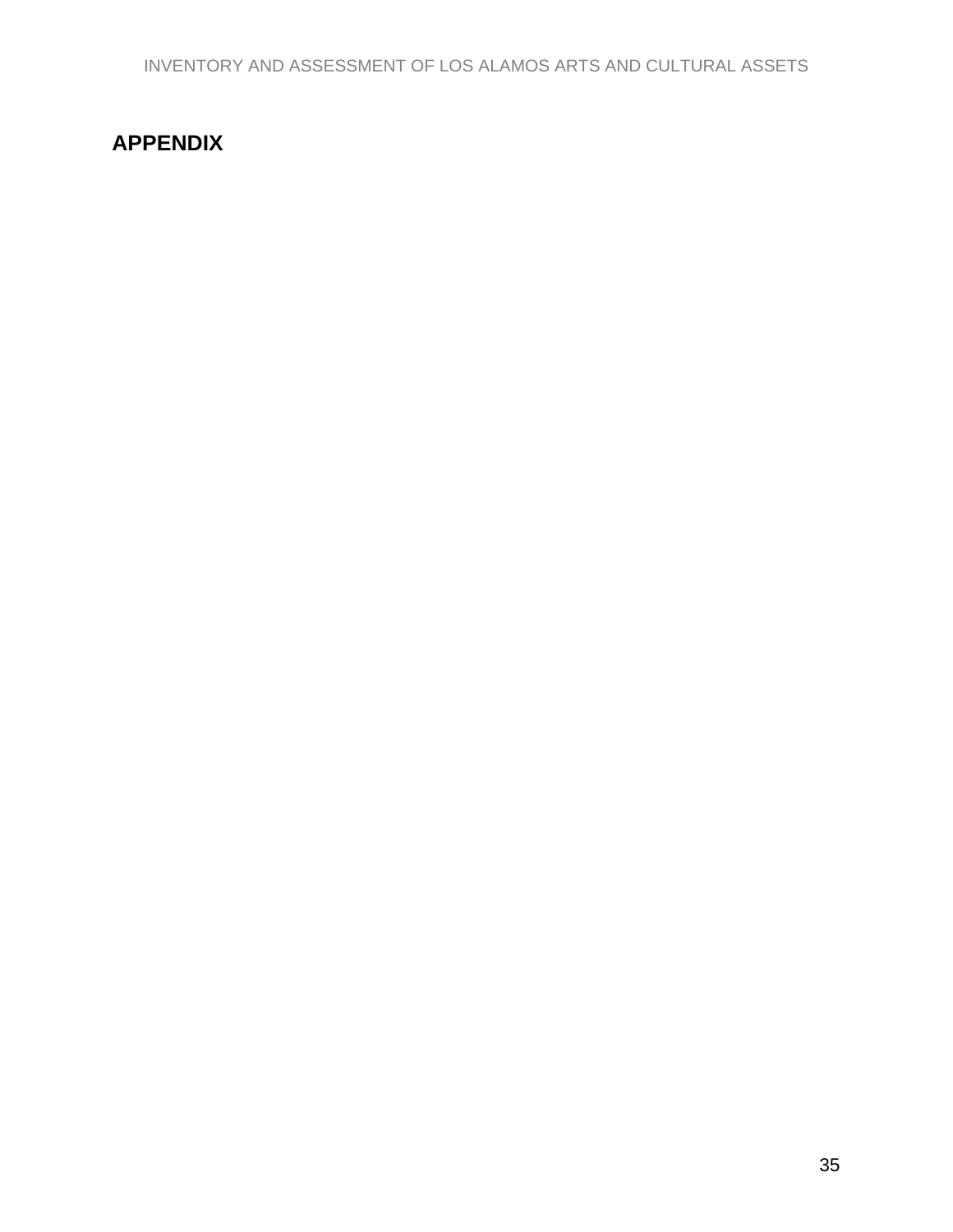# <span id="page-36-0"></span>**FIGURE A-1: LOS ALAMOS ARTS AND CULTURAL COMMUNITY SURVEY**

#### **University of New Mexico**

#### **Verbal Informed Consent for Surveys**

#### **A Study of Arts and Cultural Districts in New Mexico MainStreet Communities**

The University of New Mexico's Bureau of Business and Economic Research (BBER) is conducting a research study with the support of the New Mexico MainStreet program and in collaboration with members of your community. The purpose of the study is to inventory the artistic, cultural, and creative assets in New Mexico. You are being asked to participate in this study because you have been identified as a person involved in art, culture, creative, or cultural tourism activities in your community.

Your participation will involve answering several questions. The survey should take no more than 30 minutes to complete. Your involvement in the study is voluntary, and you may choose not to participate. You can also refuse to answer any of the questions at any time. The survey includes questions such as "What are three advantages of working in the arts & cultural field in your community?" and asks you to provide names of individuals involved in the arts and cultural community in your town whom BBER may ask, in turn, to complete a survey for this study.

There are no risks associated with your participation in this study. All information you provide will be kept confidential. With your permission, BBER may use direct quotes from your survey in the final report or in presentations, but without including any identifying information.

The findings from this project will provide information on the human and institutional artistic, creative, and cultural assets in your community.

Do you have any questions for me about this research project, the survey, or your participation in the survey before I ask you for your consent to participate? [Allow time for questions and answers.]

Should any questions about this research project arise, you can call Dr. Jeffrey Mitchell at (505) 277- 5993. If you have questions regarding your legal rights as a research subject, you may call the UNM Human Research Protections Office at (505) 277-0067.

Do you consent to participate in this survey? \_\_\_\_\_ Yes \_\_\_\_\_ No [Check the appropriate response.]

Researcher's Name

\_\_\_\_\_\_\_\_\_\_\_\_\_\_\_\_\_\_\_\_\_\_\_\_\_\_\_\_\_\_\_\_\_\_\_\_\_\_\_\_\_\_ IRB#: 08-550 Version: 11/11/08

|                       | <b>OFFICIAL USE ONLY</b>                     |                  |  |
|-----------------------|----------------------------------------------|------------------|--|
| $APPROVED \t01/19/09$ |                                              | EXPIRES 01/18/10 |  |
|                       | The University of New Mexico Main Campus IRB |                  |  |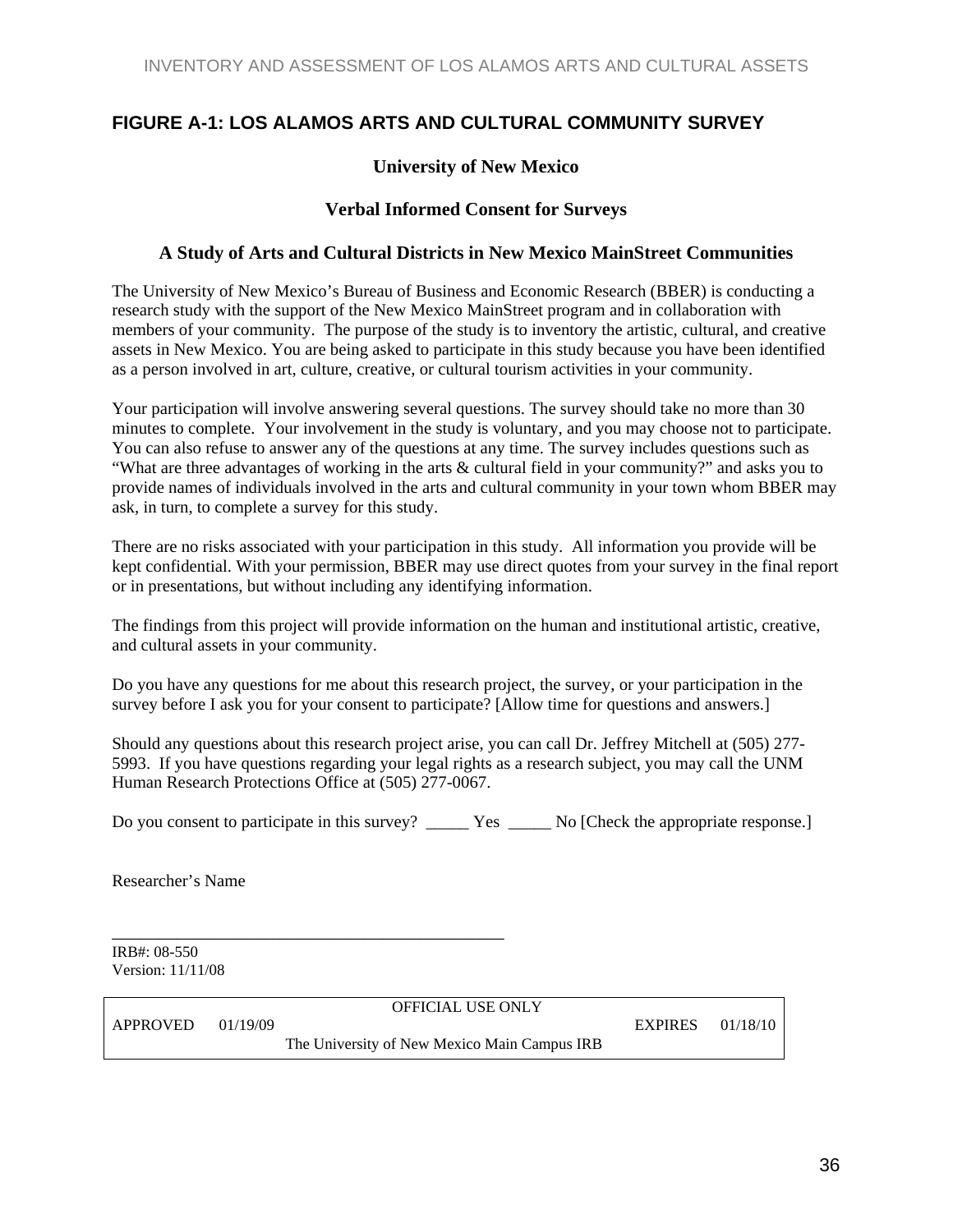

Bureau *of* Business *&* Economic Research

# LOS ALAMOS ARTS AND CULTURAL COMMUNITY SURVEY

### Informed Consent

*Before beginning the survey, the community volunteer ("Researcher") must read the Verbal Informed Consent for Surveys script (attached at the front) to the interviewee and check the appropriate response at the bottom of the script page. (If the interviewee does not give consent, do not proceed with the survey.) Then sign your name in the "Researcher's Name" area on the bottom of the script pages and leave one copy with the interviewee.* 

*Inform the interviewee that the survey should take about 15-20 minutes.*

### Background:

- 1. Your name:  $\blacksquare$
- 2. How long have you lived in/around Los Alamos? \_\_\_\_\_\_\_\_\_\_\_\_\_\_\_\_\_\_\_\_\_\_\_\_\_\_\_\_\_\_\_

If not for entire life, where did you live before? \_\_\_\_\_\_\_\_\_\_\_\_\_\_\_\_\_\_\_\_\_\_\_\_\_\_\_\_\_\_

- 3. Describe your involvement in arts, cultural, and creative activities. Please be specific about the type of creative work that you are engaged in (e.g., landscape painting, historical fiction).
- 4. Choosing from the following list, in which **one** role do you exert the greatest influence on the arts and cultural community in Los Alamos *(circle)*. *Check other roles as appropriate.*

|  |  | $\Box$ artist $\Box$ preservationist $\Box$ teacher/mentor $\Box$ supporter (\$) $\Box$ student |  |  |
|--|--|-------------------------------------------------------------------------------------------------|--|--|
|  |  | $\Box$ enthusiast $\Box$ volunteer $\Box$ organizer $\Box$ promoter $\Box$ business             |  |  |

- 5. Please identify arts & cultural or community organizations with which you are currently involved.
- 6. Please name in rank order up to five people or institutions with whom your interactions are most important in your arts and cultural activities. These may include peers, mentors, students, artists, fans, collaborators, organizers, financial supporters, galleries, and so on.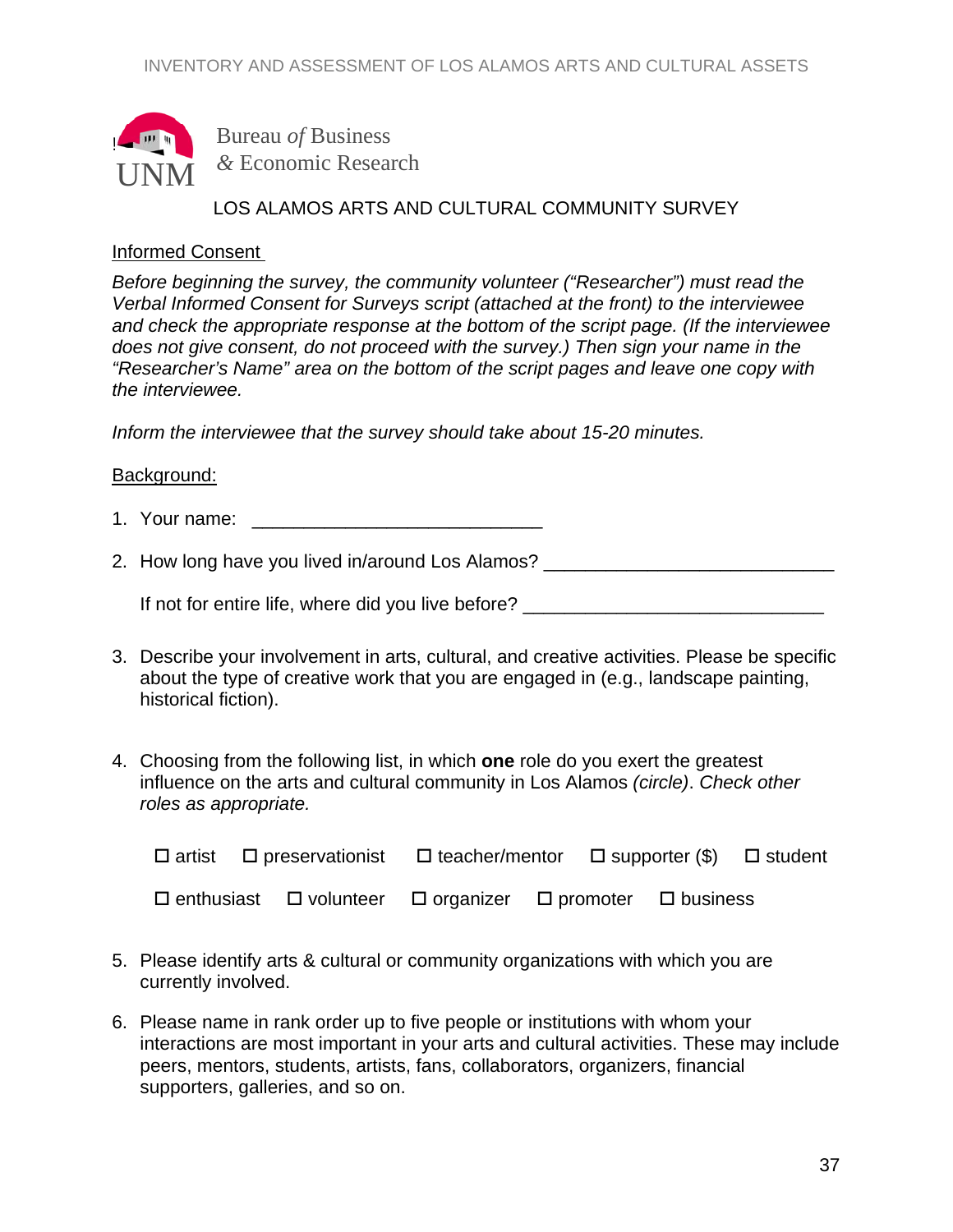INVENTORY AND ASSESSMENT OF LOS ALAMOS ARTS AND CULTURAL ASSETS

|                   | TOWN OF RESIDENCE ____________________________   |                                                                                |  |
|-------------------|--------------------------------------------------|--------------------------------------------------------------------------------|--|
|                   |                                                  |                                                                                |  |
|                   |                                                  |                                                                                |  |
|                   |                                                  |                                                                                |  |
|                   | TOWN OF RESIDENCE ____________________________   |                                                                                |  |
|                   |                                                  |                                                                                |  |
|                   |                                                  |                                                                                |  |
|                   |                                                  |                                                                                |  |
|                   | TOWN OF RESIDENCE ___________________________    |                                                                                |  |
|                   |                                                  |                                                                                |  |
|                   |                                                  |                                                                                |  |
|                   |                                                  |                                                                                |  |
|                   | TOWN OF RESIDENCE ______________________________ |                                                                                |  |
|                   |                                                  |                                                                                |  |
|                   |                                                  |                                                                                |  |
|                   |                                                  | FREQUENCY OF CONTACT 1 2 3 4 5                                                 |  |
|                   | TOWN OF RESIDENCE ____________________________   |                                                                                |  |
|                   |                                                  |                                                                                |  |
| Contact<br>5daily |                                                  | 1no contact in years 2about once a year 3about once a month 4about once a week |  |